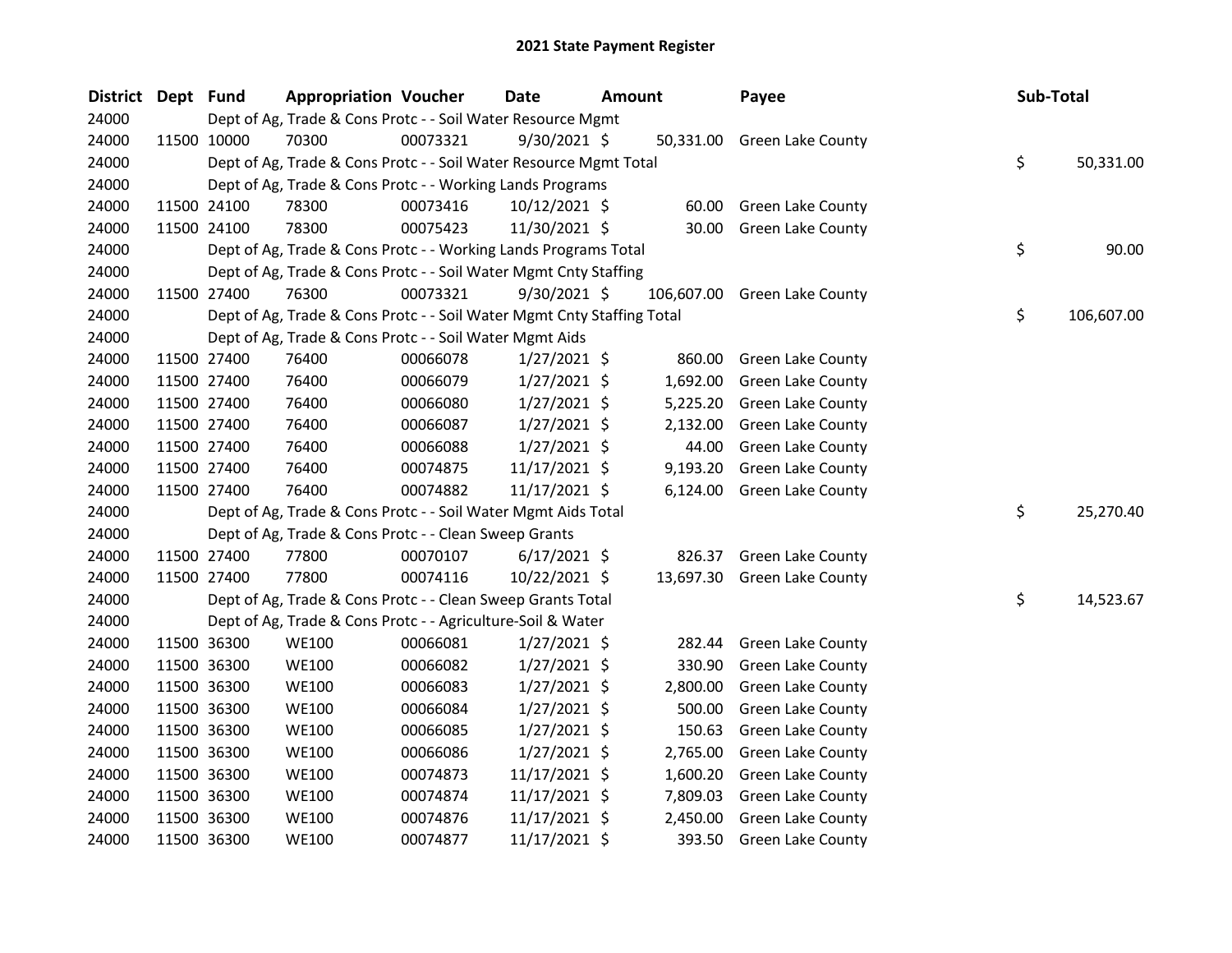| <b>District</b> | Dept Fund |             | <b>Appropriation Voucher</b>                                        |          | <b>Date</b>    | Amount |           | Payee                       | Sub-Total |           |
|-----------------|-----------|-------------|---------------------------------------------------------------------|----------|----------------|--------|-----------|-----------------------------|-----------|-----------|
| 24000           |           | 11500 36300 | <b>WE100</b>                                                        | 00074878 | 11/17/2021 \$  |        | 500.00    | Green Lake County           |           |           |
| 24000           |           | 11500 36300 | <b>WE100</b>                                                        | 00074879 | 11/17/2021 \$  |        | 28,709.10 | Green Lake County           |           |           |
| 24000           |           | 11500 36300 | <b>WE100</b>                                                        | 00074880 | 11/17/2021 \$  |        |           | 19,727.47 Green Lake County |           |           |
| 24000           |           | 11500 36300 | <b>WE100</b>                                                        | 00074881 | 11/17/2021 \$  |        |           | 2,130.80 Green Lake County  |           |           |
| 24000           |           |             | Dept of Ag, Trade & Cons Protc - - Agriculture-Soil & Water Total   |          |                |        |           |                             | \$        | 70,149.07 |
| 24000           |           |             | Dept of Safety & Prof Services - - General Program Operations       |          |                |        |           |                             |           |           |
| 24000           |           | 16500 10000 | 12100                                                               | 00038759 | $2/3/2021$ \$  |        |           | 16.25 Green Lake County     |           |           |
| 24000           |           |             | Dept of Safety & Prof Services - - General Program Operations Total |          |                |        |           |                             | \$        | 16.25     |
| 24000           |           |             | Dept of Safety & Prof Services - - Powts Replacement Rehab          |          |                |        |           |                             |           |           |
| 24000           |           | 16500 10000 | 23600                                                               | 00040091 | $6/28/2021$ \$ |        |           | 6,266.00 Green Lake County  |           |           |
| 24000           |           |             | Dept of Safety & Prof Services - - Powts Replacement Rehab Total    |          |                |        |           |                             | \$        | 6,266.00  |
| 24000           |           |             | Dept of Natural Resources - - GPO -Federal Funds                    |          |                |        |           |                             |           |           |
| 24000           |           | 37000 21200 | 38100                                                               | 00466839 | $3/12/2021$ \$ |        |           | 3,694.67 Green Lake County  |           |           |
| 24000           |           |             | Dept of Natural Resources - - GPO -Federal Funds Total              |          |                |        |           |                             | \$        | 3,694.67  |
| 24000           |           |             | Dept of Natural Resources - - Enf A - Boating Enforcement           |          |                |        |           |                             |           |           |
| 24000           |           | 37000 21200 | 55000                                                               | 00466839 | $3/12/2021$ \$ |        |           | 7,611.22 Green Lake County  |           |           |
| 24000           |           |             | Dept of Natural Resources - - Enf A - Boating Enforcement Total     |          |                |        |           |                             | \$        | 7,611.22  |
| 24000           |           |             | Dept of Natural Resources - - Wildlife Damage Claims & Abat         |          |                |        |           |                             |           |           |
| 24000           |           | 37000 21200 | 55300                                                               | 00460153 | $2/1/2021$ \$  |        |           | 35,301.01 Green Lake County |           |           |
| 24000           |           |             | Dept of Natural Resources - - Wildlife Damage Claims & Abat Total   |          |                |        |           |                             | \$        | 35,301.01 |
| 24000           |           |             | Dept of Natural Resources - - Ra- Cnty Snow Trail & Area Aid        |          |                |        |           |                             |           |           |
| 24000           |           | 37000 21200 | 57400                                                               | 00519936 | 11/17/2021 \$  |        |           | 21,043.50 Green Lake County |           |           |
| 24000           |           |             | Dept of Natural Resources - - Ra- Cnty Snow Trail & Area Aid Total  |          |                |        |           |                             | \$        | 21,043.50 |
| 24000           |           |             | Dept of Natural Resources - - Ra- Snowmobile Trail Areas            |          |                |        |           |                             |           |           |
| 24000           |           | 37000 21200 | 57500                                                               | 00499562 | 7/29/2021 \$   |        |           | 41,700.00 Green Lake County |           |           |
| 24000           |           | 37000 21200 | 57500                                                               | 00510015 | $9/23/2021$ \$ |        |           | 6,091.65 Green Lake County  |           |           |
| 24000           |           |             | Dept of Natural Resources - - Ra- Snowmobile Trail Areas Total      |          |                |        |           |                             | \$        | 47,791.65 |
| 24000           |           |             | Dept of Natural Resources - - GPO--State Funds                      |          |                |        |           |                             |           |           |
| 24000           |           | 37000 21200 | 86100                                                               | 00473183 | 5/7/2021 \$    |        |           | 6.00 Green Lake County      |           |           |
| 24000           |           |             | Dept of Natural Resources - - GPO--State Funds Total                |          |                |        |           |                             | \$        | 6.00      |
| 24000           |           |             | Dept of Natural Resources - - Land Acquisition                      |          |                |        |           |                             |           |           |
| 24000           |           | 37000 36300 | TA100                                                               | 00473154 | $4/13/2021$ \$ |        |           | 7.00 Green Lake County      |           |           |
| 24000           |           | 37000 36300 | TA100                                                               | 00473602 | $4/16/2021$ \$ |        | 97,500.00 | Green Lake County           |           |           |
| 24000           |           |             | Dept of Natural Resources - - Land Acquisition Total                |          |                |        |           |                             | \$        | 97,507.00 |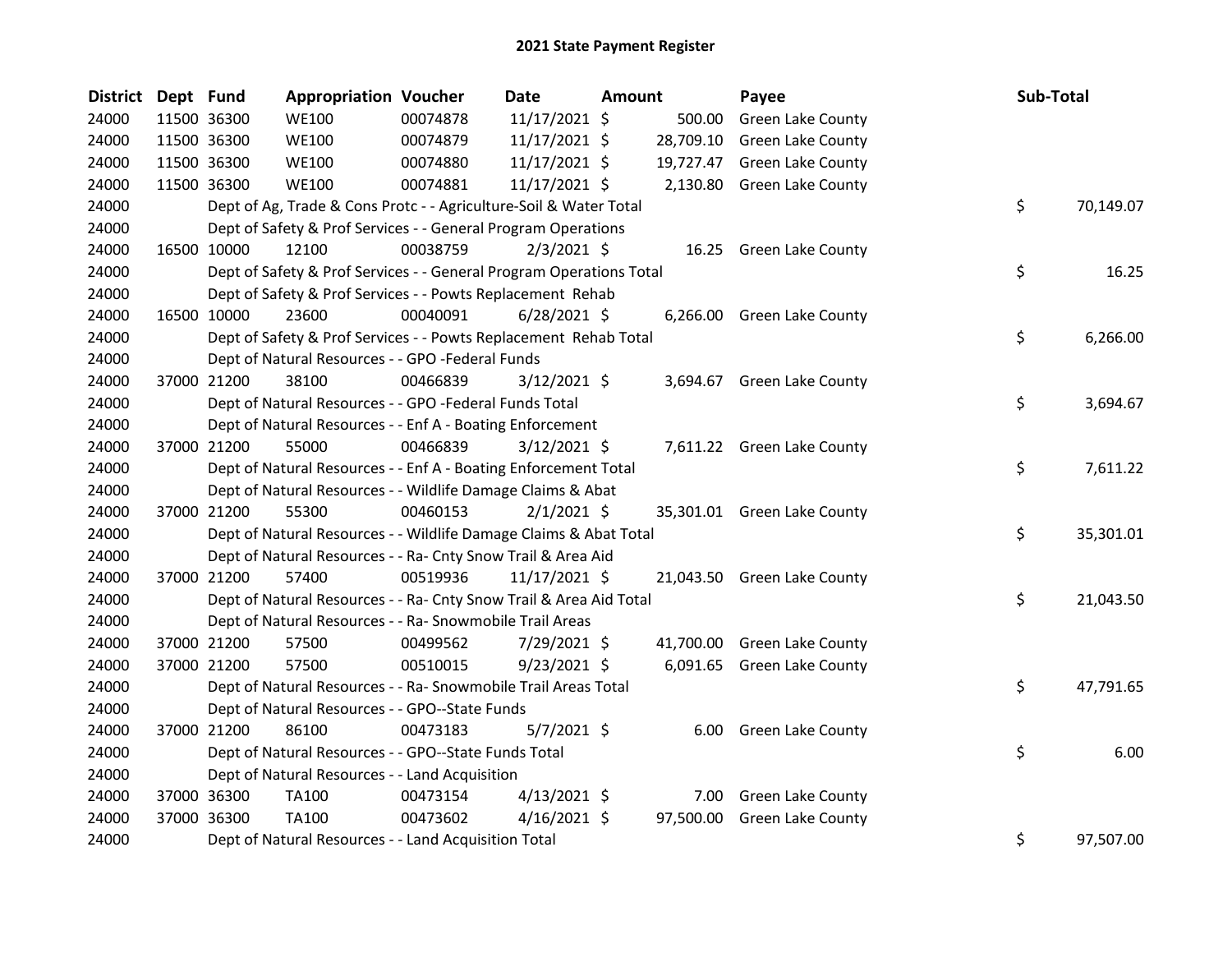| District Dept Fund |             | <b>Appropriation Voucher</b>                             |          | Date           | <b>Amount</b> |          | Payee                        | Sub-Total |            |
|--------------------|-------------|----------------------------------------------------------|----------|----------------|---------------|----------|------------------------------|-----------|------------|
| 24000              |             | WI Dept of Transportation - - Eldly&Disa Co/Aid Sf       |          |                |               |          |                              |           |            |
| 24000              | 39500 21100 | 16800                                                    | 00661749 | 3/8/2021 \$    |               |          | 79,889.00 Green Lake County  |           |            |
| 24000              |             | WI Dept of Transportation - - Eldly&Disa Co/Aid Sf Total |          |                |               |          |                              | \$        | 79,889.00  |
| 24000              |             | WI Dept of Transportation - - Hwy Sfty Loc Aid Ffd       |          |                |               |          |                              |           |            |
| 24000              | 39500 21100 | 18500                                                    | 00715277 | $6/29/2021$ \$ |               | 1,704.29 | Green Lake County            |           |            |
| 24000              | 39500 21100 | 18500                                                    | 00761318 | 10/13/2021 \$  |               | 690.62   | Green Lake County            |           |            |
| 24000              | 39500 21100 | 18500                                                    | 00761319 | 10/13/2021 \$  |               | 788.86   | <b>Green Lake County</b>     |           |            |
| 24000              |             | WI Dept of Transportation - - Hwy Sfty Loc Aid Ffd Total |          |                |               |          |                              | \$        | 3,183.77   |
| 24000              |             | WI Dept of Transportation - - Trans Aids To Co.-Sf       |          |                |               |          |                              |           |            |
| 24000              | 39500 21100 | 19000                                                    | 00631623 | $1/4/2021$ \$  |               |          | 219,904.87 Green Lake County |           |            |
| 24000              | 39500 21100 | 19000                                                    | 00710718 | 7/6/2021 \$    |               |          | 439,809.74 Green Lake County |           |            |
| 24000              | 39500 21100 | 19000                                                    | 00751277 | 10/4/2021 \$   |               |          | 219,904.88 Green Lake County |           |            |
| 24000              |             | WI Dept of Transportation - - Trans Aids To Co.-Sf Total |          |                |               |          |                              | \$        | 879,619.49 |
| 24000              |             | WI Dept of Transportation - - Local Rds, Grants Sf       |          |                |               |          |                              |           |            |
| 24000              | 39500 21100 | 27000                                                    | 00735838 | $8/17/2021$ \$ |               |          | 256,357.28 Green Lake County |           |            |
| 24000              |             | WI Dept of Transportation - - Local Rds, Grants Sf Total |          |                |               |          |                              | \$        | 256,357.28 |
| 24000              |             | WI Dept of Transportation - - Loc Rd Imp Prg St Fd       |          |                |               |          |                              |           |            |
| 24000              | 39500 21100 | 27800                                                    | 00777261 | $12/1/2021$ \$ |               |          | 2,087.54 Green Lake County   |           |            |
| 24000              |             | WI Dept of Transportation - - Loc Rd Imp Prg St Fd Total |          |                |               |          |                              | \$        | 2,087.54   |
| 24000              |             | WI Dept of Transportation - - St Hwy Rehab, Sf           |          |                |               |          |                              |           |            |
| 24000              | 39500 21100 | 36300                                                    | 00643585 | $1/22/2021$ \$ |               |          | 67,275.00 Green Lake County  |           |            |
| 24000              |             | WI Dept of Transportation - - St Hwy Rehab, Sf Total     |          |                |               |          |                              | \$        | 67,275.00  |
| 24000              |             | WI Dept of Transportation - - Hwy Mgmt & Opers Sf        |          |                |               |          |                              |           |            |
| 24000              | 39500 21100 | 36500                                                    | 00643585 | $1/22/2021$ \$ |               | 216.00   | Green Lake County            |           |            |
| 24000              | 39500 21100 | 36500                                                    | 00670576 | 3/25/2021 \$   |               | 287.15   | Green Lake County            |           |            |
| 24000              | 39500 21100 | 36500                                                    | 00686360 | 4/29/2021 \$   |               | 492.34   | Green Lake County            |           |            |
| 24000              | 39500 21100 | 36500                                                    | 00694728 | $5/17/2021$ \$ |               | 142.36   | Green Lake County            |           |            |
| 24000              | 39500 21100 | 36500                                                    | 00734728 | 8/16/2021 \$   |               | 108.00   | Green Lake County            |           |            |
| 24000              | 39500 21100 | 36500                                                    | 00750492 | 9/24/2021 \$   |               | 108.00   | Green Lake County            |           |            |
| 24000              | 39500 21100 | 36500                                                    | 00775079 | 11/19/2021 \$  |               | 108.00   | Green Lake County            |           |            |
| 24000              | 39500 21100 | 36500                                                    | 00778247 | 11/26/2021 \$  |               | 108.00   | Green Lake County            |           |            |
| 24000              | 39500 21100 | 36500                                                    | 00785853 | 12/22/2021 \$  |               |          | 165.17 Green Lake County     |           |            |
| 24000              |             | WI Dept of Transportation - - Hwy Mgmt & Opers Sf Total  |          |                |               |          |                              | \$        | 1,735.02   |
| 24000              |             | WI Dept of Transportation - - Routine Maint Sf           |          |                |               |          |                              |           |            |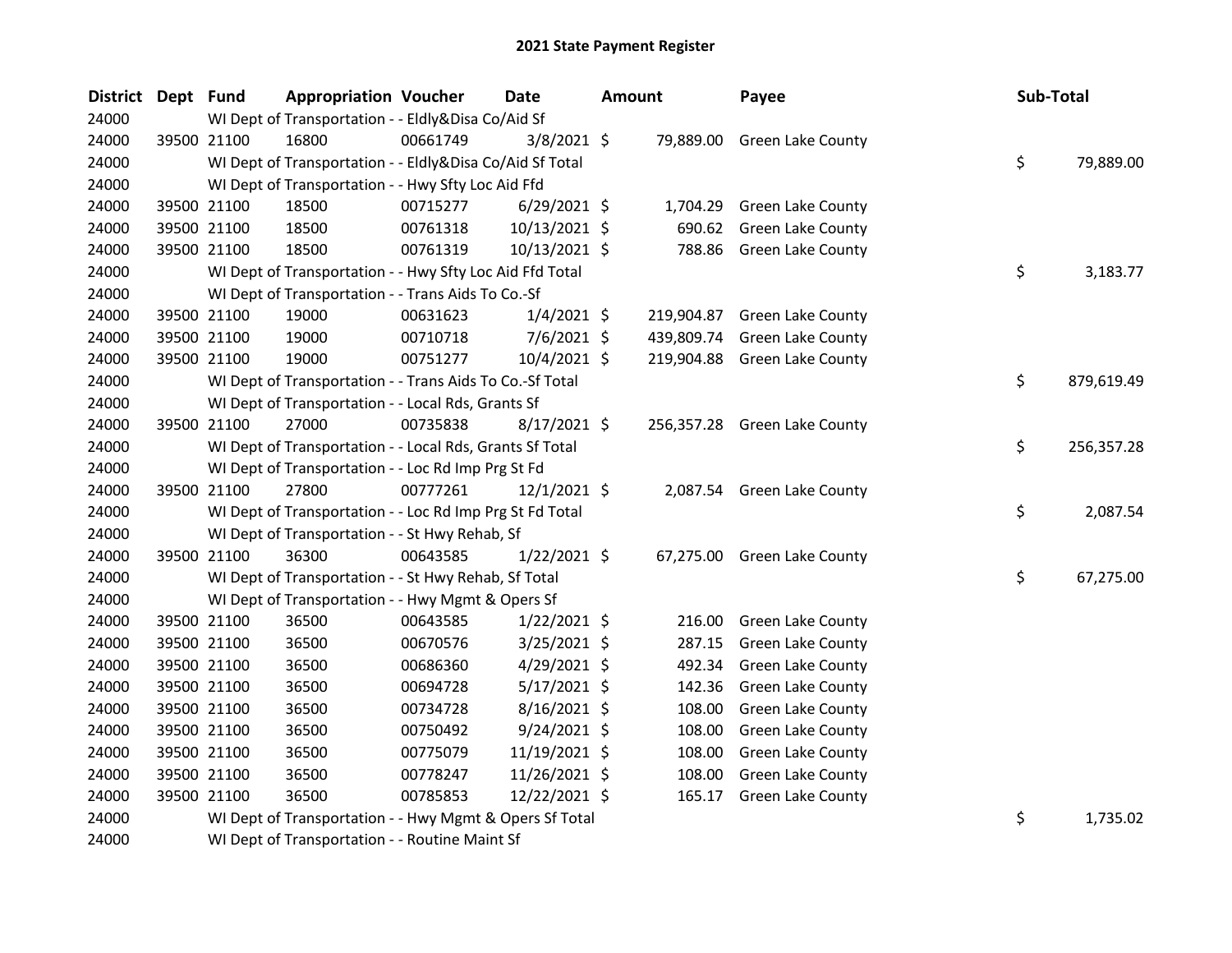| <b>District</b> | Dept Fund |             | <b>Appropriation Voucher</b>                                 |          | <b>Date</b>    | <b>Amount</b> |           | Payee                    | Sub-Total        |
|-----------------|-----------|-------------|--------------------------------------------------------------|----------|----------------|---------------|-----------|--------------------------|------------------|
| 24000           |           | 39500 21100 | 36800                                                        | 00641459 | 1/20/2021 \$   |               | 24,707.57 | Green Lake County        |                  |
| 24000           |           | 39500 21100 | 36800                                                        | 00641460 | 1/20/2021 \$   |               | 5,075.08  | Green Lake County        |                  |
| 24000           |           | 39500 21100 | 36800                                                        | 00641461 | $1/20/2021$ \$ |               | 1,005.75  | <b>Green Lake County</b> |                  |
| 24000           |           | 39500 21100 | 36800                                                        | 00641462 | $1/20/2021$ \$ |               | 5,386.33  | <b>Green Lake County</b> |                  |
| 24000           |           | 39500 21100 | 36800                                                        | 00643585 | $1/22/2021$ \$ |               | 158.69    | <b>Green Lake County</b> |                  |
| 24000           |           | 39500 21100 | 36800                                                        | 00645658 | $1/27/2021$ \$ |               | 84,423.59 | <b>Green Lake County</b> |                  |
| 24000           |           | 39500 21100 | 36800                                                        | 00647557 | $2/2/2021$ \$  |               | 14,972.00 | Green Lake County        |                  |
| 24000           |           | 39500 21100 | 36800                                                        | 00662400 | 3/8/2021 \$    |               | 100.63    | Green Lake County        |                  |
| 24000           |           | 39500 21100 | 36800                                                        | 00666213 | 3/17/2021 \$   |               | 76,058.44 | <b>Green Lake County</b> |                  |
| 24000           |           | 39500 21100 | 36800                                                        | 00670576 | 3/25/2021 \$   |               | 125.70    | <b>Green Lake County</b> |                  |
| 24000           |           | 39500 21100 | 36800                                                        | 00673037 | 3/31/2021 \$   |               | 66,769.53 | Green Lake County        |                  |
| 24000           |           | 39500 21100 | 36800                                                        | 00693170 | $5/12/2021$ \$ |               | 42,562.10 | <b>Green Lake County</b> |                  |
| 24000           |           | 39500 21100 | 36800                                                        | 00694728 | $5/17/2021$ \$ |               | 174.35    | Green Lake County        |                  |
| 24000           |           | 39500 21100 | 36800                                                        | 00701217 | $6/2/2021$ \$  |               | 39,040.10 | <b>Green Lake County</b> |                  |
| 24000           |           | 39500 21100 | 36800                                                        | 00719016 | 7/12/2021 \$   |               | 22,340.79 | Green Lake County        |                  |
| 24000           |           | 39500 21100 | 36800                                                        | 00735300 | $8/18/2021$ \$ |               | 17,782.93 | Green Lake County        |                  |
| 24000           |           | 39500 21100 | 36800                                                        | 00739540 | 8/27/2021 \$   |               | 35,401.25 | <b>Green Lake County</b> |                  |
| 24000           |           | 39500 21100 | 36800                                                        | 00750492 | $9/24/2021$ \$ |               | 1,447.93  | Green Lake County        |                  |
| 24000           |           | 39500 21100 | 36800                                                        | 00754701 | $9/29/2021$ \$ |               | 66,118.59 | Green Lake County        |                  |
| 24000           |           | 39500 21100 | 36800                                                        | 00755387 | $9/29/2021$ \$ |               | 29,314.60 | <b>Green Lake County</b> |                  |
| 24000           |           | 39500 21100 | 36800                                                        | 00769461 | $11/3/2021$ \$ |               | 11,825.39 | <b>Green Lake County</b> |                  |
| 24000           |           | 39500 21100 | 36800                                                        | 00775079 | 11/19/2021 \$  |               | 3,140.79  | Green Lake County        |                  |
| 24000           |           | 39500 21100 | 36800                                                        | 00779870 | $12/2/2021$ \$ |               | 23,628.77 | <b>Green Lake County</b> |                  |
| 24000           |           | 39500 21100 | 36800                                                        | 00786756 | 12/22/2021 \$  |               | 75,203.79 | Green Lake County        |                  |
| 24000           |           |             | WI Dept of Transportation - - Routine Maint Sf Total         |          |                |               |           |                          | \$<br>646,764.69 |
| 24000           |           |             | WI Dept of Transportation - - Transpor Safety Ff             |          |                |               |           |                          |                  |
| 24000           |           | 39500 21100 | 58200                                                        | 00721862 | 8/13/2021 \$   |               | 123.05    | Green Lake County        |                  |
| 24000           |           | 39500 21100 | 58200                                                        | 00734711 | $8/16/2021$ \$ |               |           | 101.04 Green Lake County |                  |
| 24000           |           |             | WI Dept of Transportation - - Transpor Safety Ff Total       |          |                |               |           |                          | \$<br>224.09     |
| 24000           |           |             | Department of Corrections - - Purchased Services For Offende |          |                |               |           |                          |                  |
| 24000           |           | 41000 10000 | 11100                                                        | 00419403 | $4/6/2021$ \$  |               | 3,292.63  | Green Lake County        |                  |
| 24000           |           | 41000 10000 | 11100                                                        | 00419406 | $4/6/2021$ \$  |               | 7,825.87  | <b>Green Lake County</b> |                  |
| 24000           |           | 41000 10000 | 11100                                                        | 00420077 | $4/9/2021$ \$  |               | 6,406.04  | Green Lake County        |                  |
| 24000           |           | 41000 10000 | 11100                                                        | 00435182 | 6/28/2021 \$   |               | 6,482.34  | <b>Green Lake County</b> |                  |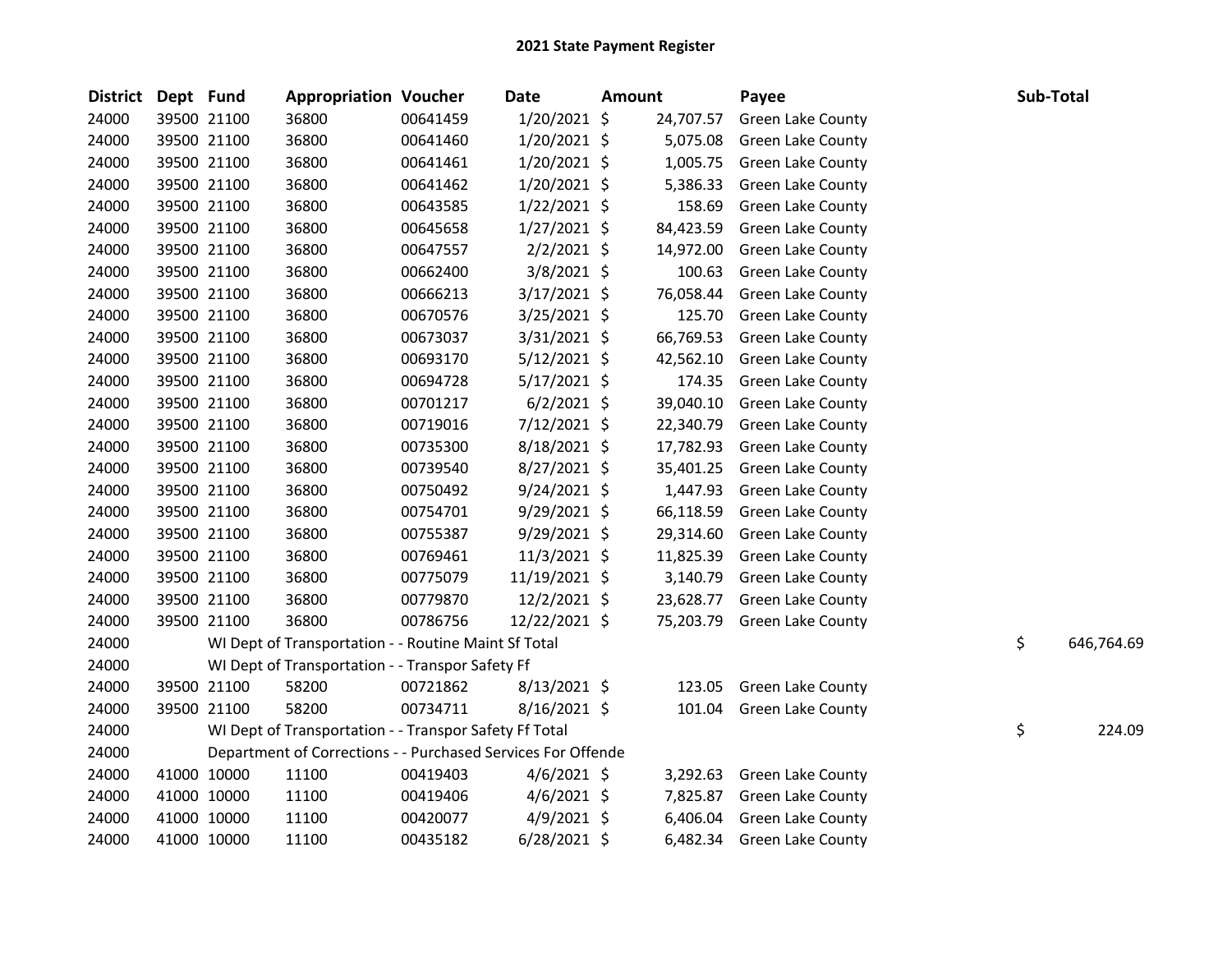| <b>District</b> | Dept Fund |             | <b>Appropriation Voucher</b>                                       |          | Date           | <b>Amount</b> |           | Payee                      | Sub-Total |           |
|-----------------|-----------|-------------|--------------------------------------------------------------------|----------|----------------|---------------|-----------|----------------------------|-----------|-----------|
| 24000           |           | 41000 10000 | 11100                                                              | 00435479 | $6/30/2021$ \$ |               | 7,325.01  | Green Lake County          |           |           |
| 24000           |           | 41000 10000 | 11100                                                              | 00437068 | 7/7/2021 \$    |               | 5,563.58  | <b>Green Lake County</b>   |           |           |
| 24000           |           | 41000 10000 | 11100                                                              | 00437223 | 7/9/2021 \$    |               |           | 6,486.84 Green Lake County |           |           |
| 24000           |           |             | Department of Corrections - - Purchased Services For Offende Total |          |                |               |           |                            | \$        | 43,382.31 |
| 24000           |           |             | Department of Corrections - - Becky Young Community Correcti       |          |                |               |           |                            |           |           |
| 24000           |           | 41000 10000 | 11200                                                              | 00408966 | $2/9/2021$ \$  |               | 6,747.79  | <b>Green Lake County</b>   |           |           |
| 24000           |           | 41000 10000 | 11200                                                              | 00419399 | $4/6/2021$ \$  |               | 5,657.81  | <b>Green Lake County</b>   |           |           |
| 24000           |           | 41000 10000 | 11200                                                              | 00419403 | $4/6/2021$ \$  |               | 1,025.27  | Green Lake County          |           |           |
| 24000           |           | 41000 10000 | 11200                                                              | 00450412 | $9/14/2021$ \$ |               | 7,563.68  | <b>Green Lake County</b>   |           |           |
| 24000           |           | 41000 10000 | 11200                                                              | 00458613 | 10/25/2021 \$  |               | 6,288.19  | Green Lake County          |           |           |
| 24000           |           | 41000 10000 | 11200                                                              | 00462786 | 11/16/2021 \$  |               | 4,080.59  | Green Lake County          |           |           |
| 24000           |           | 41000 10000 | 11200                                                              | 00469029 | 12/20/2021 \$  |               | 7,147.96  | Green Lake County          |           |           |
| 24000           |           |             | Department of Corrections - - Becky Young Community Correcti Total |          |                |               |           |                            | \$        | 38,511.29 |
| 24000           |           |             | Department of Corrections - - Corrections Contracts And Agre       |          |                |               |           |                            |           |           |
| 24000           |           | 41000 10000 | 11400                                                              | 00402097 | $1/4/2021$ \$  |               | 9,159.88  | Green Lake County          |           |           |
| 24000           |           | 41000 10000 | 11400                                                              | 00405512 | $1/21/2021$ \$ |               | 7,204.40  | <b>Green Lake County</b>   |           |           |
| 24000           |           | 41000 10000 | 11400                                                              | 00409297 | $2/12/2021$ \$ |               | 3,962.42  | Green Lake County          |           |           |
| 24000           |           | 41000 10000 | 11400                                                              | 00410457 | $2/17/2021$ \$ |               | 6,432.50  | Green Lake County          |           |           |
| 24000           |           | 41000 10000 | 11400                                                              | 00412288 | 2/26/2021 \$   |               | 3,962.42  | <b>Green Lake County</b>   |           |           |
| 24000           |           | 41000 10000 | 11400                                                              | 00415715 | 3/15/2021 \$   |               | 10,652.22 | Green Lake County          |           |           |
| 24000           |           | 41000 10000 | 11400                                                              | 00416522 | $3/18/2021$ \$ |               | 3,756.58  | <b>Green Lake County</b>   |           |           |
| 24000           |           | 41000 10000 | 11400                                                              | 00421089 | $4/14/2021$ \$ |               | 8,027.76  | <b>Green Lake County</b>   |           |           |
| 24000           |           | 41000 10000 | 11400                                                              | 00422584 | 4/26/2021 \$   |               | 102.92    | <b>Green Lake County</b>   |           |           |
| 24000           |           | 41000 10000 | 11400                                                              | 00422606 | $4/26/2021$ \$ |               | 3,344.90  | <b>Green Lake County</b>   |           |           |
| 24000           |           | 41000 10000 | 11400                                                              | 00427075 | $5/18/2021$ \$ |               | 7,667.54  | Green Lake County          |           |           |
| 24000           |           | 41000 10000 | 11400                                                              | 00427397 | 5/20/2021 \$   |               | 5,403.30  | Green Lake County          |           |           |
| 24000           |           | 41000 10000 | 11400                                                              | 00431127 | $6/8/2021$ \$  |               | 8,387.98  | Green Lake County          |           |           |
| 24000           |           | 41000 10000 | 11400                                                              | 00433047 | $6/17/2021$ \$ |               | 7,513.16  | Green Lake County          |           |           |
| 24000           |           | 41000 10000 | 11400                                                              | 00433918 | $6/21/2021$ \$ |               | 9,159.88  | Green Lake County          |           |           |
| 24000           |           | 41000 10000 | 11400                                                              | 00438799 | 7/15/2021 \$   |               | 5,506.22  | Green Lake County          |           |           |
| 24000           |           | 41000 10000 | 11400                                                              | 00438999 | 7/14/2021 \$   |               | 8,027.76  | Green Lake County          |           |           |
| 24000           |           | 41000 10000 | 11400                                                              | 00445013 | $8/17/2021$ \$ |               | 5,969.36  | <b>Green Lake County</b>   |           |           |
| 24000           |           | 41000 10000 | 11400                                                              | 00446815 | $8/26/2021$ \$ |               | 9,417.18  | <b>Green Lake County</b>   |           |           |
| 24000           |           | 41000 10000 | 11400                                                              | 00451783 | 9/22/2021 \$   |               | 8,542.36  | <b>Green Lake County</b>   |           |           |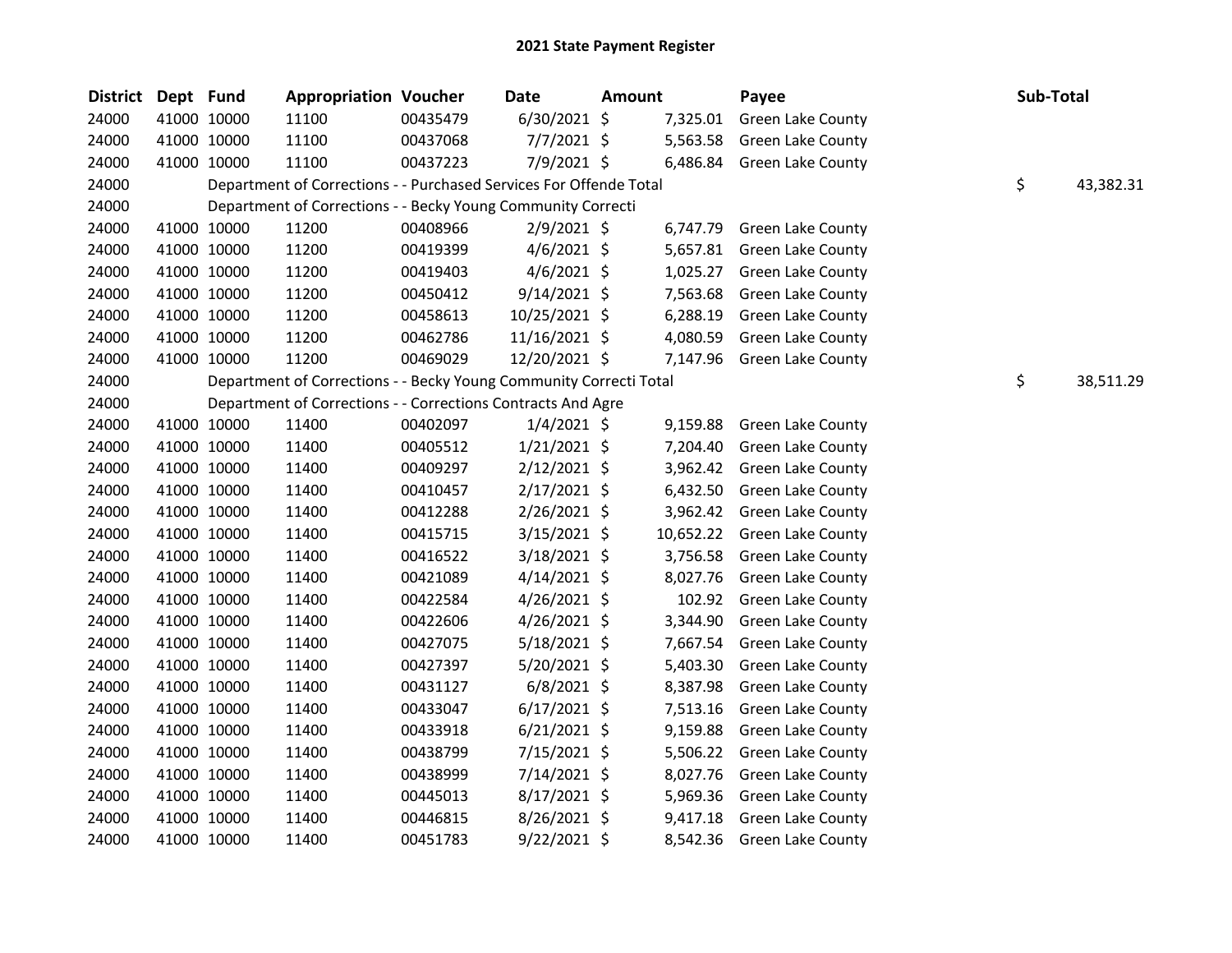| <b>District</b> | Dept Fund |             | <b>Appropriation Voucher</b>                                       |          | <b>Date</b>    | <b>Amount</b> |            | Payee                                                                                                         | Sub-Total          |
|-----------------|-----------|-------------|--------------------------------------------------------------------|----------|----------------|---------------|------------|---------------------------------------------------------------------------------------------------------------|--------------------|
| 24000           |           | 41000 10000 | 11400                                                              | 00456353 | 10/15/2021 \$  |               | 10,189.08  | Green Lake County                                                                                             |                    |
| 24000           |           | 41000 10000 | 11400                                                              | 00462594 | 11/16/2021 \$  |               |            | 10,240.54 Green Lake County                                                                                   |                    |
| 24000           |           | 41000 10000 | 11400                                                              | 00468471 | 12/20/2021 \$  |               |            | 6,895.64 Green Lake County                                                                                    |                    |
| 24000           |           |             | Department of Corrections - - Corrections Contracts And Agre Total |          |                |               |            |                                                                                                               | \$<br>159,526.00   |
| 24000           |           |             |                                                                    |          |                |               |            | Department of Corrections - - Reimbursing Counties For Probation, Extended Supervision And Parole Holds       |                    |
| 24000           |           | 41000 10000 | 11600                                                              | 00459677 | 10/29/2021 \$  |               |            | 8,000.00 Green Lake County                                                                                    |                    |
| 24000           |           |             |                                                                    |          |                |               |            | Department of Corrections - - Reimbursing Counties For Probation, Extended Supervision And Parole Holds Total | \$<br>8,000.00     |
| 24000           |           |             | Department of Health Services - - State/Federal Aids               |          |                |               |            |                                                                                                               |                    |
| 24000           |           | 43500 10000 | 00000                                                              | 92106    | $1/4/2021$ \$  |               | 111,131.00 | Green Lake County                                                                                             |                    |
| 24000           |           | 43500 10000 | 00000                                                              | 92107    | $2/1/2021$ \$  |               | 134,642.00 | Green Lake County                                                                                             |                    |
| 24000           |           | 43500 10000 | 00000                                                              | 92108    | $3/1/2021$ \$  |               | 78,999.00  | Green Lake County                                                                                             |                    |
| 24000           |           | 43500 10000 | 00000                                                              | 92109    | $4/1/2021$ \$  |               | 199,076.00 | Green Lake County                                                                                             |                    |
| 24000           |           | 43500 10000 | 00000                                                              | 92110    | $5/3/2021$ \$  |               | 209,153.00 | <b>Green Lake County</b>                                                                                      |                    |
| 24000           |           | 43500 10000 | 00000                                                              | 92111    | $6/1/2021$ \$  |               | 156,076.00 | Green Lake County                                                                                             |                    |
| 24000           |           | 43500 10000 | 00000                                                              | 92200    | $7/1/2021$ \$  |               | 161,457.00 | Green Lake County                                                                                             |                    |
| 24000           |           | 43500 10000 | 00000                                                              | 92201    | $8/2/2021$ \$  |               | 417,539.00 | Green Lake County                                                                                             |                    |
| 24000           |           | 43500 10000 | 00000                                                              | 92202    | $9/1/2021$ \$  |               | 116,277.00 | <b>Green Lake County</b>                                                                                      |                    |
| 24000           |           | 43500 10000 | 00000                                                              | 92204    | $10/1/2021$ \$ |               | 333,700.00 | Green Lake County                                                                                             |                    |
| 24000           |           | 43500 10000 | 00000                                                              | 92207    | 12/1/2021 \$   |               | 147,786.00 | Green Lake County                                                                                             |                    |
| 24000           |           |             | Department of Health Services - - State/Federal Aids Total         |          |                |               |            |                                                                                                               | \$<br>2,065,836.00 |
| 24000           |           |             | Department of Health Services - - General Program Operations       |          |                |               |            |                                                                                                               |                    |
| 24000           |           | 43500 10000 | 40100                                                              | 00404942 | $1/20/2021$ \$ |               | 1.00       | Green Lake County                                                                                             |                    |
| 24000           |           | 43500 10000 | 40100                                                              | 00404943 | 1/20/2021 \$   |               | 15.00      | Green Lake County                                                                                             |                    |
| 24000           |           | 43500 10000 | 40100                                                              | 00408747 | 2/9/2021 \$    |               | 1.50       | <b>Green Lake County</b>                                                                                      |                    |
| 24000           |           | 43500 10000 | 40100                                                              | 00411732 | 2/23/2021 \$   |               | 1.50       | <b>Green Lake County</b>                                                                                      |                    |
| 24000           |           | 43500 10000 | 40100                                                              | 00452794 | 9/28/2021 \$   |               | 1.50       | Green Lake County                                                                                             |                    |
| 24000           |           | 43500 10000 | 40100                                                              | 00469328 | 12/21/2021 \$  |               | 1.50       | <b>Green Lake County</b>                                                                                      |                    |
| 24000           |           |             | Department of Health Services - - General Program Operations Total |          |                |               |            |                                                                                                               | \$<br>22.00        |
| 24000           |           |             | Department of Health Services - - Medical Assistance State Admin   |          |                |               |            |                                                                                                               |                    |
| 24000           |           | 43500 10000 | 44000                                                              | 00404942 | 1/20/2021 \$   |               | 1.00       | Green Lake County                                                                                             |                    |
| 24000           |           | 43500 10000 | 44000                                                              | 00404943 | 1/20/2021 \$   |               | 15.00      | Green Lake County                                                                                             |                    |
| 24000           |           | 43500 10000 | 44000                                                              | 00408747 | $2/9/2021$ \$  |               | 1.50       | Green Lake County                                                                                             |                    |
| 24000           |           | 43500 10000 | 44000                                                              | 00411732 | 2/23/2021 \$   |               | 1.50       | Green Lake County                                                                                             |                    |
| 24000           |           | 43500 10000 | 44000                                                              | 00452794 | 9/28/2021 \$   |               | 1.50       | <b>Green Lake County</b>                                                                                      |                    |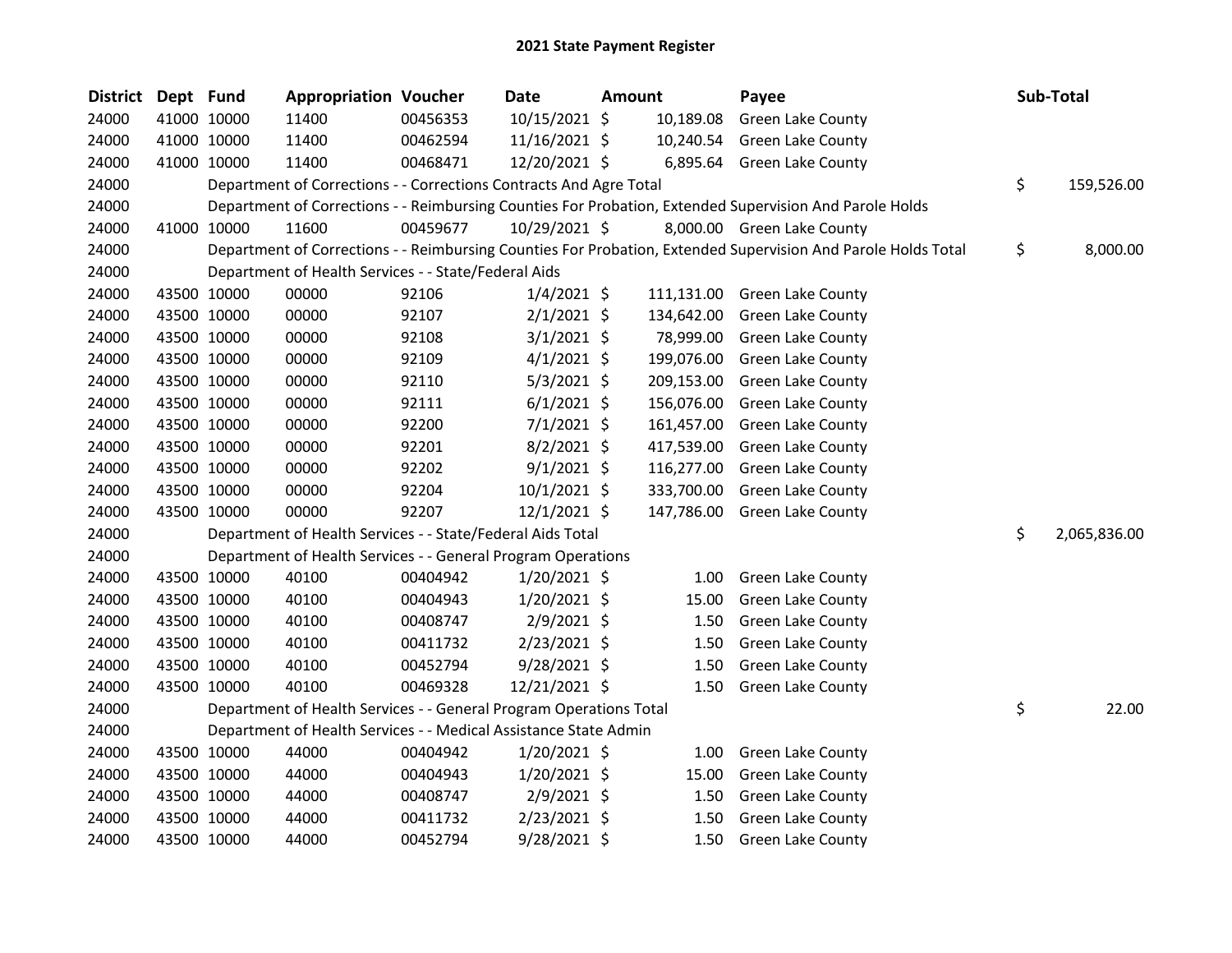| <b>District</b> | Dept Fund   |             | <b>Appropriation Voucher</b>                                           |          | Date           | <b>Amount</b> |           | Payee                    | Sub-Total |       |
|-----------------|-------------|-------------|------------------------------------------------------------------------|----------|----------------|---------------|-----------|--------------------------|-----------|-------|
| 24000           |             | 43500 10000 | 44000                                                                  | 00469328 | 12/21/2021 \$  |               | 1.50      | Green Lake County        |           |       |
| 24000           |             |             | Department of Health Services - - Medical Assistance State Admin Total |          |                |               |           |                          | \$        | 22.00 |
| 24000           |             |             | Dept of Children and Families - - Fees For Administrative Servic       |          |                |               |           |                          |           |       |
| 24000           |             | 43700 10000 | 23100                                                                  | 00080563 | $2/16/2021$ \$ |               | 10.00     | <b>Green Lake County</b> |           |       |
| 24000           | 43700 10000 |             | 23100                                                                  | 00083419 | $4/20/2021$ \$ |               | 5.00      | Green Lake County        |           |       |
| 24000           |             | 43700 10000 | 23100                                                                  | 00087302 | 7/23/2021 \$   |               | 20.00     | Green Lake County        |           |       |
| 24000           |             | 43700 10000 | 23100                                                                  | 00090919 | $11/2/2021$ \$ |               | 5.00      | Green Lake County        |           |       |
| 24000           |             |             | Dept of Children and Families - - Fees For Administrative Servic Total |          |                |               |           |                          | \$        | 40.00 |
| 24000           |             |             | Dept of Children and Families - - General Aids                         |          |                |               |           |                          |           |       |
| 24000           | 43700 10000 |             | 99000                                                                  | 00078997 | $1/5/2021$ \$  |               | 45,111.24 | <b>Green Lake County</b> |           |       |
| 24000           | 43700 10000 |             | 99000                                                                  | 00079739 | $1/29/2021$ \$ |               | 57,009.04 | Green Lake County        |           |       |
| 24000           | 43700 10000 |             | 99000                                                                  | 00079740 | 1/29/2021 \$   |               | 8,535.66  | <b>Green Lake County</b> |           |       |
| 24000           | 43700 10000 |             | 99000                                                                  | 00079936 | $2/1/2021$ \$  |               | 19.59     | Green Lake County        |           |       |
| 24000           | 43700 10000 |             | 99000                                                                  | 00080153 | $2/5/2021$ \$  |               | 6,229.21  | Green Lake County        |           |       |
| 24000           |             | 43700 10000 | 99000                                                                  | 00080258 | 2/5/2021 \$    |               | 15.77     | <b>Green Lake County</b> |           |       |
| 24000           |             | 43700 10000 | 99000                                                                  | 00080259 | 2/5/2021 \$    |               | 4,695.14  | <b>Green Lake County</b> |           |       |
| 24000           | 43700 10000 |             | 99000                                                                  | 00080679 | 2/18/2021 \$   |               | 2,658.05  | Green Lake County        |           |       |
| 24000           | 43700 10000 |             | 99000                                                                  | 00081194 | $3/4/2021$ \$  |               | 2,002.00  | <b>Green Lake County</b> |           |       |
| 24000           | 43700 10000 |             | 99000                                                                  | 00081229 | $3/5/2021$ \$  |               | 51,099.00 | <b>Green Lake County</b> |           |       |
| 24000           | 43700 10000 |             | 99000                                                                  | 00081308 | $3/5/2021$ \$  |               | 63.77     | <b>Green Lake County</b> |           |       |
| 24000           | 43700 10000 |             | 99000                                                                  | 00082018 | 3/23/2021 \$   |               | 241.08    | <b>Green Lake County</b> |           |       |
| 24000           |             | 43700 10000 | 99000                                                                  | 00082628 | $4/5/2021$ \$  |               | 91,574.65 | <b>Green Lake County</b> |           |       |
| 24000           |             | 43700 10000 | 99000                                                                  | 00083884 | 4/30/2021 \$   |               | 57,058.58 | Green Lake County        |           |       |
| 24000           |             | 43700 10000 | 99000                                                                  | 00084048 | $5/3/2021$ \$  |               | 9,561.11  | <b>Green Lake County</b> |           |       |
| 24000           | 43700 10000 |             | 99000                                                                  | 00084097 | $5/5/2021$ \$  |               | 29,568.91 | Green Lake County        |           |       |
| 24000           | 43700 10000 |             | 99000                                                                  | 00084924 | 5/18/2021 \$   |               | 2,639.00  | <b>Green Lake County</b> |           |       |
| 24000           | 43700 10000 |             | 99000                                                                  | 00085611 | $6/7/2021$ \$  |               | 18,312.54 | Green Lake County        |           |       |
| 24000           | 43700 10000 |             | 99000                                                                  | 00086545 | 6/30/2021 \$   |               | 1,082.00  | <b>Green Lake County</b> |           |       |
| 24000           | 43700 10000 |             | 99000                                                                  | 00086673 | $7/7/2021$ \$  |               | 8,906.19  | Green Lake County        |           |       |
| 24000           | 43700 10000 |             | 99000                                                                  | 00087548 | 7/30/2021 \$   |               | 54,873.40 | <b>Green Lake County</b> |           |       |
| 24000           | 43700 10000 |             | 99000                                                                  | 00087682 | 7/30/2021 \$   |               | 12,598.00 | Green Lake County        |           |       |
| 24000           | 43700 10000 |             | 99000                                                                  | 00087918 | $8/5/2021$ \$  |               | 6,412.28  | Green Lake County        |           |       |
| 24000           |             | 43700 10000 | 99000                                                                  | 00087973 | $8/6/2021$ \$  |               | 12,518.77 | <b>Green Lake County</b> |           |       |
| 24000           |             | 43700 10000 | 99000                                                                  | 00088168 | 8/13/2021 \$   |               | 6,280.38  | <b>Green Lake County</b> |           |       |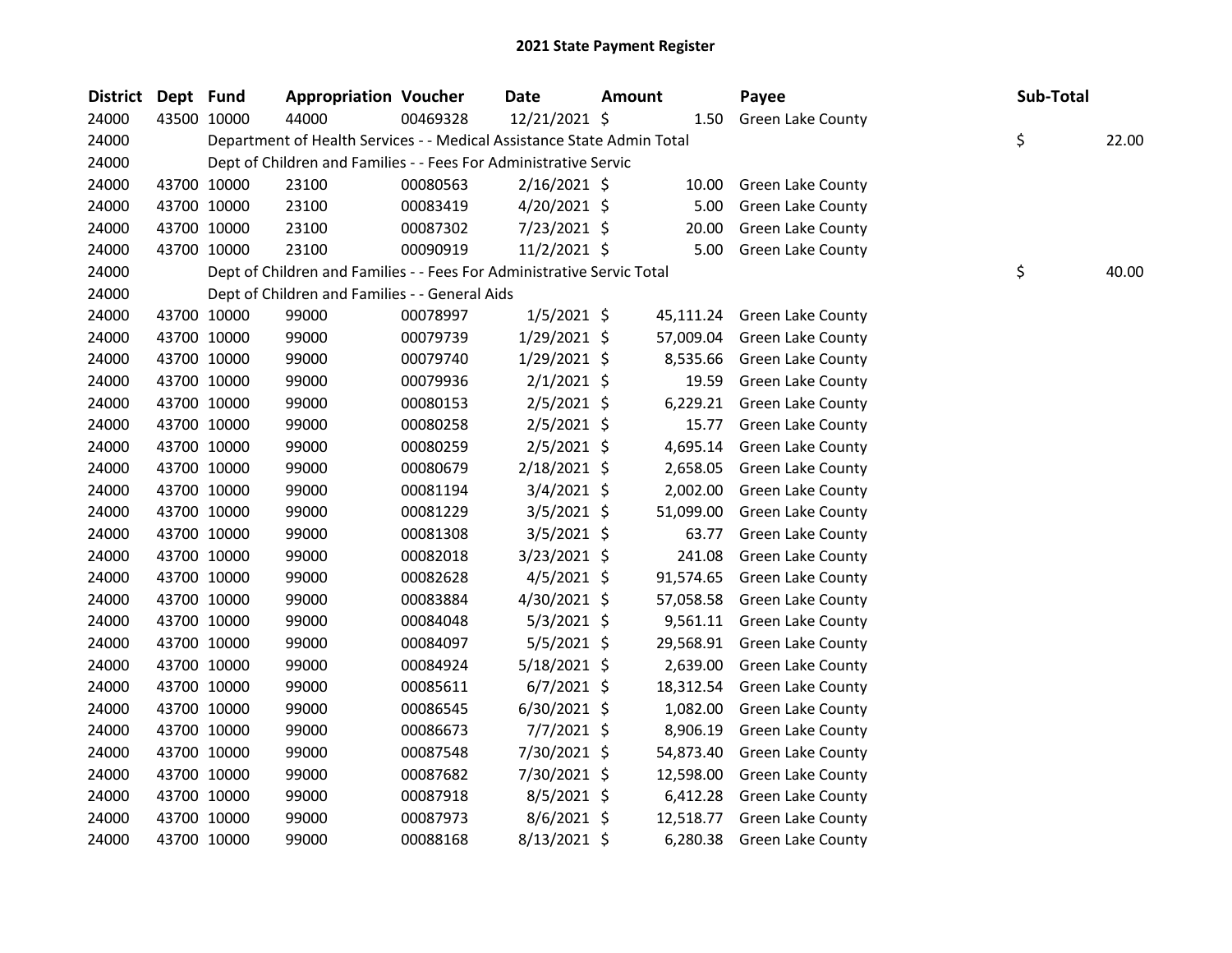| <b>District</b> | Dept Fund |             | <b>Appropriation Voucher</b>                               |          | <b>Date</b>    | <b>Amount</b> | Payee                    |    | Sub-Total  |
|-----------------|-----------|-------------|------------------------------------------------------------|----------|----------------|---------------|--------------------------|----|------------|
| 24000           |           | 43700 10000 | 99000                                                      | 00088922 | $9/7/2021$ \$  | 347,696.80    | Green Lake County        |    |            |
| 24000           |           | 43700 10000 | 99000                                                      | 00089100 | 9/10/2021 \$   | 13,273.56     | <b>Green Lake County</b> |    |            |
| 24000           |           | 43700 10000 | 99000                                                      | 00089893 | 10/5/2021 \$   | 28,229.24     | <b>Green Lake County</b> |    |            |
| 24000           |           | 43700 10000 | 99000                                                      | 00090742 | 10/29/2021 \$  | 33,087.99     | Green Lake County        |    |            |
| 24000           |           | 43700 10000 | 99000                                                      | 00090874 | 11/3/2021 \$   | 4,122.93      | <b>Green Lake County</b> |    |            |
| 24000           |           | 43700 10000 | 99000                                                      | 00091008 | 11/5/2021 \$   | 4,506.17      | Green Lake County        |    |            |
| 24000           |           | 43700 10000 | 99000                                                      | 00091958 | 12/2/2021 \$   | 16,406.68     | Green Lake County        |    |            |
| 24000           |           | 43700 10000 | 99000                                                      | 00091975 | 12/2/2021 \$   | 11,444.99     | Green Lake County        |    |            |
| 24000           |           | 43700 10000 | 99000                                                      | 00092106 | 12/3/2021 \$   | 9,224.36      | Green Lake County        |    |            |
| 24000           |           | 43700 10000 | 99000                                                      | 00092204 | 12/6/2021 \$   | 8,209.40      | Green Lake County        |    |            |
| 24000           |           |             | Dept of Children and Families - - General Aids Total       |          |                |               |                          | \$ | 965,267.48 |
| 24000           |           |             | Dept of Workforce Development - - Auxiliary Services       |          |                |               |                          |    |            |
| 24000           |           | 44500 10000 | 13000                                                      | 00310339 | $1/4/2021$ \$  | 20.00         | Green Lake County        |    |            |
| 24000           |           | 44500 10000 | 13000                                                      | 00313428 | $2/2/2021$ \$  | 35.00         | Green Lake County        |    |            |
| 24000           |           | 44500 10000 | 13000                                                      | 00317058 | $3/2/2021$ \$  | 20.00         | Green Lake County        |    |            |
| 24000           |           | 44500 10000 | 13000                                                      | 00320866 | $4/2/2021$ \$  | 15.00         | Green Lake County        |    |            |
| 24000           |           | 44500 10000 | 13000                                                      | 00324411 | 5/4/2021 \$    | 30.00         | <b>Green Lake County</b> |    |            |
| 24000           |           | 44500 10000 | 13000                                                      | 00327604 | $6/2/2021$ \$  | 20.00         | <b>Green Lake County</b> |    |            |
| 24000           |           | 44500 10000 | 13000                                                      | 00331388 | 7/2/2021 \$    | 45.00         | Green Lake County        |    |            |
| 24000           |           | 44500 10000 | 13000                                                      | 00335288 | $8/3/2021$ \$  | 20.00         | <b>Green Lake County</b> |    |            |
| 24000           |           | 44500 10000 | 13000                                                      | 00339081 | $9/2/2021$ \$  | 10.00         | Green Lake County        |    |            |
| 24000           |           | 44500 10000 | 13000                                                      | 00343068 | 10/4/2021 \$   | 5.00          | Green Lake County        |    |            |
| 24000           |           | 44500 10000 | 13000                                                      | 00347107 | 11/2/2021 \$   | 15.00         | Green Lake County        |    |            |
| 24000           |           | 44500 10000 | 13000                                                      | 00350757 | 12/2/2021 \$   | 25.00         | <b>Green Lake County</b> |    |            |
| 24000           |           |             | Dept of Workforce Development - - Auxiliary Services Total |          |                |               |                          | \$ | 260.00     |
| 24000           |           |             | Dept of Workforce Development - - Title Ib Aids State GPR  |          |                |               |                          |    |            |
| 24000           |           | 44500 10000 | 50900                                                      | 00312210 | 1/29/2021 \$   | 186.37        | <b>Green Lake County</b> |    |            |
| 24000           |           | 44500 10000 | 50900                                                      | 00312339 | $2/1/2021$ \$  | 213.00        | Green Lake County        |    |            |
| 24000           |           | 44500 10000 | 50900                                                      | 00313065 | $2/1/2021$ \$  | 202.35        | Green Lake County        |    |            |
| 24000           |           | 44500 10000 | 50900                                                      | 00315692 | 2/26/2021 \$   | 213.00        | Green Lake County        |    |            |
| 24000           |           | 44500 10000 | 50900                                                      | 00317718 | 3/10/2021 \$   | 202.35        | Green Lake County        |    |            |
| 24000           |           | 44500 10000 | 50900                                                      | 00317719 | $3/15/2021$ \$ | 202.35        | Green Lake County        |    |            |
| 24000           |           | 44500 10000 | 50900                                                      | 00318779 | 3/26/2021 \$   | 255.60        | <b>Green Lake County</b> |    |            |
| 24000           |           | 44500 10000 | 50900                                                      | 00320050 | 3/26/2021 \$   | 42.71         | Green Lake County        |    |            |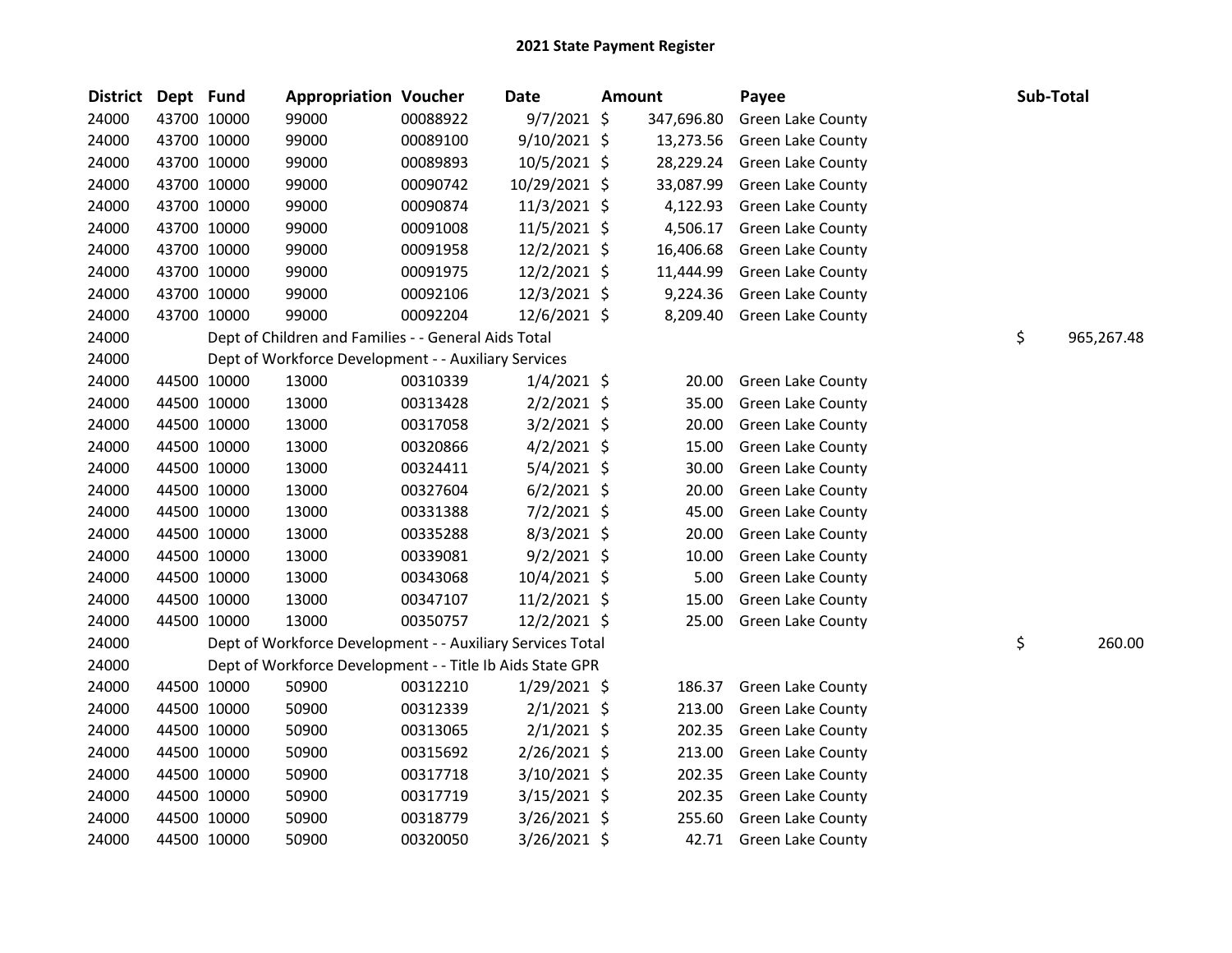|       | District Dept Fund |             | <b>Appropriation Voucher</b> |          | <b>Date</b>    | <b>Amount</b> |        | Payee                    | Sub-Total |
|-------|--------------------|-------------|------------------------------|----------|----------------|---------------|--------|--------------------------|-----------|
| 24000 |                    | 44500 10000 | 50900                        | 00321129 | $4/7/2021$ \$  |               | 53.25  | <b>Green Lake County</b> |           |
| 24000 |                    | 44500 10000 | 50900                        | 00321130 | $4/7/2021$ \$  |               | 53.25  | <b>Green Lake County</b> |           |
| 24000 |                    | 44500 10000 | 50900                        | 00321742 | $4/16/2021$ \$ |               | 202.35 | <b>Green Lake County</b> |           |
| 24000 |                    | 44500 10000 | 50900                        | 00321743 | $4/19/2021$ \$ |               | 53.25  | Green Lake County        |           |
| 24000 |                    | 44500 10000 | 50900                        | 00322703 | $4/21/2021$ \$ |               | 106.50 | <b>Green Lake County</b> |           |
| 24000 |                    | 44500 10000 | 50900                        | 00324524 | 5/10/2021 \$   |               | 202.35 | Green Lake County        |           |
| 24000 |                    | 44500 10000 | 50900                        | 00324525 | $5/10/2021$ \$ |               | 85.20  | <b>Green Lake County</b> |           |
| 24000 |                    | 44500 10000 | 50900                        | 00324660 | $5/14/2021$ \$ |               | 319.50 | Green Lake County        |           |
| 24000 |                    | 44500 10000 | 50900                        | 00325375 | $5/21/2021$ \$ |               | 58.57  | Green Lake County        |           |
| 24000 |                    | 44500 10000 | 50900                        | 00326394 | $5/27/2021$ \$ |               | 42.60  | Green Lake County        |           |
| 24000 |                    | 44500 10000 | 50900                        | 00327406 | 5/28/2021 \$   |               | 42.60  | <b>Green Lake County</b> |           |
| 24000 |                    | 44500 10000 | 50900                        | 00327407 | $6/2/2021$ \$  |               | 213.00 | <b>Green Lake County</b> |           |
| 24000 |                    | 44500 10000 | 50900                        | 00327408 | $6/2/2021$ \$  |               | 42.60  | Green Lake County        |           |
| 24000 |                    | 44500 10000 | 50900                        | 00328377 | $6/9/2021$ \$  |               | 42.60  | <b>Green Lake County</b> |           |
| 24000 |                    | 44500 10000 | 50900                        | 00330329 | $6/28/2021$ \$ |               | 42.60  | Green Lake County        |           |
| 24000 |                    | 44500 10000 | 50900                        | 00331506 | $7/15/2021$ \$ |               | 266.25 | Green Lake County        |           |
| 24000 |                    | 44500 10000 | 50900                        | 00331987 | 7/14/2021 \$   |               | 58.57  | Green Lake County        |           |
| 24000 |                    | 44500 10000 | 50900                        | 00331988 | 7/14/2021 \$   |               | 58.57  | <b>Green Lake County</b> |           |
| 24000 |                    | 44500 10000 | 50900                        | 00331989 | 7/14/2021 \$   |               | 202.35 | <b>Green Lake County</b> |           |
| 24000 |                    | 44500 10000 | 50900                        | 00332346 | 7/14/2021 \$   |               | 42.60  | Green Lake County        |           |
| 24000 |                    | 44500 10000 | 50900                        | 00332347 | 7/23/2021 \$   |               | 58.57  | <b>Green Lake County</b> |           |
| 24000 |                    | 44500 10000 | 50900                        | 00332754 | 7/23/2021 \$   |               | 58.57  | Green Lake County        |           |
| 24000 |                    | 44500 10000 | 50900                        | 00333404 | 7/26/2021 \$   |               | 266.25 | Green Lake County        |           |
| 24000 |                    | 44500 10000 | 50900                        | 00335918 | $8/11/2021$ \$ |               | 575.09 | Green Lake County        |           |
| 24000 |                    | 44500 10000 | 50900                        | 00336184 | $8/11/2021$ \$ |               | 182.11 | <b>Green Lake County</b> |           |
| 24000 |                    | 44500 10000 | 50900                        | 00336186 | $8/11/2021$ \$ |               | 249.21 | Green Lake County        |           |
| 24000 |                    | 44500 10000 | 50900                        | 00336187 | $8/11/2021$ \$ |               | 133.12 | Green Lake County        |           |
| 24000 |                    | 44500 10000 | 50900                        | 00336188 | $8/13/2021$ \$ |               | 186.37 | Green Lake County        |           |
| 24000 |                    | 44500 10000 | 50900                        | 00336189 | $8/13/2021$ \$ |               | 186.37 | Green Lake County        |           |
| 24000 |                    | 44500 10000 | 50900                        | 00336190 | $8/13/2021$ \$ |               | 133.12 | <b>Green Lake County</b> |           |
| 24000 |                    | 44500 10000 | 50900                        | 00336191 | $8/13/2021$ \$ |               | 186.37 | Green Lake County        |           |
| 24000 |                    | 44500 10000 | 50900                        | 00336192 | $8/19/2021$ \$ |               | 42.60  | <b>Green Lake County</b> |           |
| 24000 |                    | 44500 10000 | 50900                        | 00336724 | $8/19/2021$ \$ |               | 53.25  | Green Lake County        |           |
| 24000 |                    | 44500 10000 | 50900                        | 00337078 | 8/19/2021 \$   |               | 133.12 | <b>Green Lake County</b> |           |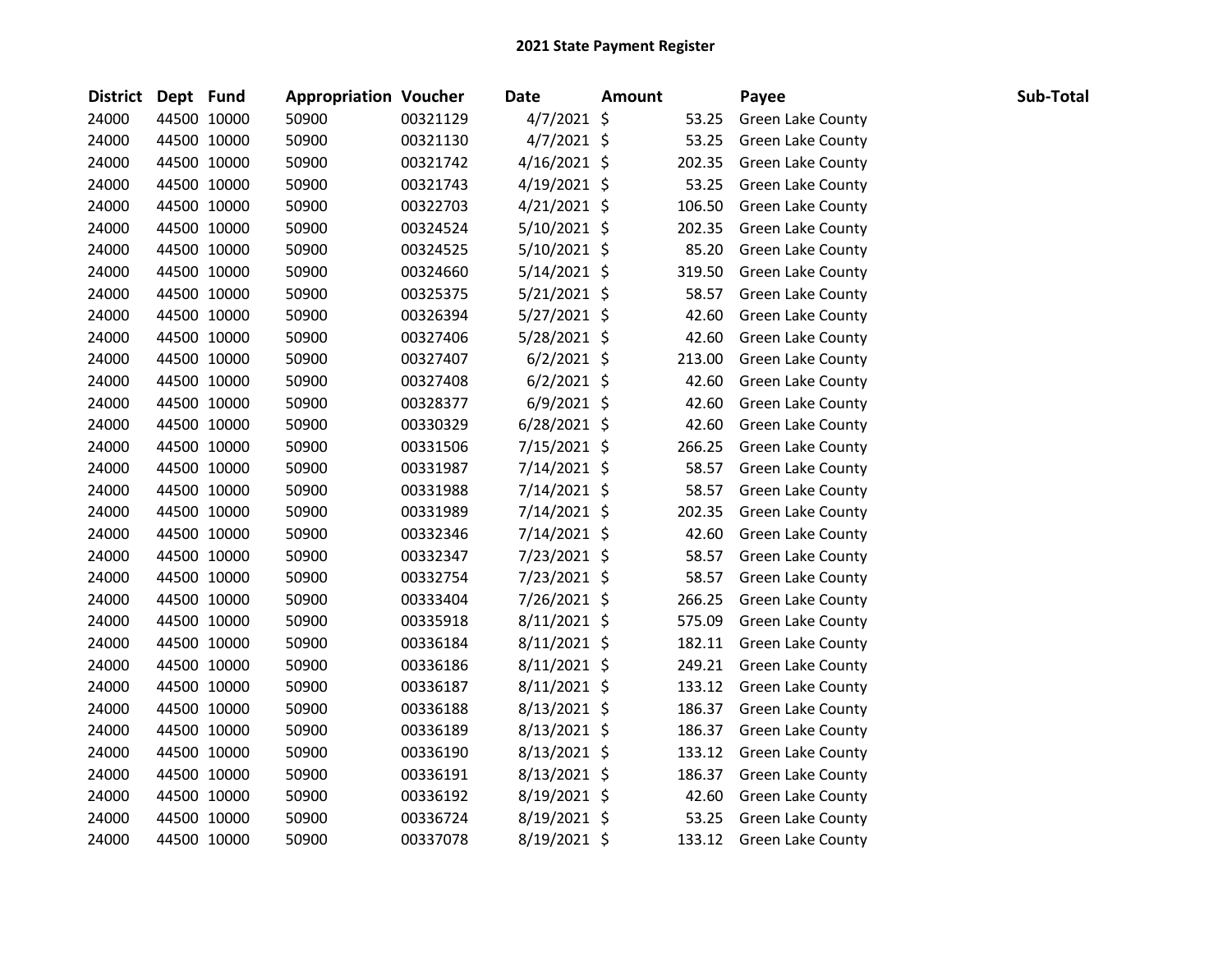| District Dept Fund |             | <b>Appropriation Voucher</b> |          | <b>Date</b>    | <b>Amount</b> |        | Payee                    | Sub-Total |
|--------------------|-------------|------------------------------|----------|----------------|---------------|--------|--------------------------|-----------|
| 24000              | 44500 10000 | 50900                        | 00337079 | 8/19/2021 \$   |               | 277.96 | Green Lake County        |           |
| 24000              | 44500 10000 | 50900                        | 00337193 | 8/25/2021 \$   |               | 213.00 | Green Lake County        |           |
| 24000              | 44500 10000 | 50900                        | 00337194 | 8/25/2021 \$   |               | 213.00 | <b>Green Lake County</b> |           |
| 24000              | 44500 10000 | 50900                        | 00337195 | 8/25/2021 \$   |               | 255.60 | Green Lake County        |           |
| 24000              | 44500 10000 | 50900                        | 00337196 | 8/25/2021 \$   |               | 213.00 | <b>Green Lake County</b> |           |
| 24000              | 44500 10000 | 50900                        | 00338259 | $9/7/2021$ \$  |               | 58.57  | Green Lake County        |           |
| 24000              | 44500 10000 | 50900                        | 00339590 | $9/8/2021$ \$  |               | 133.12 | <b>Green Lake County</b> |           |
| 24000              | 44500 10000 | 50900                        | 00339591 | $9/8/2021$ \$  |               | 53.25  | <b>Green Lake County</b> |           |
| 24000              | 44500 10000 | 50900                        | 00339592 | $9/8/2021$ \$  |               | 670.95 | <b>Green Lake County</b> |           |
| 24000              | 44500 10000 | 50900                        | 00339593 | 9/13/2021 \$   |               | 202.35 | Green Lake County        |           |
| 24000              | 44500 10000 | 50900                        | 00339809 | $9/15/2021$ \$ |               | 106.50 | <b>Green Lake County</b> |           |
| 24000              | 44500 10000 | 50900                        | 00339810 | $9/16/2021$ \$ |               | 42.60  | <b>Green Lake County</b> |           |
| 24000              | 44500 10000 | 50900                        | 00341244 | 9/27/2021 \$   |               | 213.00 | Green Lake County        |           |
| 24000              | 44500 10000 | 50900                        | 00341245 | $9/27/2021$ \$ |               | 213.00 | Green Lake County        |           |
| 24000              | 44500 10000 | 50900                        | 00342599 | 10/1/2021 \$   |               | 202.35 | <b>Green Lake County</b> |           |
| 24000              | 44500 10000 | 50900                        | 00342600 | 10/1/2021 \$   |               | 202.35 | Green Lake County        |           |
| 24000              | 44500 10000 | 50900                        | 00343242 | 10/4/2021 \$   |               | 31.55  | <b>Green Lake County</b> |           |
| 24000              | 44500 10000 | 50900                        | 00343243 | 10/6/2021 \$   |               | 42.60  | <b>Green Lake County</b> |           |
| 24000              | 44500 10000 | 50900                        | 00343244 | 10/6/2021 \$   |               | 319.50 | <b>Green Lake County</b> |           |
| 24000              | 44500 10000 | 50900                        | 00343245 | $10/7/2021$ \$ |               | 133.12 | Green Lake County        |           |
| 24000              | 44500 10000 | 50900                        | 00343246 | 10/7/2021 \$   |               | 186.37 | Green Lake County        |           |
| 24000              | 44500 10000 | 50900                        | 00343247 | 10/7/2021 \$   |               | 42.60  | Green Lake County        |           |
| 24000              | 44500 10000 | 50900                        | 00343248 | 10/7/2021 \$   |               | 10.06  | Green Lake County        |           |
| 24000              | 44500 10000 | 50900                        | 00343249 | 10/12/2021 \$  |               | 42.60  | <b>Green Lake County</b> |           |
| 24000              | 44500 10000 | 50900                        | 00343250 | 10/13/2021 \$  |               | 106.50 | <b>Green Lake County</b> |           |
| 24000              | 44500 10000 | 50900                        | 00343414 | 10/14/2021 \$  |               | 58.57  | Green Lake County        |           |
| 24000              | 44500 10000 | 50900                        | 00344237 | 10/15/2021 \$  |               | 106.50 | Green Lake County        |           |
| 24000              | 44500 10000 | 50900                        | 00344238 | 10/20/2021 \$  |               | 58.57  | Green Lake County        |           |
| 24000              | 44500 10000 | 50900                        | 00344666 | 10/21/2021 \$  |               | 202.35 | Green Lake County        |           |
| 24000              | 44500 10000 | 50900                        | 00344667 | 10/25/2021 \$  |               | 213.00 | <b>Green Lake County</b> |           |
| 24000              | 44500 10000 | 50900                        | 00344668 | 10/25/2021 \$  |               | 53.25  | <b>Green Lake County</b> |           |
| 24000              | 44500 10000 | 50900                        | 00344669 | 10/25/2021 \$  |               | 213.00 | Green Lake County        |           |
| 24000              | 44500 10000 | 50900                        | 00344670 | 10/27/2021 \$  |               | 213.00 | Green Lake County        |           |
| 24000              | 44500 10000 | 50900                        | 00345017 | 10/27/2021 \$  |               | 58.57  | <b>Green Lake County</b> |           |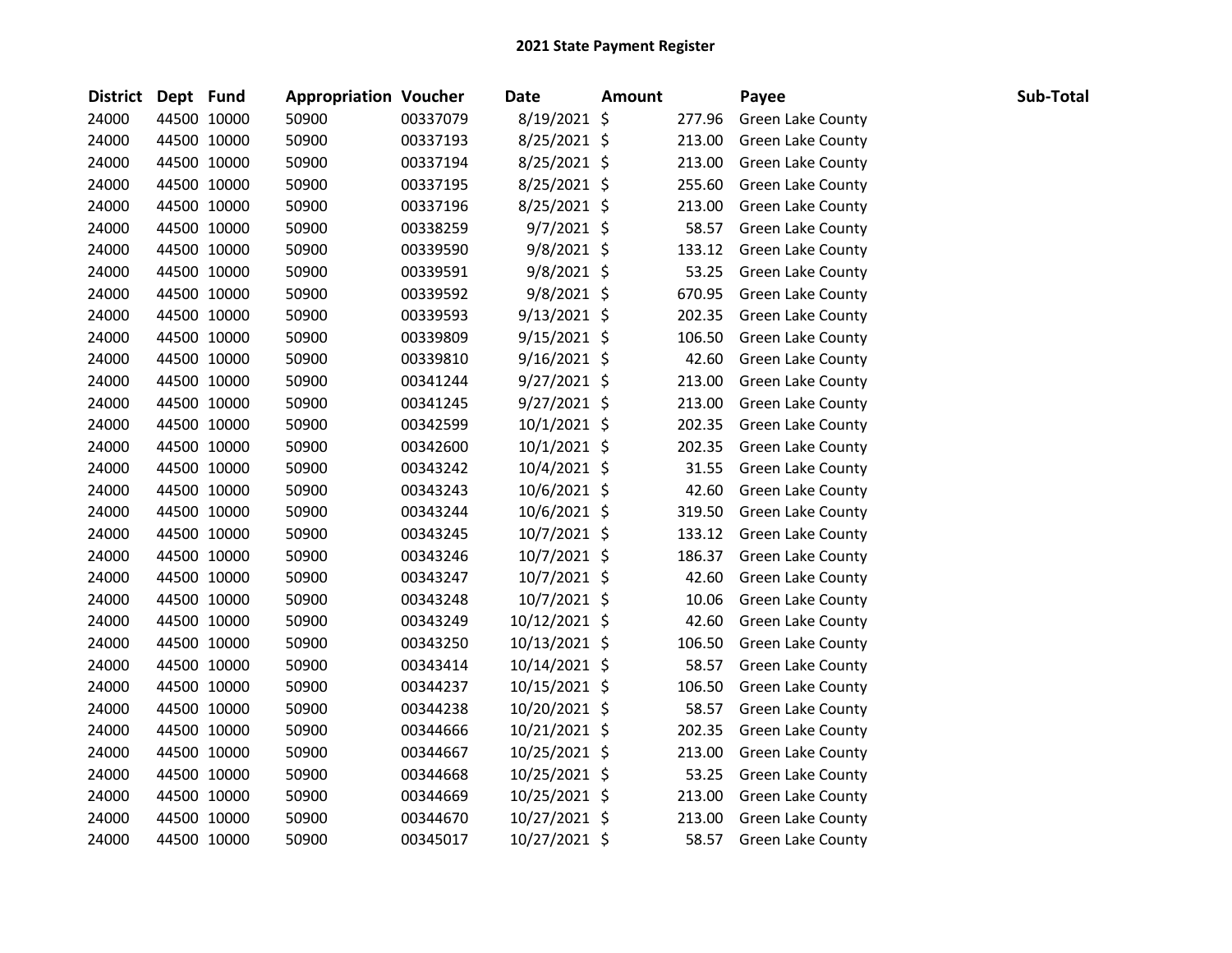| District Dept Fund |             | <b>Appropriation Voucher</b> |          | <b>Date</b>    | <b>Amount</b> |        | Payee                    | Sub-Total |
|--------------------|-------------|------------------------------|----------|----------------|---------------|--------|--------------------------|-----------|
| 24000              | 44500 10000 | 50900                        | 00345018 | 10/28/2021 \$  |               | 53.25  | Green Lake County        |           |
| 24000              | 44500 10000 | 50900                        | 00345611 | $11/1/2021$ \$ |               | 58.57  | Green Lake County        |           |
| 24000              | 44500 10000 | 50900                        | 00345973 | 11/3/2021 \$   |               | 319.50 | Green Lake County        |           |
| 24000              | 44500 10000 | 50900                        | 00346867 | 11/10/2021 \$  |               | 42.60  | Green Lake County        |           |
| 24000              | 44500 10000 | 50900                        | 00346868 | 11/10/2021 \$  |               | 53.25  | <b>Green Lake County</b> |           |
| 24000              | 44500 10000 | 50900                        | 00346987 | 11/12/2021 \$  |               | 186.37 | Green Lake County        |           |
| 24000              | 44500 10000 | 50900                        | 00346988 | 11/12/2021 \$  |               | 58.57  | Green Lake County        |           |
| 24000              | 44500 10000 | 50900                        | 00346989 | 11/15/2021 \$  |               | 133.12 | <b>Green Lake County</b> |           |
| 24000              | 44500 10000 | 50900                        | 00346990 | 11/15/2021 \$  |               | 143.77 | Green Lake County        |           |
| 24000              | 44500 10000 | 50900                        | 00347623 | 11/17/2021 \$  |               | 106.50 | Green Lake County        |           |
| 24000              | 44500 10000 | 50900                        | 00347624 | 11/17/2021 \$  |               | 268.38 | Green Lake County        |           |
| 24000              | 44500 10000 | 50900                        | 00348489 | 11/18/2021 \$  |               | 450.49 | Green Lake County        |           |
| 24000              | 44500 10000 | 50900                        | 00348490 | 11/18/2021 \$  |               | 133.12 | Green Lake County        |           |
| 24000              | 44500 10000 | 50900                        | 00348491 | 11/19/2021 \$  |               | 319.50 | Green Lake County        |           |
| 24000              | 44500 10000 | 50900                        | 00348492 | 11/22/2021 \$  |               | 213.00 | Green Lake County        |           |
| 24000              | 44500 10000 | 50900                        | 00348493 | 11/22/2021 \$  |               | 58.57  | <b>Green Lake County</b> |           |
| 24000              | 44500 10000 | 50900                        | 00348494 | 11/22/2021 \$  |               | 58.57  | Green Lake County        |           |
| 24000              | 44500 10000 | 50900                        | 00348675 | 11/24/2021 \$  |               | 213.00 | <b>Green Lake County</b> |           |
| 24000              | 44500 10000 | 50900                        | 00349065 | 11/24/2021 \$  |               | 255.60 | Green Lake County        |           |
| 24000              | 44500 10000 | 50900                        | 00349066 | 11/24/2021 \$  |               | 58.57  | <b>Green Lake County</b> |           |
| 24000              | 44500 10000 | 50900                        | 00349067 | 11/24/2021 \$  |               | 213.00 | Green Lake County        |           |
| 24000              | 44500 10000 | 50900                        | 00349068 | 11/24/2021 \$  |               | 213.00 | Green Lake County        |           |
| 24000              | 44500 10000 | 50900                        | 00349069 | 11/24/2021 \$  |               | 213.00 | Green Lake County        |           |
| 24000              | 44500 10000 | 50900                        | 00349070 | 11/24/2021 \$  |               | 255.60 | Green Lake County        |           |
| 24000              | 44500 10000 | 50900                        | 00349071 | 11/26/2021 \$  |               | 213.00 | Green Lake County        |           |
| 24000              | 44500 10000 | 50900                        | 00349072 | 11/26/2021 \$  |               | 213.00 | <b>Green Lake County</b> |           |
| 24000              | 44500 10000 | 50900                        | 00349343 | 11/29/2021 \$  |               | 213.00 | Green Lake County        |           |
| 24000              | 44500 10000 | 50900                        | 00351059 | 12/13/2021 \$  |               | 186.37 | Green Lake County        |           |
| 24000              | 44500 10000 | 50900                        | 00351060 | 12/13/2021 \$  |               | 133.12 | Green Lake County        |           |
| 24000              | 44500 10000 | 50900                        | 00351694 | 12/15/2021 \$  |               | 133.12 | <b>Green Lake County</b> |           |
| 24000              | 44500 10000 | 50900                        | 00351695 | 12/15/2021 \$  |               | 174.93 | Green Lake County        |           |
| 24000              | 44500 10000 | 50900                        | 00353417 | 12/27/2021 \$  |               | 213.00 | Green Lake County        |           |
| 24000              | 44500 10000 | 50900                        | 00353418 | 12/27/2021 \$  |               | 213.00 | Green Lake County        |           |
| 24000              | 44500 10000 | 50900                        | 00353419 | 12/27/2021 \$  |               | 213.00 | <b>Green Lake County</b> |           |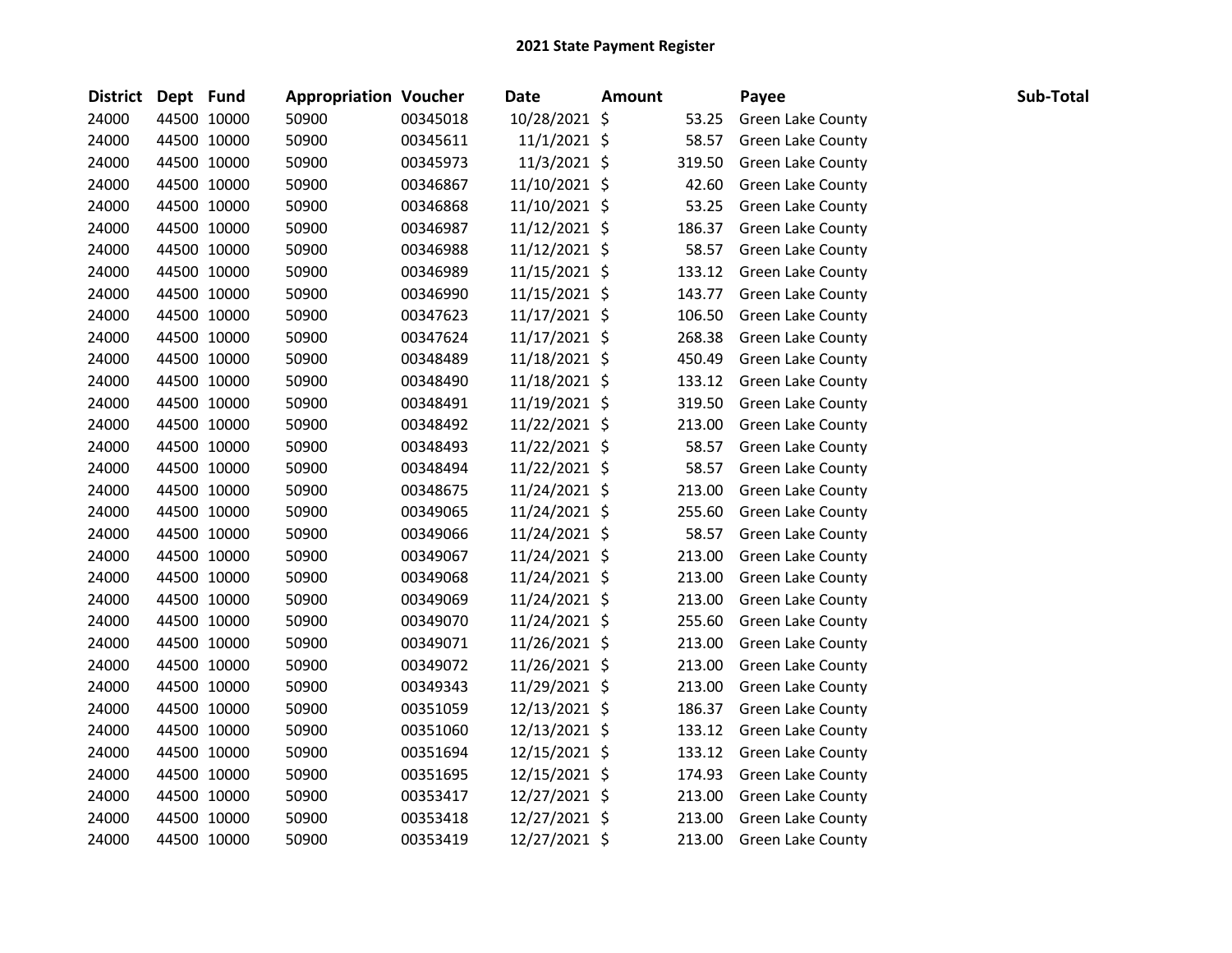| <b>District</b> | Dept Fund |             | <b>Appropriation Voucher</b>                                    |          | Date           | <b>Amount</b> |          | Payee                    | Sub-Total |           |
|-----------------|-----------|-------------|-----------------------------------------------------------------|----------|----------------|---------------|----------|--------------------------|-----------|-----------|
| 24000           |           | 44500 10000 | 50900                                                           | 00353739 | 12/27/2021 \$  |               | 213.00   | Green Lake County        |           |           |
| 24000           |           | 44500 10000 | 50900                                                           | 00353740 | 12/27/2021 \$  |               | 213.00   | <b>Green Lake County</b> |           |           |
| 24000           |           | 44500 10000 | 50900                                                           | 00353741 | 12/27/2021 \$  |               | 124.60   | Green Lake County        |           |           |
| 24000           |           | 44500 10000 | 50900                                                           | 00353742 | 12/27/2021 \$  |               | 213.00   | Green Lake County        |           |           |
| 24000           |           | 44500 10000 | 50900                                                           | 00353743 | 12/27/2021 \$  |               | 11.18    | <b>Green Lake County</b> |           |           |
| 24000           |           |             | Dept of Workforce Development - - Title Ib Aids State GPR Total |          |                |               |          |                          | \$        | 18,271.94 |
| 24000           |           |             | Dept of Workforce Development - - Title Ib Aids Federal Prf     |          |                |               |          |                          |           |           |
| 24000           |           | 44500 10000 | 54400                                                           | 00312210 | $1/29/2021$ \$ |               | 688.63   | Green Lake County        |           |           |
| 24000           |           | 44500 10000 | 54400                                                           | 00312339 | $2/1/2021$ \$  |               | 787.00   | Green Lake County        |           |           |
| 24000           |           | 44500 10000 | 54400                                                           | 00313065 | $2/1/2021$ \$  |               | 747.65   | Green Lake County        |           |           |
| 24000           |           | 44500 10000 | 54400                                                           | 00315692 | 2/26/2021 \$   |               | 787.00   | <b>Green Lake County</b> |           |           |
| 24000           |           | 44500 10000 | 54400                                                           | 00317718 | 3/10/2021 \$   |               | 747.65   | Green Lake County        |           |           |
| 24000           |           | 44500 10000 | 54400                                                           | 00317719 | $3/15/2021$ \$ |               | 747.65   | Green Lake County        |           |           |
| 24000           |           | 44500 10000 | 54400                                                           | 00318779 | 3/26/2021 \$   |               | 944.40   | <b>Green Lake County</b> |           |           |
| 24000           |           | 44500 10000 | 54400                                                           | 00320050 | 3/26/2021 \$   |               | 157.80   | <b>Green Lake County</b> |           |           |
| 24000           |           | 44500 10000 | 54400                                                           | 00321129 | $4/7/2021$ \$  |               | 196.75   | <b>Green Lake County</b> |           |           |
| 24000           |           | 44500 10000 | 54400                                                           | 00321130 | $4/7/2021$ \$  |               | 196.75   | Green Lake County        |           |           |
| 24000           |           | 44500 10000 | 54400                                                           | 00321742 | $4/16/2021$ \$ |               | 747.65   | <b>Green Lake County</b> |           |           |
| 24000           |           | 44500 10000 | 54400                                                           | 00321743 | $4/19/2021$ \$ |               | 196.75   | Green Lake County        |           |           |
| 24000           |           | 44500 10000 | 54400                                                           | 00322703 | $4/21/2021$ \$ |               | 393.50   | Green Lake County        |           |           |
| 24000           |           | 44500 10000 | 54400                                                           | 00324524 | 5/10/2021 \$   |               | 747.65   | <b>Green Lake County</b> |           |           |
| 24000           |           | 44500 10000 | 54400                                                           | 00324525 | $5/10/2021$ \$ |               | 314.80   | Green Lake County        |           |           |
| 24000           |           | 44500 10000 | 54400                                                           | 00324660 | $5/14/2021$ \$ |               | 1,180.50 | Green Lake County        |           |           |
| 24000           |           | 44500 10000 | 54400                                                           | 00325375 | $5/21/2021$ \$ |               | 216.43   | Green Lake County        |           |           |
| 24000           |           | 44500 10000 | 54400                                                           | 00326394 | 5/27/2021 \$   |               | 157.40   | <b>Green Lake County</b> |           |           |
| 24000           |           | 44500 10000 | 54400                                                           | 00327406 | 5/28/2021 \$   |               | 157.40   | Green Lake County        |           |           |
| 24000           |           | 44500 10000 | 54400                                                           | 00327407 | $6/2/2021$ \$  |               | 787.00   | <b>Green Lake County</b> |           |           |
| 24000           |           | 44500 10000 | 54400                                                           | 00327408 | $6/2/2021$ \$  |               | 157.40   | Green Lake County        |           |           |
| 24000           |           | 44500 10000 | 54400                                                           | 00328377 | $6/9/2021$ \$  |               | 157.40   | Green Lake County        |           |           |
| 24000           |           | 44500 10000 | 54400                                                           | 00330329 | $6/28/2021$ \$ |               | 157.40   | <b>Green Lake County</b> |           |           |
| 24000           |           | 44500 10000 | 54400                                                           | 00331506 | 7/15/2021 \$   |               | 983.75   | Green Lake County        |           |           |
| 24000           |           | 44500 10000 | 54400                                                           | 00331987 | 7/14/2021 \$   |               | 216.43   | Green Lake County        |           |           |
| 24000           |           | 44500 10000 | 54400                                                           | 00331988 | 7/14/2021 \$   |               | 216.43   | <b>Green Lake County</b> |           |           |
| 24000           |           | 44500 10000 | 54400                                                           | 00331989 | 7/14/2021 \$   |               | 747.65   | <b>Green Lake County</b> |           |           |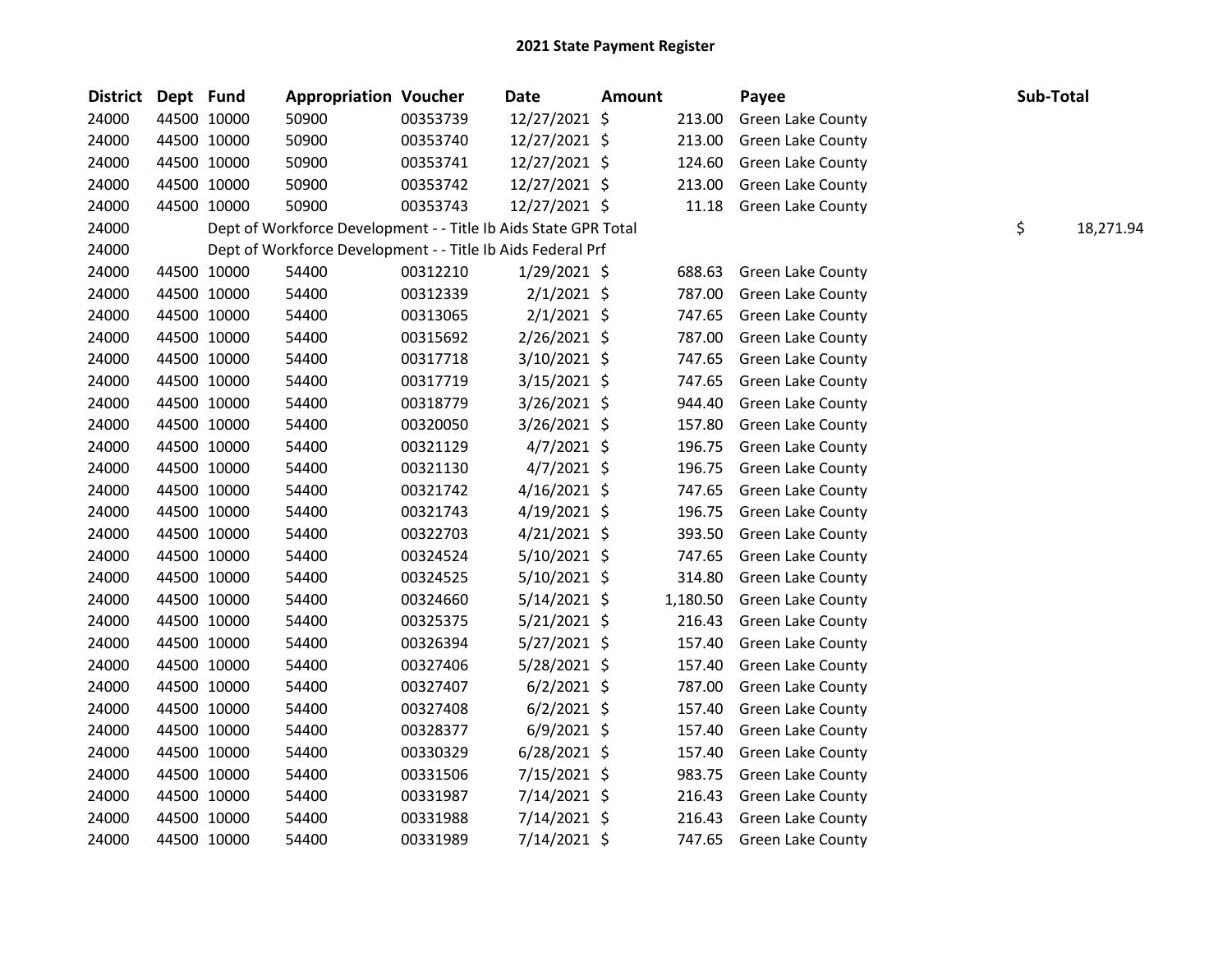| District Dept Fund |             | <b>Appropriation Voucher</b> |          | <b>Date</b>    | <b>Amount</b> | Payee                    | Sub-Total |
|--------------------|-------------|------------------------------|----------|----------------|---------------|--------------------------|-----------|
| 24000              | 44500 10000 | 54400                        | 00332346 | 7/14/2021 \$   | 157.40        | Green Lake County        |           |
| 24000              | 44500 10000 | 54400                        | 00332347 | 7/23/2021 \$   | 216.43        | Green Lake County        |           |
| 24000              | 44500 10000 | 54400                        | 00332754 | 7/23/2021 \$   | 216.43        | Green Lake County        |           |
| 24000              | 44500 10000 | 54400                        | 00333404 | 7/26/2021 \$   | 983.75        | Green Lake County        |           |
| 24000              | 44500 10000 | 54400                        | 00335918 | $8/11/2021$ \$ | 2,124.91      | <b>Green Lake County</b> |           |
| 24000              | 44500 10000 | 54400                        | 00336184 | $8/11/2021$ \$ | 672.89        | Green Lake County        |           |
| 24000              | 44500 10000 | 54400                        | 00336185 | $8/11/2021$ \$ | 625.00        | <b>Green Lake County</b> |           |
| 24000              | 44500 10000 | 54400                        | 00336186 | $8/11/2021$ \$ | 920.79        | Green Lake County        |           |
| 24000              | 44500 10000 | 54400                        | 00336187 | $8/11/2021$ \$ | 491.88        | Green Lake County        |           |
| 24000              | 44500 10000 | 54400                        | 00336188 | 8/13/2021 \$   | 688.63        | Green Lake County        |           |
| 24000              | 44500 10000 | 54400                        | 00336189 | 8/13/2021 \$   | 688.63        | <b>Green Lake County</b> |           |
| 24000              | 44500 10000 | 54400                        | 00336190 | 8/13/2021 \$   | 491.88        | <b>Green Lake County</b> |           |
| 24000              | 44500 10000 | 54400                        | 00336191 | 8/13/2021 \$   | 688.63        | Green Lake County        |           |
| 24000              | 44500 10000 | 54400                        | 00336192 | $8/19/2021$ \$ | 157.40        | Green Lake County        |           |
| 24000              | 44500 10000 | 54400                        | 00336724 | $8/19/2021$ \$ | 196.75        | Green Lake County        |           |
| 24000              | 44500 10000 | 54400                        | 00337078 | 8/19/2021 \$   | 491.88        | Green Lake County        |           |
| 24000              | 44500 10000 | 54400                        | 00337079 | 8/19/2021 \$   | 1,027.04      | <b>Green Lake County</b> |           |
| 24000              | 44500 10000 | 54400                        | 00337193 | 8/25/2021 \$   | 787.00        | <b>Green Lake County</b> |           |
| 24000              | 44500 10000 | 54400                        | 00337194 | 8/25/2021 \$   | 787.00        | <b>Green Lake County</b> |           |
| 24000              | 44500 10000 | 54400                        | 00337195 | $8/25/2021$ \$ | 944.40        | Green Lake County        |           |
| 24000              | 44500 10000 | 54400                        | 00337196 | $8/25/2021$ \$ | 787.00        | Green Lake County        |           |
| 24000              | 44500 10000 | 54400                        | 00338259 | $9/7/2021$ \$  | 216.43        | Green Lake County        |           |
| 24000              | 44500 10000 | 54400                        | 00339590 | 9/8/2021 \$    | 491.88        | Green Lake County        |           |
| 24000              | 44500 10000 | 54400                        | 00339591 | $9/8/2021$ \$  | 196.75        | <b>Green Lake County</b> |           |
| 24000              | 44500 10000 | 54400                        | 00339592 | $9/8/2021$ \$  | 2,479.05      | <b>Green Lake County</b> |           |
| 24000              | 44500 10000 | 54400                        | 00339593 | $9/13/2021$ \$ | 747.65        | Green Lake County        |           |
| 24000              | 44500 10000 | 54400                        | 00339809 | $9/15/2021$ \$ | 393.50        | <b>Green Lake County</b> |           |
| 24000              | 44500 10000 | 54400                        | 00339810 | $9/16/2021$ \$ | 157.40        | Green Lake County        |           |
| 24000              | 44500 10000 | 54400                        | 00341244 | $9/27/2021$ \$ | 787.00        | Green Lake County        |           |
| 24000              | 44500 10000 | 54400                        | 00341245 | $9/27/2021$ \$ | 787.00        | <b>Green Lake County</b> |           |
| 24000              | 44500 10000 | 54400                        | 00342599 | 10/1/2021 \$   | 747.65        | <b>Green Lake County</b> |           |
| 24000              | 44500 10000 | 54400                        | 00342600 | $10/1/2021$ \$ | 747.65        | Green Lake County        |           |
| 24000              | 44500 10000 | 54400                        | 00343242 | 10/4/2021 \$   | 116.58        | Green Lake County        |           |
| 24000              | 44500 10000 | 54400                        | 00343243 | 10/6/2021 \$   | 157.40        | <b>Green Lake County</b> |           |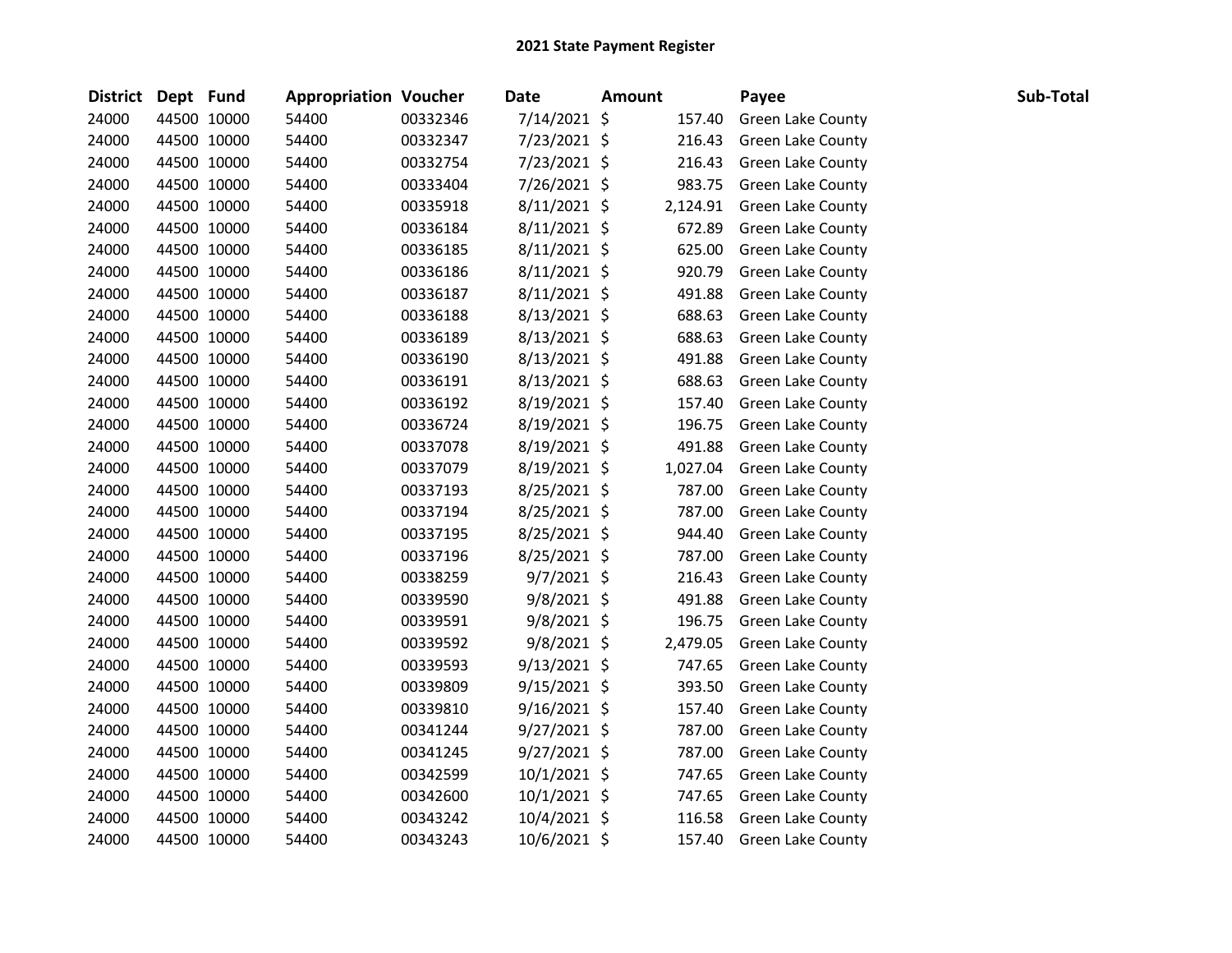| District Dept Fund |             | <b>Appropriation Voucher</b> |          | <b>Date</b>    | <b>Amount</b> | Payee                    | Sub-Total |
|--------------------|-------------|------------------------------|----------|----------------|---------------|--------------------------|-----------|
| 24000              | 44500 10000 | 54400                        | 00343244 | 10/6/2021 \$   | 1,180.50      | Green Lake County        |           |
| 24000              | 44500 10000 | 54400                        | 00343245 | 10/7/2021 \$   | 491.88        | Green Lake County        |           |
| 24000              | 44500 10000 | 54400                        | 00343246 | 10/7/2021 \$   | 688.63        | Green Lake County        |           |
| 24000              | 44500 10000 | 54400                        | 00343247 | 10/7/2021 \$   | 157.40        | Green Lake County        |           |
| 24000              | 44500 10000 | 54400                        | 00343248 | 10/7/2021 \$   | 37.19         | <b>Green Lake County</b> |           |
| 24000              | 44500 10000 | 54400                        | 00343249 | 10/12/2021 \$  | 157.40        | Green Lake County        |           |
| 24000              | 44500 10000 | 54400                        | 00343250 | 10/13/2021 \$  | 393.50        | Green Lake County        |           |
| 24000              | 44500 10000 | 54400                        | 00343414 | 10/14/2021 \$  | 216.43        | Green Lake County        |           |
| 24000              | 44500 10000 | 54400                        | 00344237 | 10/15/2021 \$  | 393.50        | Green Lake County        |           |
| 24000              | 44500 10000 | 54400                        | 00344238 | 10/20/2021 \$  | 216.43        | Green Lake County        |           |
| 24000              | 44500 10000 | 54400                        | 00344666 | 10/21/2021 \$  | 747.65        | Green Lake County        |           |
| 24000              | 44500 10000 | 54400                        | 00344667 | 10/25/2021 \$  | 787.00        | Green Lake County        |           |
| 24000              | 44500 10000 | 54400                        | 00344668 | 10/25/2021 \$  | 196.75        | <b>Green Lake County</b> |           |
| 24000              | 44500 10000 | 54400                        | 00344669 | 10/25/2021 \$  | 787.00        | Green Lake County        |           |
| 24000              | 44500 10000 | 54400                        | 00344670 | 10/27/2021 \$  | 787.00        | Green Lake County        |           |
| 24000              | 44500 10000 | 54400                        | 00345017 | 10/27/2021 \$  | 216.43        | <b>Green Lake County</b> |           |
| 24000              | 44500 10000 | 54400                        | 00345018 | 10/28/2021 \$  | 196.75        | Green Lake County        |           |
| 24000              | 44500 10000 | 54400                        | 00345611 | $11/1/2021$ \$ | 216.43        | Green Lake County        |           |
| 24000              | 44500 10000 | 54400                        | 00345973 | 11/3/2021 \$   | 1,180.50      | Green Lake County        |           |
| 24000              | 44500 10000 | 54400                        | 00346867 | 11/10/2021 \$  | 157.40        | <b>Green Lake County</b> |           |
| 24000              | 44500 10000 | 54400                        | 00346868 | 11/10/2021 \$  | 196.75        | <b>Green Lake County</b> |           |
| 24000              | 44500 10000 | 54400                        | 00346987 | 11/12/2021 \$  | 688.63        | Green Lake County        |           |
| 24000              | 44500 10000 | 54400                        | 00346988 | 11/12/2021 \$  | 216.43        | Green Lake County        |           |
| 24000              | 44500 10000 | 54400                        | 00346989 | 11/15/2021 \$  | 491.88        | Green Lake County        |           |
| 24000              | 44500 10000 | 54400                        | 00346990 | 11/15/2021 \$  | 531.23        | <b>Green Lake County</b> |           |
| 24000              | 44500 10000 | 54400                        | 00347623 | 11/17/2021 \$  | 393.50        | <b>Green Lake County</b> |           |
| 24000              | 44500 10000 | 54400                        | 00347624 | 11/17/2021 \$  | 991.62        | Green Lake County        |           |
| 24000              | 44500 10000 | 54400                        | 00348489 | 11/18/2021 \$  | 1,664.51      | <b>Green Lake County</b> |           |
| 24000              | 44500 10000 | 54400                        | 00348490 | 11/18/2021 \$  | 491.88        | Green Lake County        |           |
| 24000              | 44500 10000 | 54400                        | 00348491 | 11/19/2021 \$  | 1,180.50      | Green Lake County        |           |
| 24000              | 44500 10000 | 54400                        | 00348492 | 11/22/2021 \$  | 787.00        | <b>Green Lake County</b> |           |
| 24000              | 44500 10000 | 54400                        | 00348493 | 11/22/2021 \$  | 216.43        | <b>Green Lake County</b> |           |
| 24000              | 44500 10000 | 54400                        | 00348494 | 11/22/2021 \$  | 216.43        | Green Lake County        |           |
| 24000              | 44500 10000 | 54400                        | 00348675 | 11/24/2021 \$  | 787.00        | <b>Green Lake County</b> |           |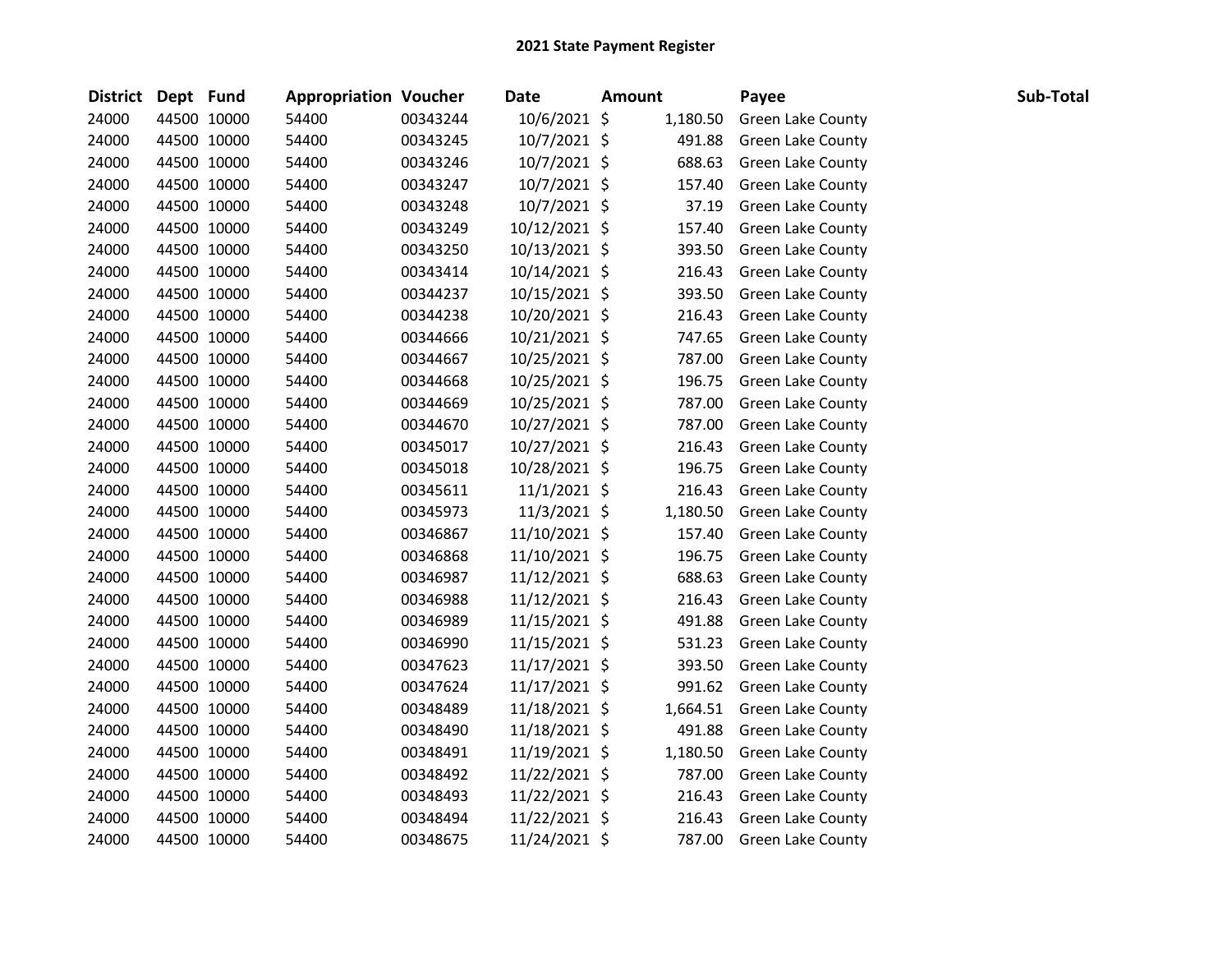| <b>District</b> | Dept Fund |             | <b>Appropriation Voucher</b>                                          |          | Date           | <b>Amount</b> |           | Payee                       | Sub-Total |           |
|-----------------|-----------|-------------|-----------------------------------------------------------------------|----------|----------------|---------------|-----------|-----------------------------|-----------|-----------|
| 24000           |           | 44500 10000 | 54400                                                                 | 00349065 | 11/24/2021 \$  |               | 944.40    | Green Lake County           |           |           |
| 24000           |           | 44500 10000 | 54400                                                                 | 00349066 | 11/24/2021 \$  |               | 216.43    | <b>Green Lake County</b>    |           |           |
| 24000           |           | 44500 10000 | 54400                                                                 | 00349067 | 11/24/2021 \$  |               | 787.00    | <b>Green Lake County</b>    |           |           |
| 24000           |           | 44500 10000 | 54400                                                                 | 00349068 | 11/24/2021 \$  |               | 787.00    | <b>Green Lake County</b>    |           |           |
| 24000           |           | 44500 10000 | 54400                                                                 | 00349069 | 11/24/2021 \$  |               | 787.00    | <b>Green Lake County</b>    |           |           |
| 24000           |           | 44500 10000 | 54400                                                                 | 00349070 | 11/24/2021 \$  |               | 944.40    | Green Lake County           |           |           |
| 24000           |           | 44500 10000 | 54400                                                                 | 00349071 | 11/26/2021 \$  |               | 787.00    | Green Lake County           |           |           |
| 24000           |           | 44500 10000 | 54400                                                                 | 00349072 | 11/26/2021 \$  |               | 787.00    | <b>Green Lake County</b>    |           |           |
| 24000           |           | 44500 10000 | 54400                                                                 | 00349343 | 11/29/2021 \$  |               | 787.00    | <b>Green Lake County</b>    |           |           |
| 24000           |           | 44500 10000 | 54400                                                                 | 00351059 | 12/13/2021 \$  |               | 688.63    | <b>Green Lake County</b>    |           |           |
| 24000           |           | 44500 10000 | 54400                                                                 | 00351060 | 12/13/2021 \$  |               | 491.88    | <b>Green Lake County</b>    |           |           |
| 24000           |           | 44500 10000 | 54400                                                                 | 00351694 | 12/15/2021 \$  |               | 491.88    | Green Lake County           |           |           |
| 24000           |           | 44500 10000 | 54400                                                                 | 00351695 | 12/15/2021 \$  |               | 646.32    | Green Lake County           |           |           |
| 24000           |           | 44500 10000 | 54400                                                                 | 00353417 | 12/27/2021 \$  |               | 787.00    | Green Lake County           |           |           |
| 24000           |           | 44500 10000 | 54400                                                                 | 00353418 | 12/27/2021 \$  |               | 787.00    | Green Lake County           |           |           |
| 24000           |           | 44500 10000 | 54400                                                                 | 00353419 | 12/27/2021 \$  |               | 787.00    | Green Lake County           |           |           |
| 24000           |           | 44500 10000 | 54400                                                                 | 00353739 | 12/27/2021 \$  |               | 787.00    | Green Lake County           |           |           |
| 24000           |           | 44500 10000 | 54400                                                                 | 00353740 | 12/27/2021 \$  |               | 787.00    | <b>Green Lake County</b>    |           |           |
| 24000           |           | 44500 10000 | 54400                                                                 | 00353741 | 12/27/2021 \$  |               | 460.40    | Green Lake County           |           |           |
| 24000           |           | 44500 10000 | 54400                                                                 | 00353742 | 12/27/2021 \$  |               | 787.00    | Green Lake County           |           |           |
| 24000           |           | 44500 10000 | 54400                                                                 | 00353743 | 12/27/2021 \$  |               | 41.32     | Green Lake County           |           |           |
| 24000           |           |             | Dept of Workforce Development - - Title Ib Aids Federal Prf Total     |          |                |               |           |                             | \$        | 68,137.70 |
| 24000           |           |             | Dept of Workforce Development - - Wc Ops Uninsured Emplyr Admin       |          |                |               |           |                             |           |           |
| 24000           |           | 44500 22700 | 17700                                                                 | 00336444 | $8/13/2021$ \$ |               | 5.00      | Green Lake County           |           |           |
| 24000           |           | 44500 22700 | 17700                                                                 | 00336445 | $8/12/2021$ \$ |               | 10.00     | Green Lake County           |           |           |
| 24000           |           |             | Dept of Workforce Development - - Wc Ops Uninsured Emplyr Admin Total |          |                |               |           |                             | \$        | 15.00     |
| 24000           |           |             | Department of Justice - - Officer training reimbursement              |          |                |               |           |                             |           |           |
| 24000           |           | 45500 10000 | 21400                                                                 | 00105310 | 11/15/2021 \$  |               | 5,280.00  | Green Lake County           |           |           |
| 24000           |           |             | Department of Justice - - Officer training reimbursement Total        |          |                |               |           |                             | \$        | 5,280.00  |
| 24000           |           |             | Department of Justice - - Drug Courts                                 |          |                |               |           |                             |           |           |
| 24000           |           | 45500 10000 | 21700                                                                 | 00094802 | 2/19/2021 \$   |               | 21,164.30 | <b>Green Lake County</b>    |           |           |
| 24000           |           | 45500 10000 | 21700                                                                 | 00097594 | $5/3/2021$ \$  |               |           | 22,369.72 Green Lake County |           |           |
| 24000           |           | 45500 10000 | 21700                                                                 | 00101384 | $8/31/2021$ \$ |               | 30,024.29 | <b>Green Lake County</b>    |           |           |
| 24000           |           | 45500 10000 | 21700                                                                 | 00103763 | 10/26/2021 \$  |               |           | 28,329.82 Green Lake County |           |           |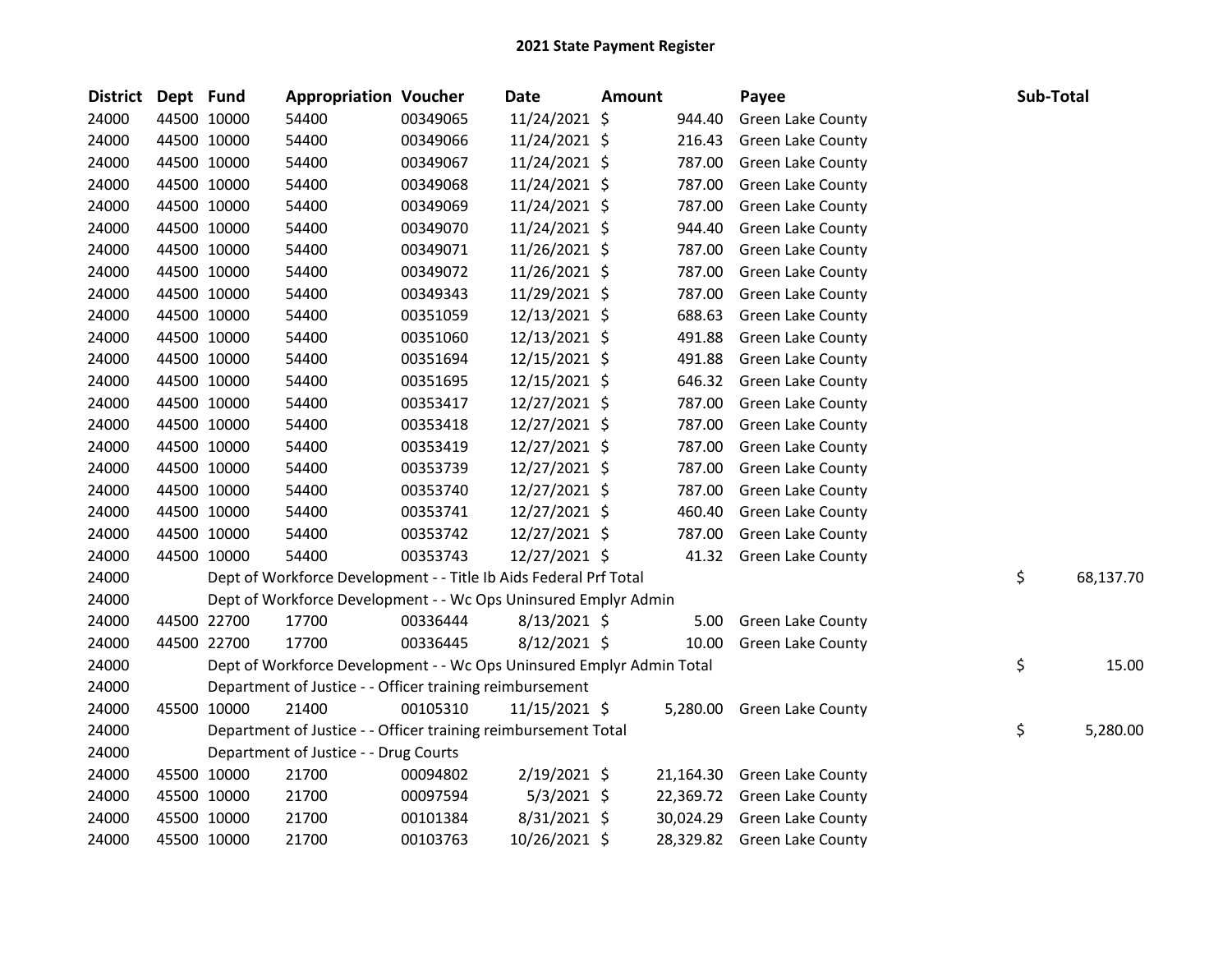| District Dept Fund |             | <b>Appropriation Voucher</b>                                           |          | <b>Date</b>    | <b>Amount</b> |           | Payee                       | Sub-Total |            |
|--------------------|-------------|------------------------------------------------------------------------|----------|----------------|---------------|-----------|-----------------------------|-----------|------------|
| 24000              |             | Department of Justice - - Drug Courts Total                            |          |                |               |           |                             | \$        | 101,888.13 |
| 24000              |             | Department of Justice - - Crime Laboratories, Dna                      |          |                |               |           |                             |           |            |
| 24000              | 45500 10000 | 22100                                                                  | 00100332 | 7/14/2021 \$   |               |           | 1,100.00 Green Lake County  |           |            |
| 24000              |             | Department of Justice - - Crime Laboratories, Dna Total                |          |                |               |           |                             | \$        | 1,100.00   |
| 24000              |             | Department of Justice - - Law Enforcement Train, Local                 |          |                |               |           |                             |           |            |
| 24000              | 45500 10000 | 23100                                                                  | 00095070 | $2/22/2021$ \$ |               | 1,428.66  | Green Lake County           |           |            |
| 24000              |             | Department of Justice - - Law Enforcement Train, Local Total           |          |                |               |           |                             | \$        | 1,428.66   |
| 24000              |             | Department of Justice - - Federal Aid, Local Assistance                |          |                |               |           |                             |           |            |
| 24000              | 45500 10000 | 25100                                                                  | 00094232 | $2/8/2021$ \$  |               | 7,640.74  | Green Lake County           |           |            |
| 24000              | 45500 10000 | 25100                                                                  | 00101184 | $8/11/2021$ \$ |               | 7,833.79  | Green Lake County           |           |            |
| 24000              | 45500 10000 | 25100                                                                  | 00101379 | 8/26/2021 \$   |               | 58,000.00 | Green Lake County           |           |            |
| 24000              | 45500 10000 | 25100                                                                  | 00104500 | 11/3/2021 \$   |               | 3,980.00  | Green Lake County           |           |            |
| 24000              | 45500 10000 | 25100                                                                  | 00104631 | 11/8/2021 \$   |               | 9,136.49  | Green Lake County           |           |            |
| 24000              | 45500 10000 | 25100                                                                  | 00106194 | 12/8/2021 \$   |               | 250.18    | Green Lake County           |           |            |
| 24000              |             | Department of Justice - - Federal Aid, Local Assistance Total          |          |                |               |           |                             | \$        | 86,841.20  |
| 24000              |             | Department of Justice - - Crime Victim Witness Assist                  |          |                |               |           |                             |           |            |
| 24000              | 45500 10000 | 53200                                                                  | 00100532 | 7/15/2021 \$   |               |           | 8,950.73 Green Lake County  |           |            |
| 24000              |             | Department of Justice - - Crime Victim Witness Assist Total            |          |                |               |           |                             | \$        | 8,950.73   |
| 24000              |             | Department of Justice - - County Reimb Victim-Witness                  |          |                |               |           |                             |           |            |
| 24000              | 45500 10000 | 53900                                                                  | 00095437 | $3/5/2021$ \$  |               |           | 11,793.23 Green Lake County |           |            |
| 24000              |             | Department of Justice - - County Reimb Victim-Witness Total            |          |                |               |           |                             | \$        | 11,793.23  |
| 24000              |             | Department of Military Affairs - - Local Emer Planning Grants          |          |                |               |           |                             |           |            |
| 24000              | 46500 10000 | 33700                                                                  | 00090183 | $2/22/2021$ \$ |               |           | 8,664.30 Green Lake County  |           |            |
| 24000              |             | Department of Military Affairs - - Local Emer Planning Grants Total    |          |                |               |           |                             | \$        | 8,664.30   |
| 24000              |             | Department of Military Affairs - - Federal Aid, Local Assistance       |          |                |               |           |                             |           |            |
| 24000              | 46500 10000 | 34200                                                                  | 00089180 | $2/4/2021$ \$  |               |           | 25,340.36 Green Lake County |           |            |
| 24000              | 46500 10000 | 34200                                                                  | 00102628 | 11/10/2021 \$  |               |           | 28,423.93 Green Lake County |           |            |
| 24000              |             | Department of Military Affairs - - Federal Aid, Local Assistance Total |          |                |               |           |                             | \$        | 53,764.29  |
| 24000              |             | Department of Military Affairs - - Interunit Billing Clearing          |          |                |               |           |                             |           |            |
| 24000              | 46500 10000 | 97100                                                                  | 00093217 | $4/27/2021$ \$ |               |           | 500.00 Green Lake County    |           |            |
| 24000              |             | Department of Military Affairs - - Interunit Billing Clearing Total    |          |                |               |           |                             | \$        | 500.00     |
| 24000              |             | Department of Veterans Affairs - - County Grants                       |          |                |               |           |                             |           |            |
| 24000              | 48500 58200 | 26700                                                                  | 00091428 | $3/12/2021$ \$ |               | 8,500.00  | Green Lake County           |           |            |
| 24000              |             | Department of Veterans Affairs - - County Grants Total                 |          |                |               |           |                             | \$        | 8,500.00   |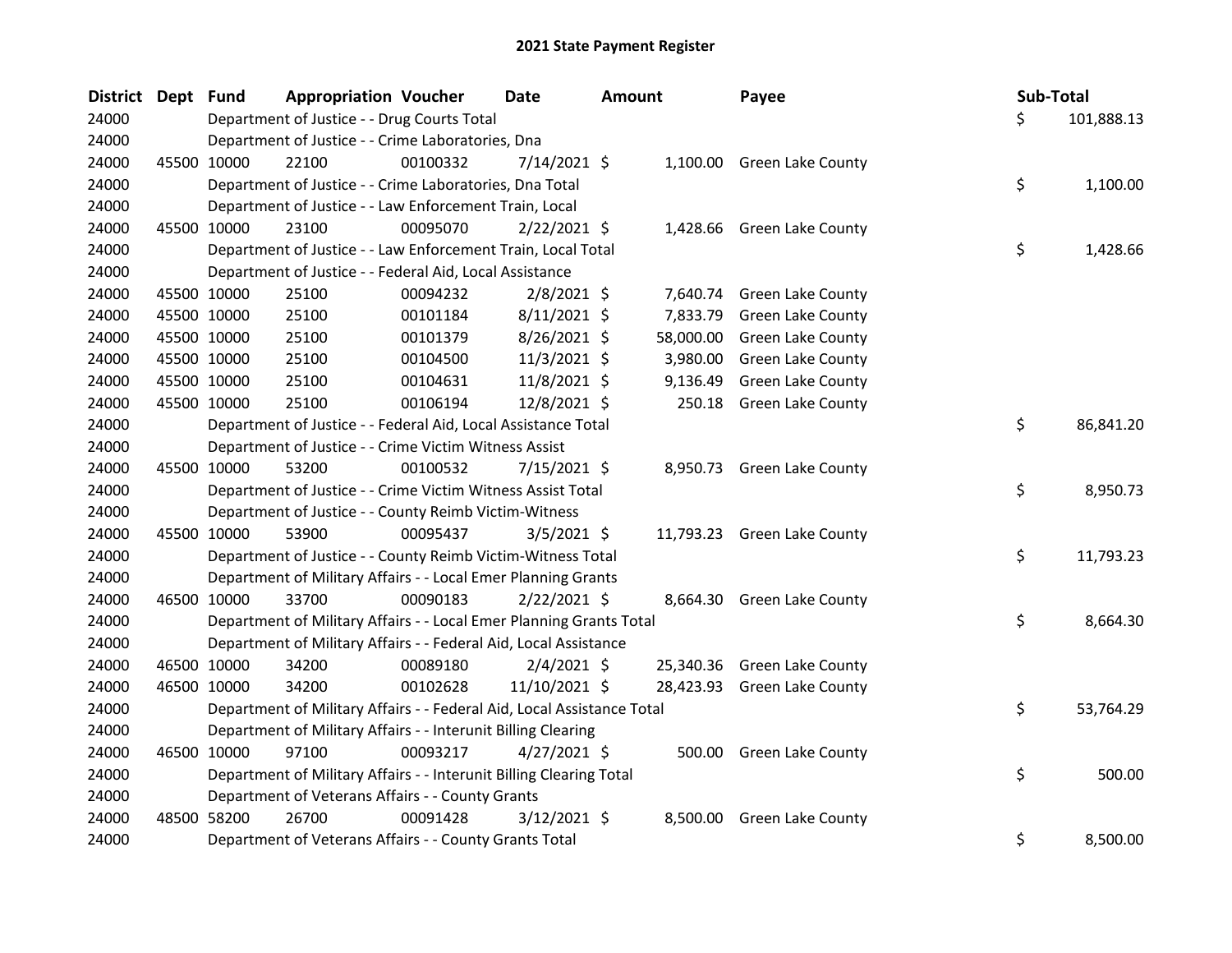| District Dept Fund |             | <b>Appropriation Voucher</b>                                           |          | <b>Date</b>    | <b>Amount</b> |           | Payee                                                                                                   | Sub-Total        |
|--------------------|-------------|------------------------------------------------------------------------|----------|----------------|---------------|-----------|---------------------------------------------------------------------------------------------------------|------------------|
| 24000              |             | Department of Veterans Affairs - - Veterans Transportation Grant       |          |                |               |           |                                                                                                         |                  |
| 24000              | 48500 58200 | 28000                                                                  | 00102976 | 12/3/2021 \$   |               |           | 1,585.97 Green Lake County                                                                              |                  |
| 24000              |             | Department of Veterans Affairs - - Veterans Transportation Grant Total |          |                |               |           |                                                                                                         | \$<br>1,585.97   |
| 24000              |             | Department of Administration - - Low-Income Assistance Grants          |          |                |               |           |                                                                                                         |                  |
| 24000              | 50500 23500 | 37100                                                                  | 00139971 | $1/29/2021$ \$ |               | 9,756.45  | <b>Green Lake County</b>                                                                                |                  |
| 24000              | 50500 23500 | 37100                                                                  | 00141631 | $3/2/2021$ \$  |               | 3,367.40  | <b>Green Lake County</b>                                                                                |                  |
| 24000              | 50500 23500 | 37100                                                                  | 00143169 | 3/30/2021 \$   |               | 1,498.43  | <b>Green Lake County</b>                                                                                |                  |
| 24000              | 50500 23500 | 37100                                                                  | 00145215 | $5/7/2021$ \$  |               | 1,046.57  | Green Lake County                                                                                       |                  |
| 24000              | 50500 23500 | 37100                                                                  | 00155342 | 11/30/2021 \$  |               | 7,350.54  | Green Lake County                                                                                       |                  |
| 24000              | 50500 23500 | 37100                                                                  | 00157310 | 12/29/2021 \$  |               |           | 7,008.07 Green Lake County                                                                              |                  |
| 24000              |             | Department of Administration - - Low-Income Assistance Grants Total    |          |                |               |           |                                                                                                         | \$<br>30,027.46  |
| 24000              |             | Department of Administration - - Land Information Program; Loca        |          |                |               |           |                                                                                                         |                  |
| 24000              | 50500 26900 | 17300                                                                  | 00138448 | $1/29/2021$ \$ |               |           | 1,000.00 Green Lake County                                                                              |                  |
| 24000              | 50500 26900 | 17300                                                                  | 00139557 | $4/6/2021$ \$  |               | 64,328.00 | <b>Green Lake County</b>                                                                                |                  |
| 24000              | 50500 26900 | 17300                                                                  | 00144728 | $4/27/2021$ \$ |               | 25,000.00 | <b>Green Lake County</b>                                                                                |                  |
| 24000              | 50500 26900 | 17300                                                                  | 00153121 | 10/12/2021 \$  |               |           | 20,000.00 Green Lake County                                                                             |                  |
| 24000              |             | Department of Administration - - Land Information Program; Loca Total  |          |                |               |           |                                                                                                         | \$<br>110,328.00 |
| 24000              |             |                                                                        |          |                |               |           | Public Defender Board - - Transcript, Discovery and Records Provided to the Public Defender Board       |                  |
| 24000              | 55000 10000 | 10600                                                                  | 00278545 | $2/22/2021$ \$ |               |           | 2.10 Green Lake County                                                                                  |                  |
| 24000              | 55000 10000 | 10600                                                                  | 00278546 | $2/22/2021$ \$ |               |           | 0.35 Green Lake County                                                                                  |                  |
| 24000              | 55000 10000 | 10600                                                                  | 00282079 | $3/22/2021$ \$ |               |           | 2,736.00 Green Lake County                                                                              |                  |
| 24000              | 55000 10000 | 10600                                                                  | 00307610 | 10/15/2021 \$  |               |           | 3,604.60 Green Lake County                                                                              |                  |
| 24000              |             |                                                                        |          |                |               |           | Public Defender Board - - Transcript, Discovery and Records Provided to the Public Defender Board Total | \$<br>6,343.05   |
| 24000              |             | Department of Revenue - - Warrants and Satisfactions                   |          |                |               |           |                                                                                                         |                  |
| 24000              | 56600 10000 | 10100                                                                  | 00191399 | $2/25/2021$ \$ |               | 175.00    | Green Lake County                                                                                       |                  |
| 24000              | 56600 10000 | 10100                                                                  | 00211229 | $8/13/2021$ \$ |               |           | 240.00 Green Lake County                                                                                |                  |
| 24000              |             | Department of Revenue - - Warrants and Satisfactions Total             |          |                |               |           |                                                                                                         | \$<br>415.00     |
| 24000              |             | Department of Revenue - - Misc Revenue Holding Clearing                |          |                |               |           |                                                                                                         |                  |
| 24000              | 56600 10000 | 99500                                                                  | 00188818 | 1/8/2021 \$    |               | 269.54    | Green Lake County                                                                                       |                  |
| 24000              | 56600 10000 | 99500                                                                  | 00188819 | $1/8/2021$ \$  |               | 5,570.12  | Green Lake County                                                                                       |                  |
| 24000              | 56600 10000 | 99500                                                                  | 00190886 | $2/5/2021$ \$  |               | 10.25     | Green Lake County                                                                                       |                  |
| 24000              | 56600 10000 | 99500                                                                  | 00190887 | $2/5/2021$ \$  |               | 367.75    | Green Lake County                                                                                       |                  |
| 24000              | 56600 10000 | 99500                                                                  | 00190888 | $2/5/2021$ \$  |               | 4,984.49  | Green Lake County                                                                                       |                  |
| 24000              | 56600 10000 | 99500                                                                  | 00192585 | $3/1/2021$ \$  |               | 150.00    | <b>Green Lake County</b>                                                                                |                  |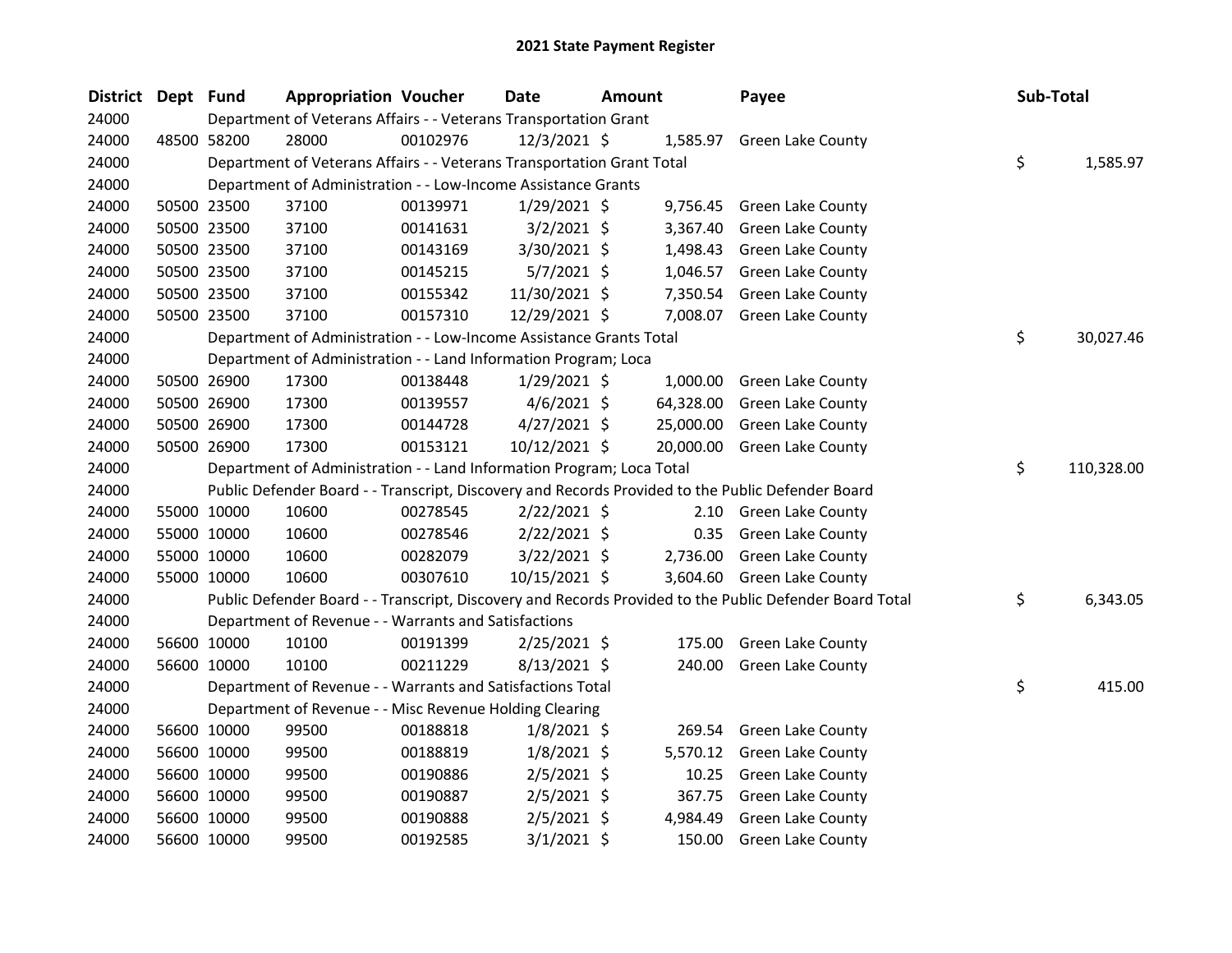| District Dept Fund |             | <b>Appropriation Voucher</b> |          | <b>Date</b>    | <b>Amount</b> | Payee                    | Sub-Total |
|--------------------|-------------|------------------------------|----------|----------------|---------------|--------------------------|-----------|
| 24000              | 56600 10000 | 99500                        | 00192586 | $3/1/2021$ \$  | 2,504.76      | Green Lake County        |           |
| 24000              | 56600 10000 | 99500                        | 00192587 | 3/1/2021 \$    | 1,902.32      | <b>Green Lake County</b> |           |
| 24000              | 56600 10000 | 99500                        | 00193480 | 3/5/2021 \$    | 25.00         | <b>Green Lake County</b> |           |
| 24000              | 56600 10000 | 99500                        | 00193481 | $3/5/2021$ \$  | 1,174.63      | <b>Green Lake County</b> |           |
| 24000              | 56600 10000 | 99500                        | 00193482 | $3/5/2021$ \$  | 24,609.74     | Green Lake County        |           |
| 24000              | 56600 10000 | 99500                        | 00194058 | 3/8/2021 \$    | 89.05         | <b>Green Lake County</b> |           |
| 24000              | 56600 10000 | 99500                        | 00194059 | 3/8/2021 \$    | 1,006.00      | <b>Green Lake County</b> |           |
| 24000              | 56600 10000 | 99500                        | 00194060 | 3/8/2021 \$    | 290.65        | Green Lake County        |           |
| 24000              | 56600 10000 | 99500                        | 00194910 | 3/15/2021 \$   | 65.00         | <b>Green Lake County</b> |           |
| 24000              | 56600 10000 | 99500                        | 00194911 | 3/15/2021 \$   | 536.98        | <b>Green Lake County</b> |           |
| 24000              | 56600 10000 | 99500                        | 00194912 | 3/15/2021 \$   | 919.54        | Green Lake County        |           |
| 24000              | 56600 10000 | 99500                        | 00195753 | 3/22/2021 \$   | 1,910.34      | <b>Green Lake County</b> |           |
| 24000              | 56600 10000 | 99500                        | 00197181 | $4/5/2021$ \$  | 181.00        | <b>Green Lake County</b> |           |
| 24000              | 56600 10000 | 99500                        | 00197750 | $4/7/2021$ \$  | 25.00         | Green Lake County        |           |
| 24000              | 56600 10000 | 99500                        | 00197751 | $4/7/2021$ \$  | 515.68        | <b>Green Lake County</b> |           |
| 24000              | 56600 10000 | 99500                        | 00197752 | $4/7/2021$ \$  | 19,755.91     | Green Lake County        |           |
| 24000              | 56600 10000 | 99500                        | 00198396 | $4/12/2021$ \$ | 85.76         | <b>Green Lake County</b> |           |
| 24000              | 56600 10000 | 99500                        | 00199765 | $4/26/2021$ \$ | 989.00        | <b>Green Lake County</b> |           |
| 24000              | 56600 10000 | 99500                        | 00199766 | 4/26/2021 \$   | 78.40         | <b>Green Lake County</b> |           |
| 24000              | 56600 10000 | 99500                        | 00201124 | $5/7/2021$ \$  | 25.00         | <b>Green Lake County</b> |           |
| 24000              | 56600 10000 | 99500                        | 00201125 | $5/7/2021$ \$  | 511.11        | <b>Green Lake County</b> |           |
| 24000              | 56600 10000 | 99500                        | 00201126 | $5/7/2021$ \$  | 15,233.02     | <b>Green Lake County</b> |           |
| 24000              | 56600 10000 | 99500                        | 00202211 | 5/17/2021 \$   | 122.13        | Green Lake County        |           |
| 24000              | 56600 10000 | 99500                        | 00202212 | 5/17/2021 \$   | 75.00         | <b>Green Lake County</b> |           |
| 24000              | 56600 10000 | 99500                        | 00203636 | $6/1/2021$ \$  | 1,122.00      | <b>Green Lake County</b> |           |
| 24000              | 56600 10000 | 99500                        | 00203637 | $6/1/2021$ \$  | 199.00        | <b>Green Lake County</b> |           |
| 24000              | 56600 10000 | 99500                        | 00204350 | $6/7/2021$ \$  | 25.00         | <b>Green Lake County</b> |           |
| 24000              | 56600 10000 | 99500                        | 00204351 | $6/7/2021$ \$  | 312.69        | <b>Green Lake County</b> |           |
| 24000              | 56600 10000 | 99500                        | 00204352 | $6/7/2021$ \$  | 10,210.19     | <b>Green Lake County</b> |           |
| 24000              | 56600 10000 | 99500                        | 00208500 | 7/6/2021 \$    | 200.50        | <b>Green Lake County</b> |           |
| 24000              | 56600 10000 | 99500                        | 00208934 | 7/8/2021 \$    | 7,166.78      | <b>Green Lake County</b> |           |
| 24000              | 56600 10000 | 99500                        | 00209376 | 7/12/2021 \$   | 419.03        | Green Lake County        |           |
| 24000              | 56600 10000 | 99500                        | 00211686 | 8/6/2021 \$    | 6,456.86      | Green Lake County        |           |
| 24000              | 56600 10000 | 99500                        | 00212111 | 8/9/2021 \$    | 268.33        | <b>Green Lake County</b> |           |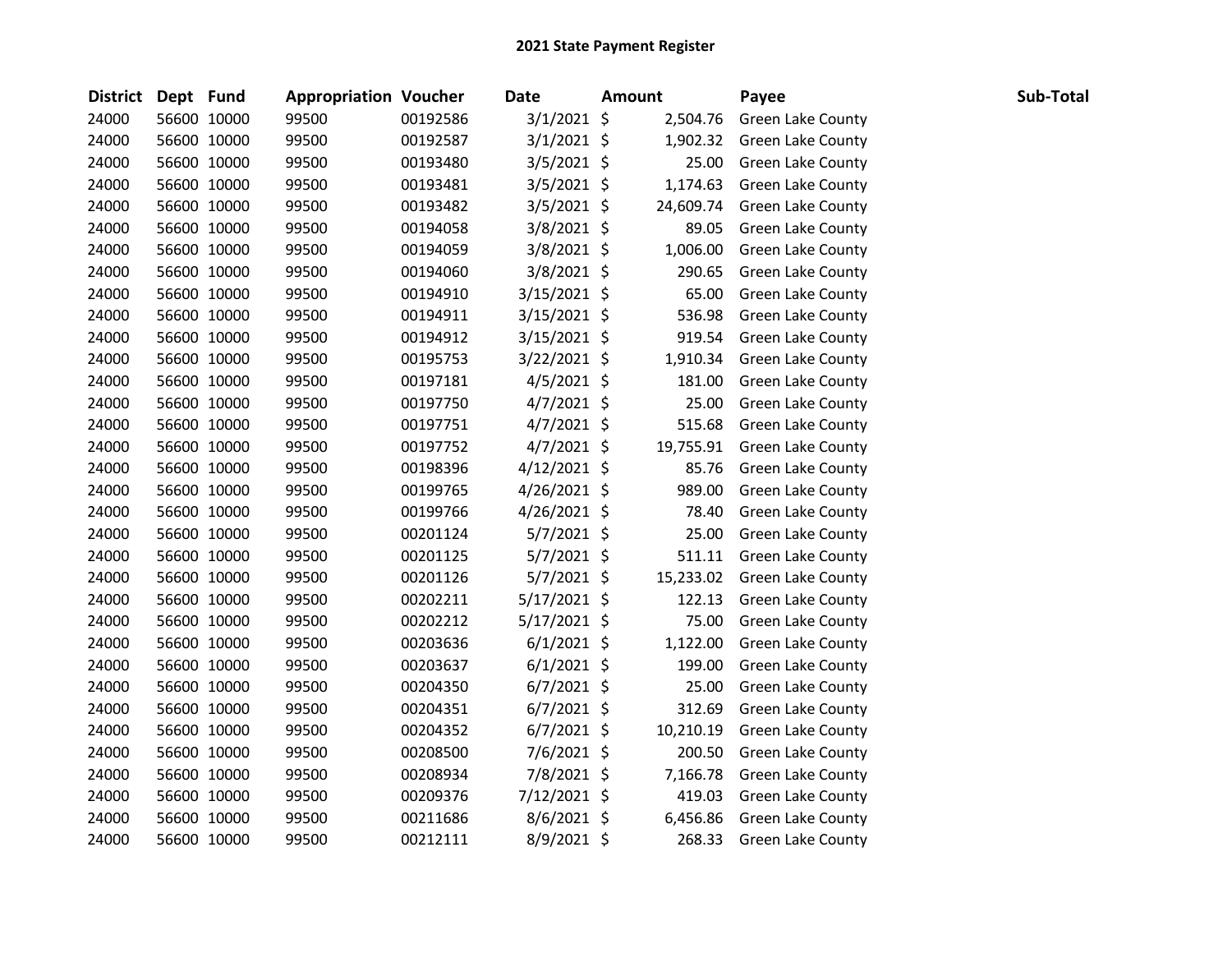| <b>District</b> | Dept Fund |             | <b>Appropriation Voucher</b>                                          |          | Date           | Amount   | Payee                          | Sub-Total          |
|-----------------|-----------|-------------|-----------------------------------------------------------------------|----------|----------------|----------|--------------------------------|--------------------|
| 24000           |           | 56600 10000 | 99500                                                                 | 00214294 | $9/8/2021$ \$  | 525.00   | Green Lake County              |                    |
| 24000           |           | 56600 10000 | 99500                                                                 | 00214295 | $9/8/2021$ \$  | 7,623.11 | <b>Green Lake County</b>       |                    |
| 24000           |           | 56600 10000 | 99500                                                                 | 00214784 | $9/13/2021$ \$ | 150.00   | Green Lake County              |                    |
| 24000           |           | 56600 10000 | 99500                                                                 | 00216547 | 10/7/2021 \$   | 692.40   | <b>Green Lake County</b>       |                    |
| 24000           |           | 56600 10000 | 99500                                                                 | 00216548 | 10/7/2021 \$   |          | 5,626.61 Green Lake County     |                    |
| 24000           |           | 56600 10000 | 99500                                                                 | 00219142 | 11/5/2021 \$   | 25.00    | Green Lake County              |                    |
| 24000           |           | 56600 10000 | 99500                                                                 | 00219143 | 11/5/2021 \$   | 7,515.26 | Green Lake County              |                    |
| 24000           |           | 56600 10000 | 99500                                                                 | 00221282 | $12/7/2021$ \$ | 25.00    | <b>Green Lake County</b>       |                    |
| 24000           |           | 56600 10000 | 99500                                                                 | 00221283 | 12/7/2021 \$   | 113.96   | <b>Green Lake County</b>       |                    |
| 24000           |           | 56600 10000 | 99500                                                                 | 00221284 | 12/7/2021 \$   |          | 7,622.25 Green Lake County     |                    |
| 24000           |           |             | Department of Revenue - - Misc Revenue Holding Clearing Total         |          |                |          |                                | \$<br>140,282.14   |
| 24000           |           |             | Circuit Courts - - Circuit Court Costs                                |          |                |          |                                |                    |
| 24000           |           | 62500 10000 | 10500                                                                 | 00002100 | 1/29/2021 \$   |          | 28,817.00 Green Lake County    |                    |
| 24000           |           | 62500 10000 | 10500                                                                 | 00002233 | 7/26/2021 \$   |          | 53,131.00 Green Lake County    |                    |
| 24000           |           |             | Circuit Courts - - Circuit Court Costs Total                          |          |                |          |                                | \$<br>81,948.00    |
| 24000           |           |             | Supreme Court - - Federal Aid                                         |          |                |          |                                |                    |
| 24000           |           | 68000 10000 | 24100                                                                 | 00014272 | 12/10/2021 \$  |          | 1,245.17 Green Lake County     |                    |
| 24000           |           |             | Supreme Court - - Federal Aid Total                                   |          |                |          |                                | \$<br>1,245.17     |
| 24000           |           |             | Shared Revenue and Tax Relief - - Exempt Computer Aid                 |          |                |          |                                |                    |
| 24000           |           | 83500 10000 | 10900                                                                 | 00083338 | 7/26/2021 \$   |          | 15,288.49 Green Lake County    |                    |
| 24000           |           |             | Shared Revenue and Tax Relief - - Exempt Computer Aid Total           |          |                |          |                                | \$<br>15,288.49    |
| 24000           |           |             | Shared Revenue and Tax Relief - - Utility Aid                         |          |                |          |                                |                    |
| 24000           |           | 83500 10000 | 11000                                                                 | 00081382 | 7/26/2021 \$   |          | 8,530.57 Green Lake County     |                    |
| 24000           |           | 83500 10000 | 11000                                                                 | 00088482 | 11/15/2021 \$  |          | 68,830.07 Green Lake County    |                    |
| 24000           |           |             | Shared Revenue and Tax Relief - - Utility Aid Total                   |          |                |          |                                | \$<br>77,360.64    |
| 24000           |           |             | Shared Revenue and Tax Relief - - Personal Property Aid               |          |                |          |                                |                    |
| 24000           |           | 83500 10000 | 11100                                                                 | 00076524 | $5/3/2021$ \$  |          | 120,437.53 Green Lake County   |                    |
| 24000           |           |             | Shared Revenue and Tax Relief - - Personal Property Aid Total         |          |                |          |                                | \$<br>120,437.53   |
| 24000           |           |             | Shared Revenue and Tax Relief - - School Lvy Tx/First Dollar Cr       |          |                |          |                                |                    |
| 24000           |           | 83500 10000 | 30200                                                                 | 00082662 | 7/26/2021 \$   |          | 3,132,157.62 Green Lake County |                    |
| 24000           |           | 83500 10000 | 30200                                                                 | 00086058 | 7/26/2021 \$   |          | 597,395.69 Green Lake County   |                    |
| 24000           |           |             | Shared Revenue and Tax Relief - - School Lvy Tx/First Dollar Cr Total |          |                |          |                                | \$<br>3,729,553.31 |
| 24000           |           |             | Shared Revenue and Tax Relief - - County Sales Tax Reptd/Distd        |          |                |          |                                |                    |
| 24000           |           | 83500 10000 | 43100                                                                 | 00073882 | 1/29/2021 \$   |          | 129,049.30 Green Lake County   |                    |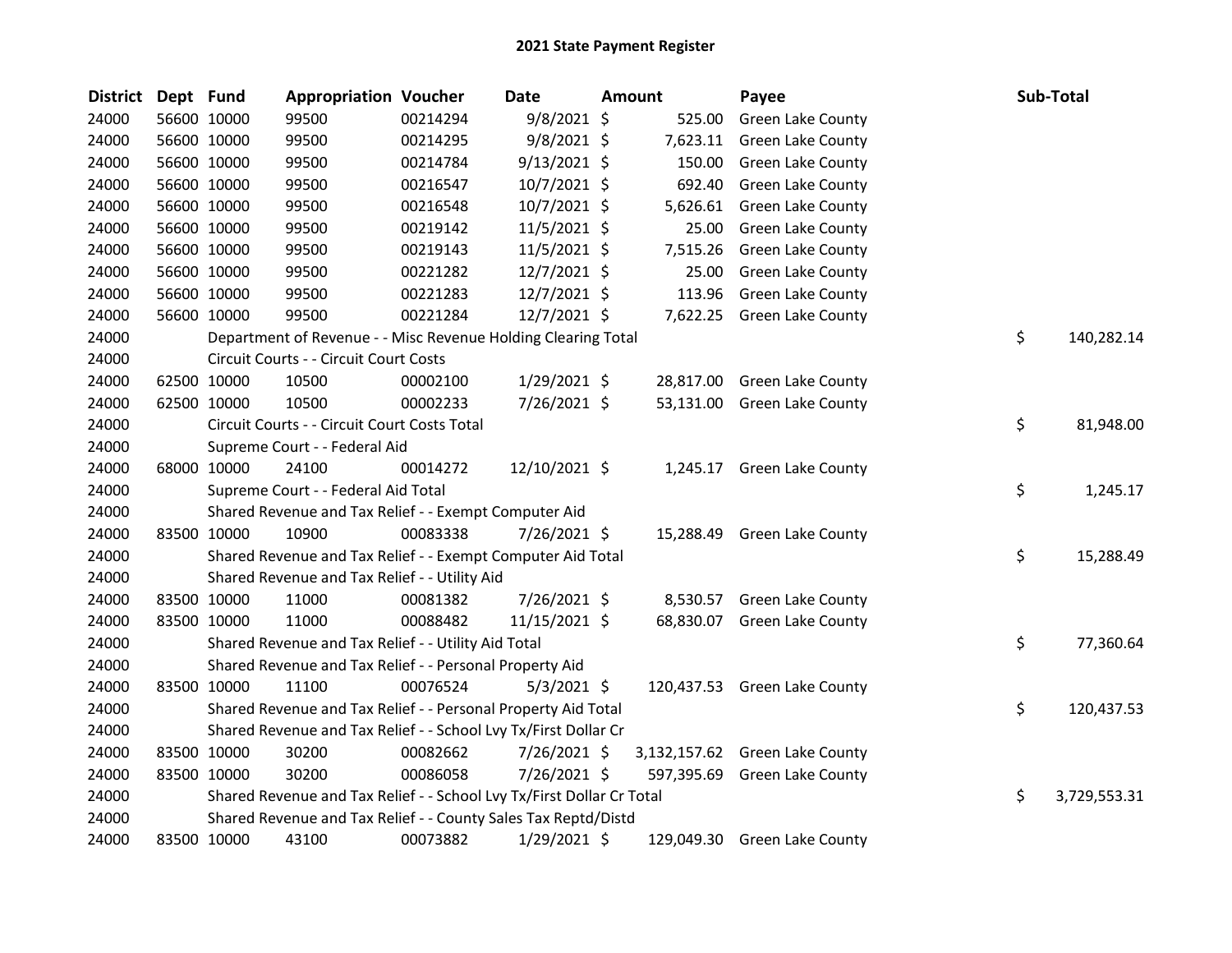| <b>District</b> | Dept Fund |             | <b>Appropriation Voucher</b>                                         |          | Date           | Amount |            | Payee                    | Sub-Total          |
|-----------------|-----------|-------------|----------------------------------------------------------------------|----------|----------------|--------|------------|--------------------------|--------------------|
| 24000           |           | 83500 10000 | 43100                                                                | 00073970 | $2/26/2021$ \$ |        | 133,920.39 | Green Lake County        |                    |
| 24000           |           | 83500 10000 | 43100                                                                | 00074683 | $3/31/2021$ \$ |        | 100,966.39 | Green Lake County        |                    |
| 24000           |           | 83500 10000 | 43100                                                                | 00079126 | 4/30/2021 \$   |        | 127,433.63 | Green Lake County        |                    |
| 24000           |           | 83500 10000 | 43100                                                                | 00079930 | 5/28/2021 \$   |        | 151,450.22 | Green Lake County        |                    |
| 24000           |           | 83500 10000 | 43100                                                                | 00080661 | $6/30/2021$ \$ |        | 190,264.84 | Green Lake County        |                    |
| 24000           |           | 83500 10000 | 43100                                                                | 00086203 | 7/30/2021 \$   |        | 191,059.31 | Green Lake County        |                    |
| 24000           |           | 83500 10000 | 43100                                                                | 00086766 | $8/31/2021$ \$ |        | 199,478.15 | <b>Green Lake County</b> |                    |
| 24000           |           | 83500 10000 | 43100                                                                | 00087068 | $9/30/2021$ \$ |        | 186,737.85 | <b>Green Lake County</b> |                    |
| 24000           |           | 83500 10000 | 43100                                                                | 00087757 | 10/29/2021 \$  |        | 185,341.04 | Green Lake County        |                    |
| 24000           |           | 83500 10000 | 43100                                                                | 00089767 | 11/30/2021 \$  |        | 163,382.51 | <b>Green Lake County</b> |                    |
| 24000           |           | 83500 10000 | 43100                                                                | 00089851 | 12/30/2021 \$  |        | 169,786.68 | Green Lake County        |                    |
| 24000           |           |             | Shared Revenue and Tax Relief - - County Sales Tax Reptd/Distd Total |          |                |        |            |                          | \$<br>1,928,870.31 |
| 24000           |           |             | Shared Revenue and Tax Relief - - Lottery & Gaming Credit            |          |                |        |            |                          |                    |
| 24000           | 83500     | 52100       | 36300                                                                | 00074541 | $3/22/2021$ \$ |        | 760,391.92 | Green Lake County        |                    |
| 24000           |           |             | Shared Revenue and Tax Relief - - Lottery & Gaming Credit Total      |          |                |        |            |                          | \$<br>760,391.92   |
| 24000 Total     |           |             |                                                                      |          |                |        |            |                          | 13,083,423.57      |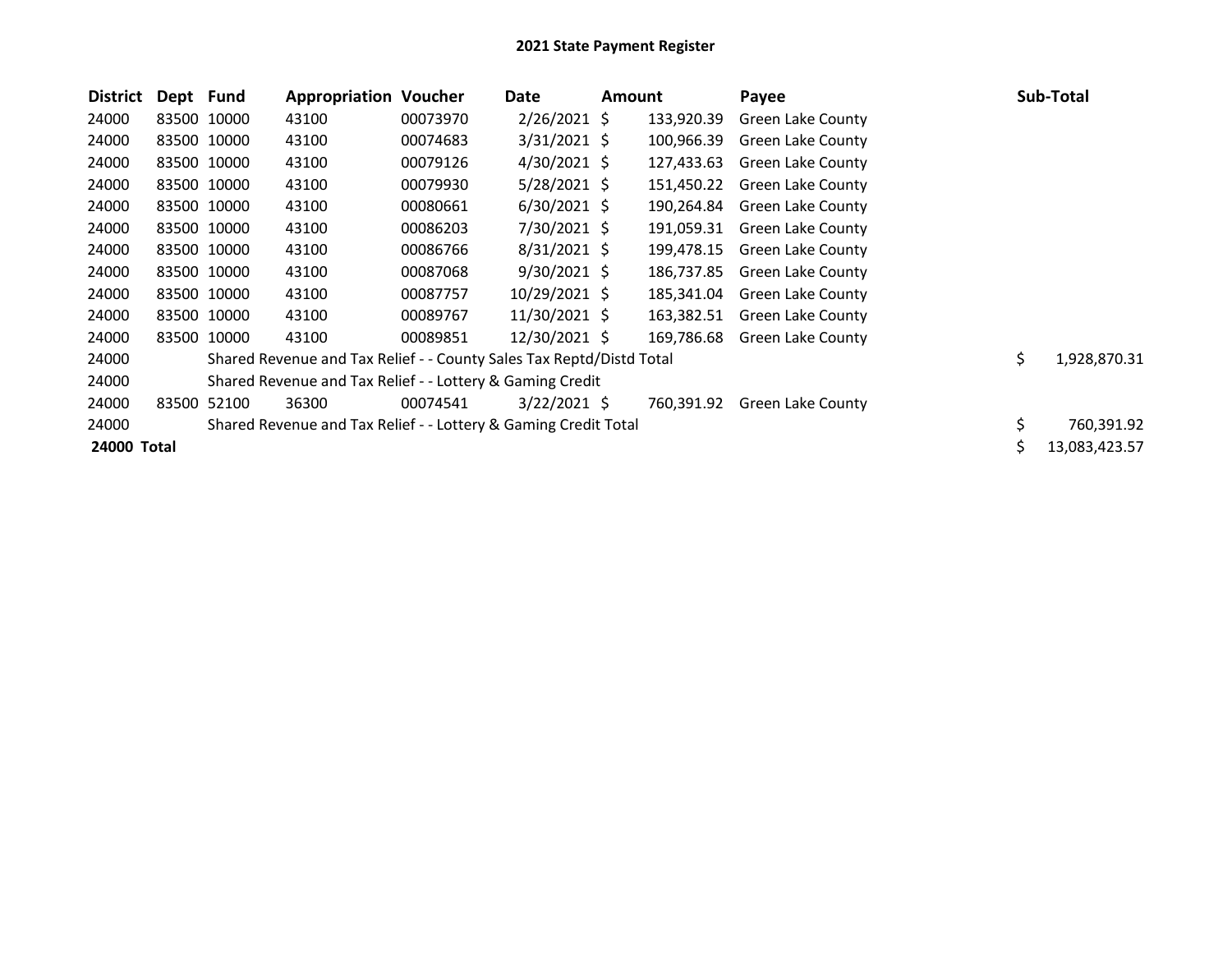| District Dept Fund |       |             | <b>Appropriation Voucher</b>                                                  |          | Date           | <b>Amount</b> |           | Payee                    | Sub-Total |            |
|--------------------|-------|-------------|-------------------------------------------------------------------------------|----------|----------------|---------------|-----------|--------------------------|-----------|------------|
| 24002              |       |             | Dept of Safety & Prof Services - - Fire Dues Distribution                     |          |                |               |           |                          |           |            |
| 24002              |       | 16500 10000 | 22500                                                                         | 00040864 | $7/16/2021$ \$ |               |           | 4,786.64 Town Of Berlin  |           |            |
| 24002              |       |             | Dept of Safety & Prof Services - - Fire Dues Distribution Total               |          |                |               |           |                          | \$        | 4,786.64   |
| 24002              |       |             | Dept of Natural Resources - - Aids In Lieu Of Taxes - Gener                   |          |                |               |           |                          |           |            |
| 24002              |       | 37000 10000 | 50300                                                                         | 00475152 | $4/21/2021$ \$ |               |           | 13.86 Town Of Berlin     |           |            |
| 24002              |       |             | Dept of Natural Resources - - Aids In Lieu Of Taxes - Gener Total             |          |                |               |           |                          | \$        | 13.86      |
| 24002              |       |             | Dept of Natural Resources - - Aids In Lieu Of Taxes - Sum S                   |          |                |               |           |                          |           |            |
| 24002              | 37000 | 21200       | 57900                                                                         | 00475151 | $4/21/2021$ \$ |               | 55.09     | Town Of Berlin           |           |            |
| 24002              |       |             | Dept of Natural Resources - - Aids In Lieu Of Taxes - Sum S Total             |          |                |               |           |                          | \$        | 55.09      |
| 24002              |       |             | WI Dept of Transportation - - Trns Aids To Mnc.-Sf                            |          |                |               |           |                          |           |            |
| 24002              |       | 39500 21100 | 19100                                                                         | 00632304 | $1/4/2021$ \$  |               | 19,828.26 | Town Of Berlin           |           |            |
| 24002              |       | 39500 21100 | 19100                                                                         | 00667911 | $4/5/2021$ \$  |               | 19,828.26 | Town Of Berlin           |           |            |
| 24002              |       | 39500 21100 | 19100                                                                         | 00711399 | $7/6/2021$ \$  |               | 19,828.26 | Town Of Berlin           |           |            |
| 24002              |       | 39500 21100 | 19100                                                                         | 00751958 | 10/4/2021 \$   |               |           | 19,828.26 Town Of Berlin |           |            |
| 24002              |       |             | WI Dept of Transportation - - Trns Aids To Mnc.-Sf Total                      |          |                |               |           |                          | \$        | 79,313.04  |
| 24002              |       |             | Department of Revenue - - Gifts And Grants                                    |          |                |               |           |                          |           |            |
| 24002              |       | 56600 10000 | 12100                                                                         | 00206743 | $6/25/2021$ \$ |               | 59,137.73 | Town Of Berlin           |           |            |
| 24002              |       |             | Department of Revenue - - Gifts And Grants Total                              |          |                |               |           |                          | \$        | 59,137.73  |
| 24002              |       |             | Shared Revenue and Tax Relief - - County And Municipal Aid                    |          |                |               |           |                          |           |            |
| 24002              |       | 83500 10000 | 10500                                                                         | 00081367 | $7/26/2021$ \$ |               |           | 2,100.72 Town Of Berlin  |           |            |
| 24002              |       | 83500 10000 | 10500                                                                         | 00088466 | 11/15/2021 \$  |               | 11,904.09 | Town Of Berlin           |           |            |
| 24002              |       |             | Shared Revenue and Tax Relief - - County And Municipal Aid Total              |          |                |               |           |                          | \$        | 14,004.81  |
| 24002              |       |             | Shared Revenue and Tax Relief - - State Aid; Video Service Provider Fee       |          |                |               |           |                          |           |            |
| 24002              |       | 83500 10000 | 11200                                                                         | 00082949 | 7/26/2021 \$   |               | 967.01    | Town Of Berlin           |           |            |
| 24002              |       |             | Shared Revenue and Tax Relief - - State Aid; Video Service Provider Fee Total |          |                |               |           |                          | \$        | 967.01     |
| 24002 Total        |       |             |                                                                               |          |                |               |           |                          | Ś         | 158,278.18 |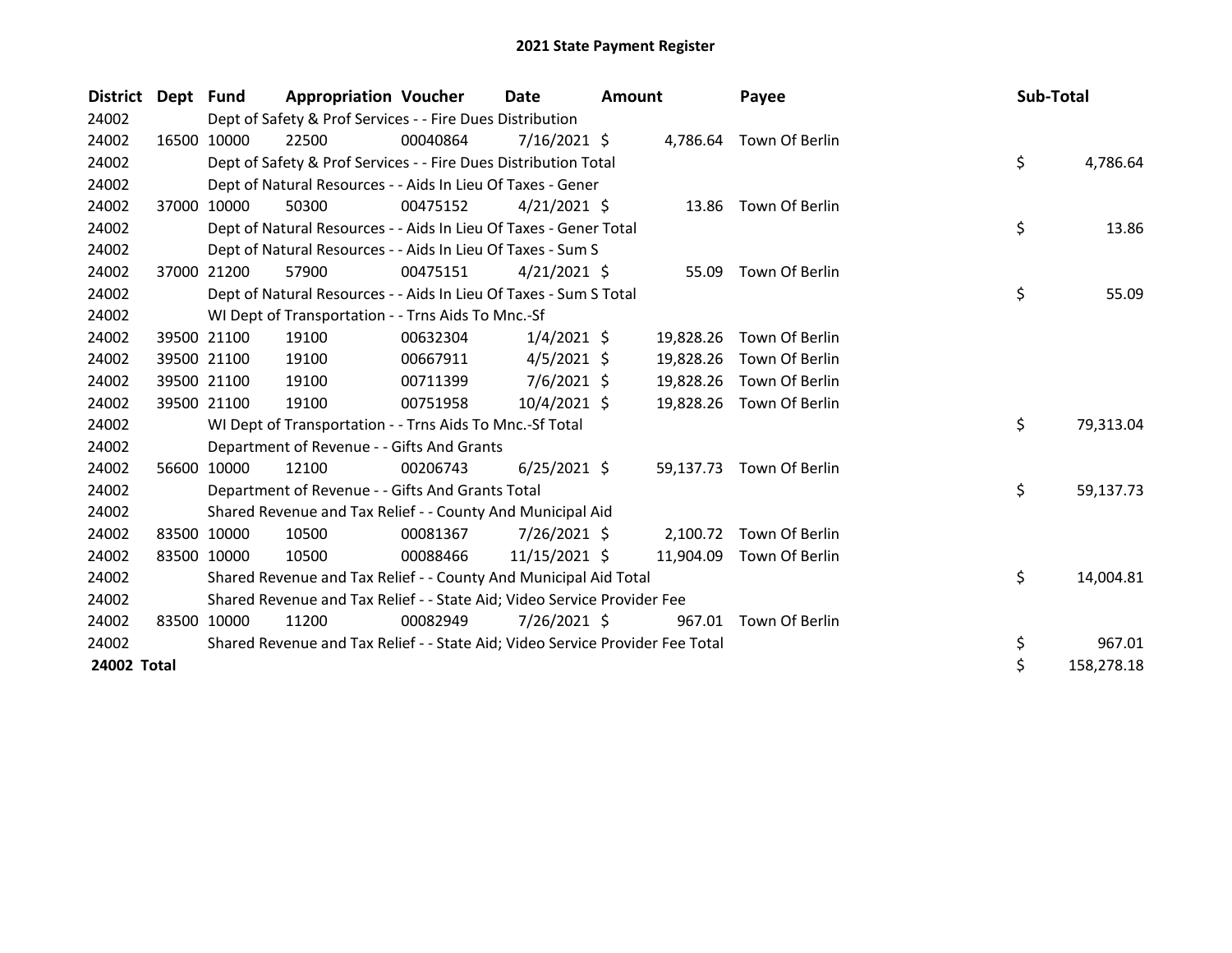| <b>District</b> | Dept Fund |             | <b>Appropriation Voucher</b>                                       |          | <b>Date</b>    | <b>Amount</b> |           | Payee                      | Sub-Total |            |
|-----------------|-----------|-------------|--------------------------------------------------------------------|----------|----------------|---------------|-----------|----------------------------|-----------|------------|
| 24004           |           |             | Dept of Safety & Prof Services - - Fire Dues Distribution          |          |                |               |           |                            |           |            |
| 24004           |           | 16500 10000 | 22500                                                              | 00040865 | 7/16/2021 \$   |               |           | 11,362.66 Town Of Brooklyn |           |            |
| 24004           |           |             | Dept of Safety & Prof Services - - Fire Dues Distribution Total    |          |                |               |           |                            | \$        | 11,362.66  |
| 24004           |           |             | Dept of Natural Resources - - Aids In Lieu Of Taxes - Gener        |          |                |               |           |                            |           |            |
| 24004           |           | 37000 10000 | 50300                                                              | 00458120 | $1/21/2021$ \$ |               | 5,360.17  | Town Of Brooklyn           |           |            |
| 24004           |           | 37000 10000 | 50300                                                              | 00458121 | $1/21/2021$ \$ |               |           | 55.33 Town Of Brooklyn     |           |            |
| 24004           |           |             | Dept of Natural Resources - - Aids In Lieu Of Taxes - Gener Total  |          |                |               |           |                            | \$        | 5,415.50   |
| 24004           |           |             | Dept of Natural Resources - - Resaids - Cnty Forst, Cl & Mfl       |          |                |               |           |                            |           |            |
| 24004           |           | 37000 21200 | 57100                                                              | 00487784 | $6/14/2021$ \$ |               | 44.40     | Town Of Brooklyn           |           |            |
| 24004           |           |             | Dept of Natural Resources - - Resaids - Cnty Forst, Cl & Mfl Total |          |                |               |           |                            | \$        | 44.40      |
| 24004           |           |             | Dept of Natural Resources - - Fin Asst For Responsible Units       |          |                |               |           |                            |           |            |
| 24004           |           | 37000 27400 | 67000                                                              | 00483456 | 5/21/2021 \$   |               |           | 1,938.27 Town Of Brooklyn  |           |            |
| 24004           |           |             | Dept of Natural Resources - - Fin Asst For Responsible Units Total |          |                |               |           |                            | \$        | 1,938.27   |
| 24004           |           |             | WI Dept of Transportation - - Trns Aids To Mnc.-Sf                 |          |                |               |           |                            |           |            |
| 24004           |           | 39500 21100 | 19100                                                              | 00632305 | $1/4/2021$ \$  |               | 31,168.08 | Town Of Brooklyn           |           |            |
| 24004           |           | 39500 21100 | 19100                                                              | 00667912 | $4/5/2021$ \$  |               | 31,168.08 | Town Of Brooklyn           |           |            |
| 24004           |           | 39500 21100 | 19100                                                              | 00711400 | $7/6/2021$ \$  |               | 31,168.08 | Town Of Brooklyn           |           |            |
| 24004           |           | 39500 21100 | 19100                                                              | 00751959 | 10/4/2021 \$   |               | 31,168.08 | Town Of Brooklyn           |           |            |
| 24004           |           |             | WI Dept of Transportation - - Trns Aids To Mnc.-Sf Total           |          |                |               |           |                            | \$        | 124,672.32 |
| 24004           |           |             | Department of Revenue - - Gifts And Grants                         |          |                |               |           |                            |           |            |
| 24004           |           | 56600 10000 | 12100                                                              | 00206744 | $6/25/2021$ \$ |               |           | 98,126.77 Town Of Brooklyn |           |            |
| 24004           |           |             | Department of Revenue - - Gifts And Grants Total                   |          |                |               |           |                            | \$        | 98,126.77  |
| 24004           |           |             | Shared Revenue and Tax Relief - - County And Municipal Aid         |          |                |               |           |                            |           |            |
| 24004           |           | 83500 10000 | 10500                                                              | 00081368 | 7/26/2021 \$   |               |           | 3,872.19 Town Of Brooklyn  |           |            |
| 24004           |           | 83500 10000 | 10500                                                              | 00088467 | 11/15/2021 \$  |               | 21,942.43 | Town Of Brooklyn           |           |            |
| 24004           |           |             | Shared Revenue and Tax Relief - - County And Municipal Aid Total   |          |                |               |           |                            | \$        | 25,814.62  |
| 24004           |           |             | Shared Revenue and Tax Relief - - Exempt Computer Aid              |          |                |               |           |                            |           |            |
| 24004           |           | 83500 10000 | 10900                                                              | 00083989 | 7/26/2021 \$   |               |           | 160.04 Town Of Brooklyn    |           |            |
| 24004           |           |             | Shared Revenue and Tax Relief - - Exempt Computer Aid Total        |          |                |               |           |                            | \$        | 160.04     |
| 24004           |           |             | Shared Revenue and Tax Relief - - Utility Aid                      |          |                |               |           |                            |           |            |
| 24004           |           | 83500 10000 | 11000                                                              | 00081368 | 7/26/2021 \$   |               |           | 105.11 Town Of Brooklyn    |           |            |
| 24004           |           | 83500 10000 | 11000                                                              | 00088467 | 11/15/2021 \$  |               |           | 10,416.09 Town Of Brooklyn |           |            |
| 24004           |           |             | Shared Revenue and Tax Relief - - Utility Aid Total                |          |                |               |           |                            | \$        | 10,521.20  |
| 24004           |           |             | Shared Revenue and Tax Relief - - Personal Property Aid            |          |                |               |           |                            |           |            |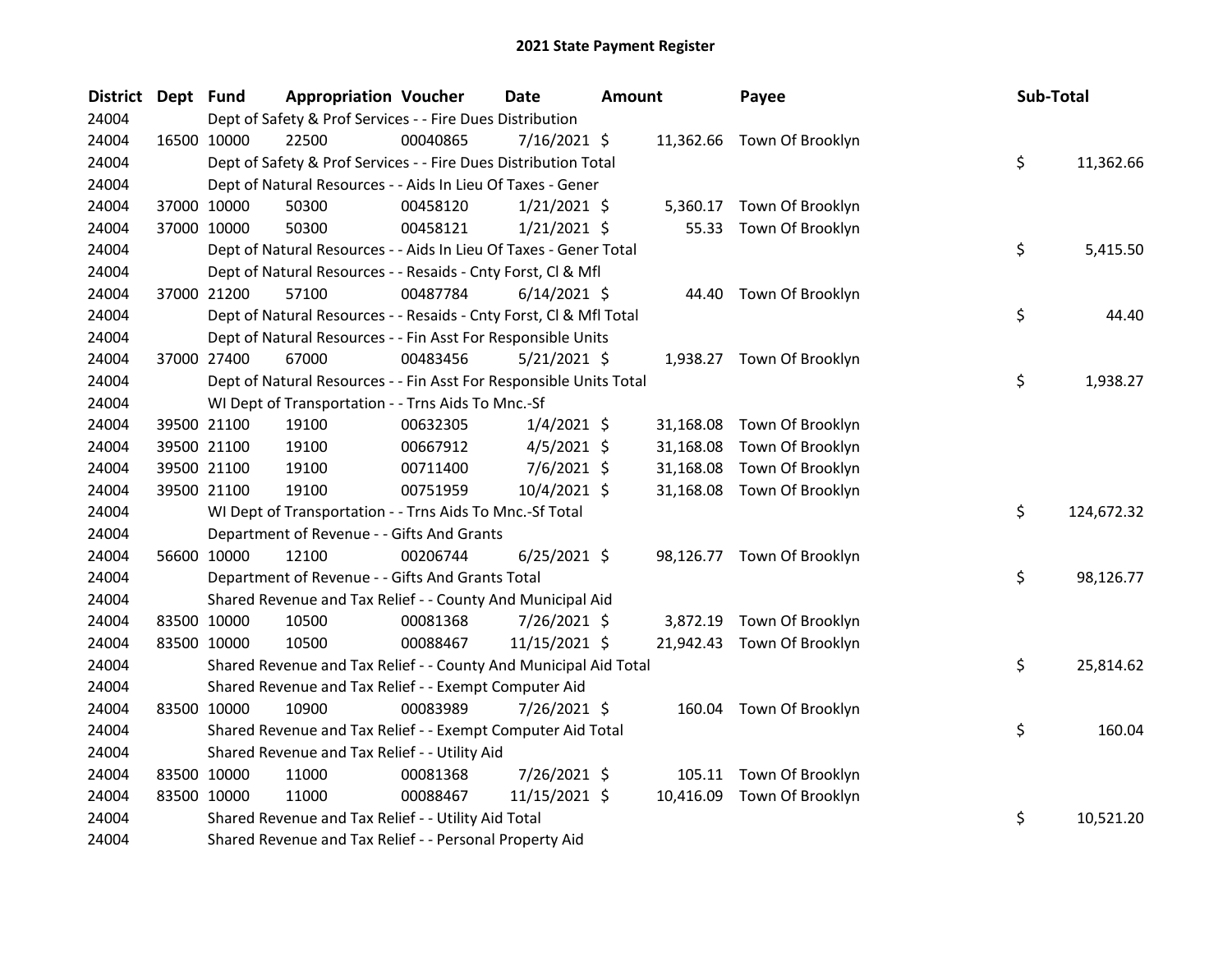| <b>District</b> | Dept Fund |             | <b>Appropriation Voucher</b>                                                  |          | Date           | <b>Amount</b> |          | Pavee            | Sub-Total  |
|-----------------|-----------|-------------|-------------------------------------------------------------------------------|----------|----------------|---------------|----------|------------------|------------|
| 24004           |           | 83500 10000 | 11100                                                                         | 00077167 | $5/3/2021$ \$  |               | 5.171.87 | Town Of Brooklyn |            |
| 24004           |           |             | Shared Revenue and Tax Relief - - Personal Property Aid Total                 |          |                |               |          |                  | 5,171.87   |
| 24004           |           |             | Shared Revenue and Tax Relief - - State Aid; Video Service Provider Fee       |          |                |               |          |                  |            |
| 24004           |           | 83500 10000 | 11200                                                                         | 00082950 | 7/26/2021 \$   |               | 6.349.80 | Town Of Brooklyn |            |
| 24004           |           |             | Shared Revenue and Tax Relief - - State Aid; Video Service Provider Fee Total |          |                |               |          |                  | 6,349.80   |
| 24004           |           |             | Shared Revenue and Tax Relief - - Lottery & Gaming Credit                     |          |                |               |          |                  |            |
| 24004           |           | 83500 52100 | 36300                                                                         | 00074195 | $3/22/2021$ \$ |               | 2.362.80 | Town Of Brooklyn |            |
| 24004           |           |             | Shared Revenue and Tax Relief - - Lottery & Gaming Credit Total               |          |                |               |          |                  | 2.362.80   |
| 24004 Total     |           |             |                                                                               |          |                |               |          |                  | 291,940.25 |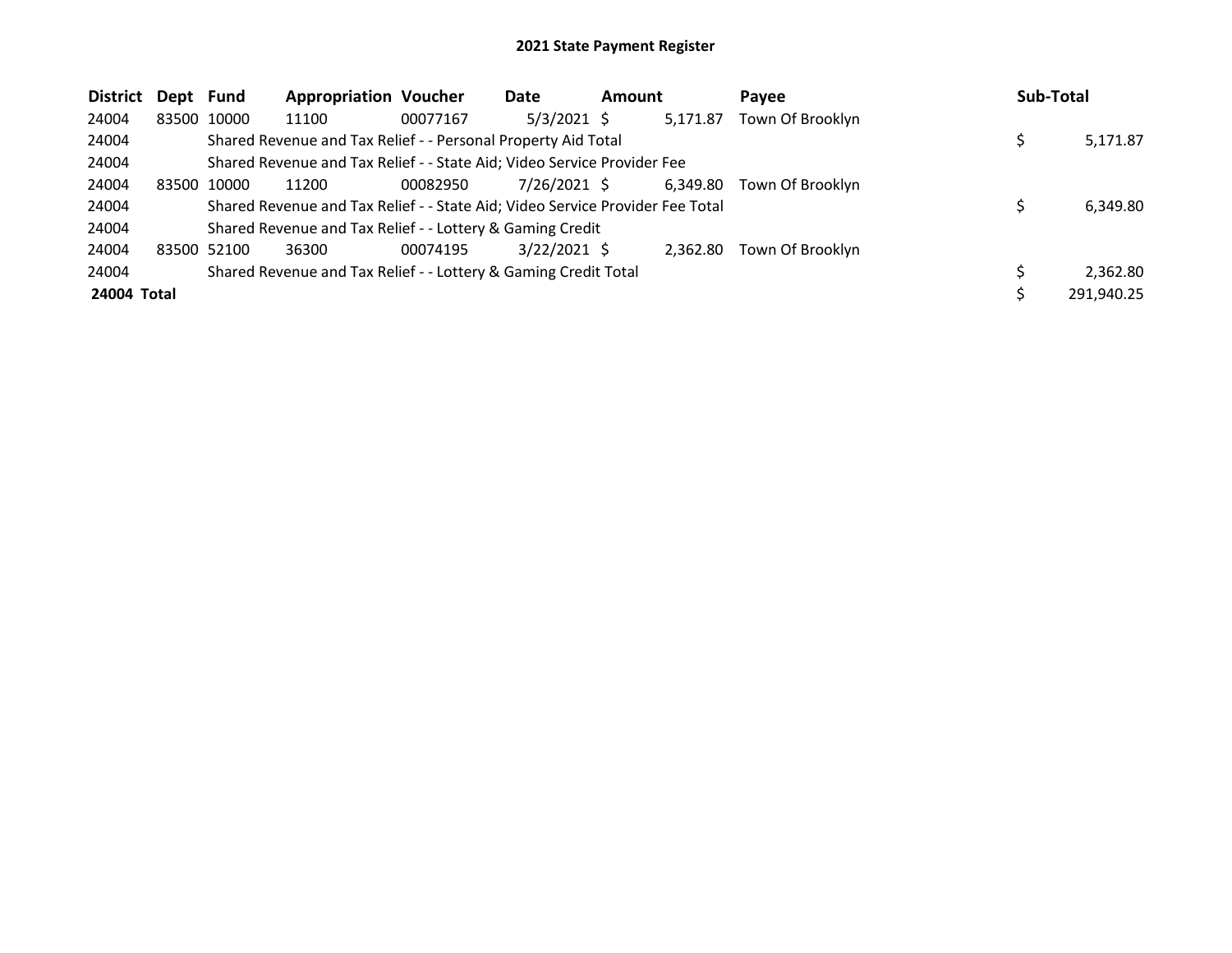| <b>District</b> | Dept Fund   |             | <b>Appropriation Voucher</b>                                       |          | <b>Date</b>    | Amount |           | Payee                        | Sub-Total |            |
|-----------------|-------------|-------------|--------------------------------------------------------------------|----------|----------------|--------|-----------|------------------------------|-----------|------------|
| 24006           |             |             | Dept of Safety & Prof Services - - Fire Dues Distribution          |          |                |        |           |                              |           |            |
| 24006           |             | 16500 10000 | 22500                                                              | 00040867 | $7/16/2021$ \$ |        | 10,924.06 | Town Of Green Lake           |           |            |
| 24006           |             |             | Dept of Safety & Prof Services - - Fire Dues Distribution Total    |          |                |        |           |                              | \$        | 10,924.06  |
| 24006           |             |             | Dept of Natural Resources - - Aids In Lieu Of Taxes - Gener        |          |                |        |           |                              |           |            |
| 24006           |             | 37000 10000 | 50300                                                              | 00458175 | $1/21/2021$ \$ |        | 1,740.10  | Town Of Green Lake           |           |            |
| 24006           |             | 37000 10000 | 50300                                                              | 00476684 | $4/21/2021$ \$ |        | 94.83     | Town Of Green Lake           |           |            |
| 24006           |             | 37000 10000 | 50300                                                              | 00476685 | $4/21/2021$ \$ |        |           | 6.31 Town Of Green Lake      |           |            |
| 24006           |             |             | Dept of Natural Resources - - Aids In Lieu Of Taxes - Gener Total  |          |                |        |           |                              | \$        | 1,841.24   |
| 24006           |             |             | Dept of Natural Resources - - Resaids - Cnty Forst, Cl & Mfl       |          |                |        |           |                              |           |            |
| 24006           |             | 37000 21200 | 57100                                                              | 00487785 | $6/14/2021$ \$ |        | 4.00      | Town Of Green Lake           |           |            |
| 24006           |             |             | Dept of Natural Resources - - Resaids - Cnty Forst, CI & Mfl Total |          |                |        |           |                              | \$        | 4.00       |
| 24006           |             |             | Dept of Natural Resources - - Aids In Lieu Of Taxes - Sum S        |          |                |        |           |                              |           |            |
| 24006           |             | 37000 21200 | 57900                                                              | 00476682 | $4/21/2021$ \$ |        | 0.63      | Town Of Green Lake           |           |            |
| 24006           |             | 37000 21200 | 57900                                                              | 00476683 | $4/21/2021$ \$ |        |           | 0.10 Town Of Green Lake      |           |            |
| 24006           |             |             | Dept of Natural Resources - - Aids In Lieu Of Taxes - Sum S Total  |          |                |        |           |                              | \$        | 0.73       |
| 24006           |             |             | Dept of Natural Resources - - Fin Asst For Responsible Units       |          |                |        |           |                              |           |            |
| 24006           |             | 37000 27400 | 67000                                                              | 00483609 | 5/21/2021 \$   |        |           | 996.18 Town Of Green Lake    |           |            |
| 24006           |             |             | Dept of Natural Resources - - Fin Asst For Responsible Units Total |          |                |        |           |                              | \$        | 996.18     |
| 24006           |             |             | WI Dept of Transportation - - Trns Aids To Mnc.-Sf                 |          |                |        |           |                              |           |            |
| 24006           |             | 39500 21100 | 19100                                                              | 00632306 | $1/4/2021$ \$  |        |           | 34,610.76 Town Of Green Lake |           |            |
| 24006           |             | 39500 21100 | 19100                                                              | 00667913 | $4/5/2021$ \$  |        | 34,610.76 | Town Of Green Lake           |           |            |
| 24006           |             | 39500 21100 | 19100                                                              | 00711401 | 7/6/2021 \$    |        | 34,610.76 | Town Of Green Lake           |           |            |
| 24006           |             | 39500 21100 | 19100                                                              | 00751960 | 10/4/2021 \$   |        |           | 34,610.76 Town Of Green Lake |           |            |
| 24006           |             |             | WI Dept of Transportation - - Trns Aids To Mnc.-Sf Total           |          |                |        |           |                              | \$        | 138,443.04 |
| 24006           |             |             | Department of Revenue - - Gifts And Grants                         |          |                |        |           |                              |           |            |
| 24006           |             | 56600 10000 | 12100                                                              | 00206745 | $6/25/2021$ \$ |        |           | 61,283.44 Town Of Green Lake |           |            |
| 24006           |             |             | Department of Revenue - - Gifts And Grants Total                   |          |                |        |           |                              | \$        | 61,283.44  |
| 24006           |             |             | Shared Revenue and Tax Relief - - County And Municipal Aid         |          |                |        |           |                              |           |            |
| 24006           | 83500 10000 |             | 10500                                                              | 00081369 | 7/26/2021 \$   |        |           | 2,667.71 Town Of Green Lake  |           |            |
| 24006           |             | 83500 10000 | 10500                                                              | 00088468 | 11/15/2021 \$  |        |           | 15,117.04 Town Of Green Lake |           |            |
| 24006           |             |             | Shared Revenue and Tax Relief - - County And Municipal Aid Total   |          |                |        |           |                              | \$        | 17,784.75  |
| 24006           |             |             | Shared Revenue and Tax Relief - - Exempt Computer Aid              |          |                |        |           |                              |           |            |
| 24006           |             | 83500 10000 | 10900                                                              | 00083990 | 7/26/2021 \$   |        | 5.19      | Town Of Green Lake           |           |            |
| 24006           |             |             | Shared Revenue and Tax Relief - - Exempt Computer Aid Total        |          |                |        |           |                              | \$        | 5.19       |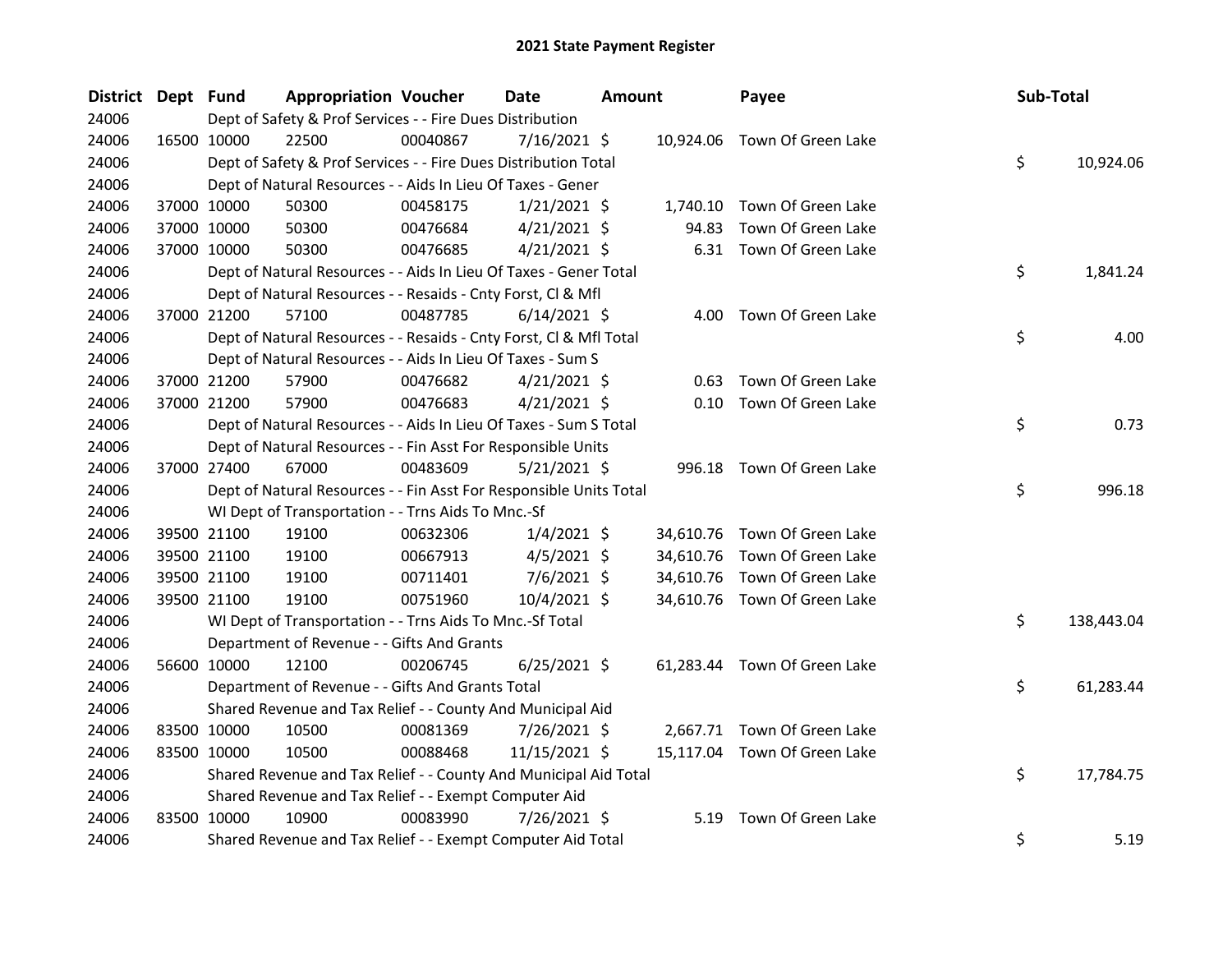| District Dept Fund |       |             | <b>Appropriation Voucher</b>                                  |          | Date           | <b>Amount</b> |           | Payee              | Sub-Total  |
|--------------------|-------|-------------|---------------------------------------------------------------|----------|----------------|---------------|-----------|--------------------|------------|
| 24006              |       |             | Shared Revenue and Tax Relief - - Utility Aid                 |          |                |               |           |                    |            |
| 24006              |       | 83500 10000 | 11000                                                         | 00081369 | $7/26/2021$ \$ |               | 1.944.39  | Town Of Green Lake |            |
| 24006              |       | 83500 10000 | 11000                                                         | 00088468 | 11/15/2021 \$  |               | 11.270.15 | Town Of Green Lake |            |
| 24006              |       |             | Shared Revenue and Tax Relief - - Utility Aid Total           |          |                |               |           |                    | 13.214.54  |
| 24006              |       |             | Shared Revenue and Tax Relief - - Personal Property Aid       |          |                |               |           |                    |            |
| 24006              | 83500 | 10000       | 11100                                                         | 00077168 | $5/3/2021$ \$  |               | 29.87     | Town Of Green Lake |            |
| 24006              |       |             | Shared Revenue and Tax Relief - - Personal Property Aid Total |          |                |               |           |                    | 29.87      |
| 24006 Total        |       |             |                                                               |          |                |               |           |                    | 244,527.04 |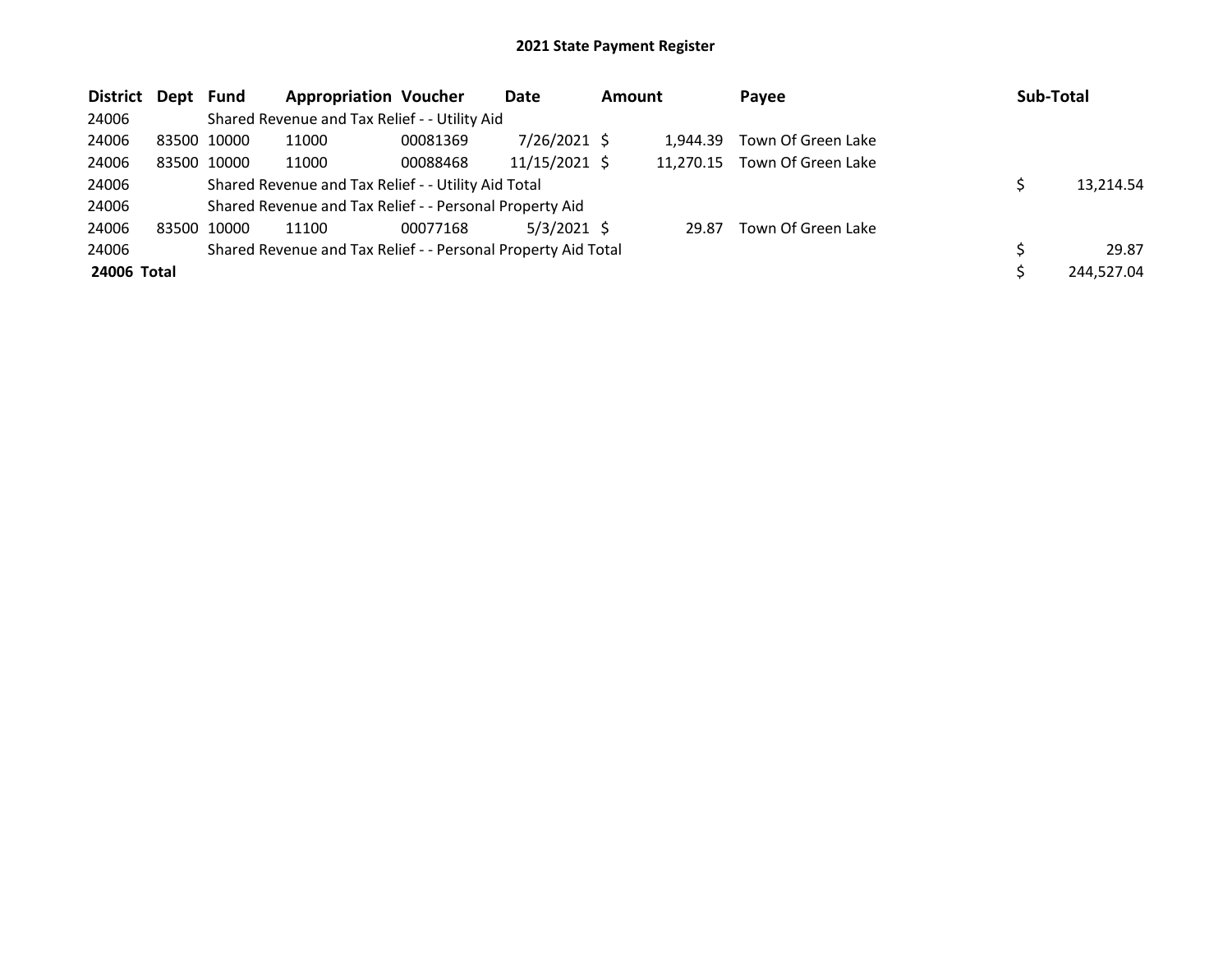| District Dept Fund |             |             | <b>Appropriation Voucher</b>                                           |          | <b>Date</b>    | <b>Amount</b> |           | Payee                      | Sub-Total |           |
|--------------------|-------------|-------------|------------------------------------------------------------------------|----------|----------------|---------------|-----------|----------------------------|-----------|-----------|
| 24008              |             |             | Dept of Safety & Prof Services - - Fire Dues Distribution              |          |                |               |           |                            |           |           |
| 24008              |             | 16500 10000 | 22500                                                                  | 00040868 | 7/16/2021 \$   |               |           | 2,296.68 Town Of Kingston  |           |           |
| 24008              |             |             | Dept of Safety & Prof Services - - Fire Dues Distribution Total        |          |                |               |           |                            | \$        | 2,296.68  |
| 24008              |             |             | Dept of Natural Resources - - Aids In Lieu Of Taxes - Gener            |          |                |               |           |                            |           |           |
| 24008              |             | 37000 10000 | 50300                                                                  | 00458181 | $1/21/2021$ \$ |               | 449.60    | Town Of Kingston           |           |           |
| 24008              | 37000 10000 |             | 50300                                                                  | 00476835 | $4/21/2021$ \$ |               |           | 1,824.76 Town Of Kingston  |           |           |
| 24008              |             |             | Dept of Natural Resources - - Aids In Lieu Of Taxes - Gener Total      |          |                |               |           |                            | \$        | 2,274.36  |
| 24008              |             |             | Dept of Natural Resources - - Resaids - Cnty Forst, Cl & Mfl           |          |                |               |           |                            |           |           |
| 24008              |             | 37000 21200 | 57100                                                                  | 00487786 | $6/14/2021$ \$ |               | 92.83     | Town Of Kingston           |           |           |
| 24008              |             |             | Dept of Natural Resources - - Resaids - Cnty Forst, Cl & Mfl Total     |          |                |               |           |                            | \$        | 92.83     |
| 24008              |             |             | Dept of Natural Resources - - Aids In Lieu Of Taxes - Sum S            |          |                |               |           |                            |           |           |
| 24008              |             | 37000 21200 | 57900                                                                  | 00476834 | $4/21/2021$ \$ |               |           | 720.74 Town Of Kingston    |           |           |
| 24008              |             |             | Dept of Natural Resources - - Aids In Lieu Of Taxes - Sum S Total      |          |                |               |           |                            | \$        | 720.74    |
| 24008              |             |             | Dept of Natural Resources - - Fin Asst For Responsible Units           |          |                |               |           |                            |           |           |
| 24008              | 37000 27400 |             | 67000                                                                  | 00483714 | $5/21/2021$ \$ |               |           | 2,902.16 Town Of Kingston  |           |           |
| 24008              |             |             | Dept of Natural Resources - - Fin Asst For Responsible Units Total     |          |                |               |           |                            | \$        | 2,902.16  |
| 24008              |             |             | WI Dept of Transportation - - Trns Aids To Mnc.-Sf                     |          |                |               |           |                            |           |           |
| 24008              |             | 39500 21100 | 19100                                                                  | 00632307 | $1/4/2021$ \$  |               | 11,628.90 | Town Of Kingston           |           |           |
| 24008              |             | 39500 21100 | 19100                                                                  | 00667914 | $4/5/2021$ \$  |               | 11,628.90 | Town Of Kingston           |           |           |
| 24008              |             | 39500 21100 | 19100                                                                  | 00711402 | $7/6/2021$ \$  |               | 11,628.90 | Town Of Kingston           |           |           |
| 24008              |             | 39500 21100 | 19100                                                                  | 00751961 | 10/4/2021 \$   |               | 11,628.90 | Town Of Kingston           |           |           |
| 24008              |             |             | WI Dept of Transportation - - Trns Aids To Mnc.-Sf Total               |          |                |               |           |                            | \$        | 46,515.60 |
| 24008              |             |             | Department of Military Affairs - - Disaster Recovery Aid               |          |                |               |           |                            |           |           |
| 24008              |             | 46500 10000 | 30500                                                                  | 00101596 | 10/20/2021 \$  |               | 517.89    | Town Of Kingston           |           |           |
| 24008              |             | 46500 10000 | 30500                                                                  | 00101624 | 10/20/2021 \$  |               | 1,090.04  | Town Of Kingston           |           |           |
| 24008              |             |             | Department of Military Affairs - - Disaster Recovery Aid Total         |          |                |               |           |                            | \$        | 1,607.93  |
| 24008              |             |             | Department of Military Affairs - - Federal Aid, Local Assistance       |          |                |               |           |                            |           |           |
| 24008              |             | 46500 10000 | 34200                                                                  | 00101596 | 10/20/2021 \$  |               |           | 3,107.32 Town Of Kingston  |           |           |
| 24008              |             |             | Department of Military Affairs - - Federal Aid, Local Assistance Total |          |                |               |           |                            | \$        | 3,107.32  |
| 24008              |             |             | Department of Revenue - - Gifts And Grants                             |          |                |               |           |                            |           |           |
| 24008              |             | 56600 10000 | 12100                                                                  | 00206746 | $6/25/2021$ \$ |               |           | 56,678.02 Town Of Kingston |           |           |
| 24008              |             |             | Department of Revenue - - Gifts And Grants Total                       |          |                |               |           |                            | \$        | 56,678.02 |
| 24008              |             |             | Shared Revenue and Tax Relief - - County And Municipal Aid             |          |                |               |           |                            |           |           |
| 24008              |             | 83500 10000 | 10500                                                                  | 00081370 | 7/26/2021 \$   |               |           | 6,071.19 Town Of Kingston  |           |           |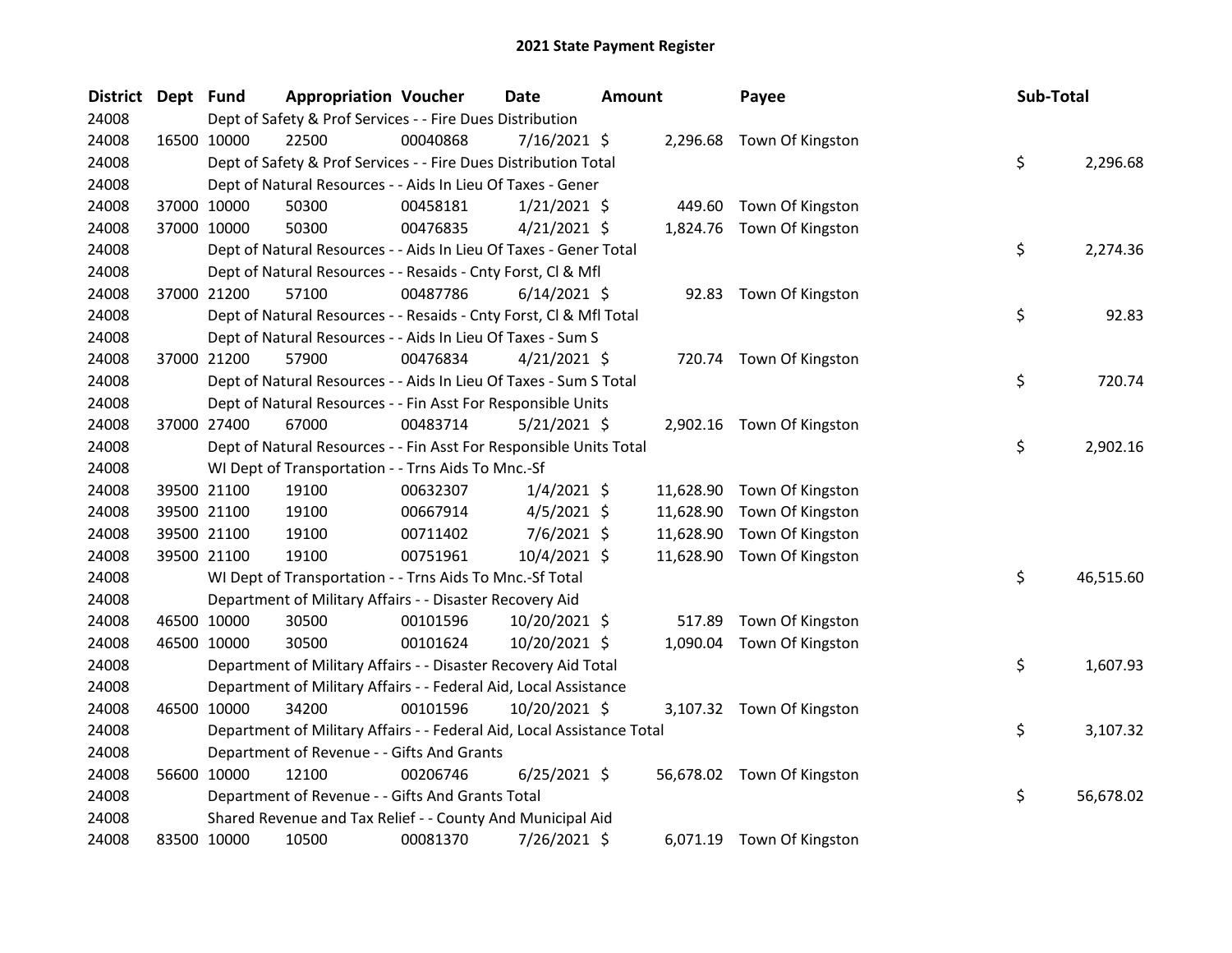| <b>District</b> | Dept Fund   |             | <b>Appropriation Voucher</b>                                     |          | Date            | <b>Amount</b> |           | Payee            | <b>Sub-Total</b> |
|-----------------|-------------|-------------|------------------------------------------------------------------|----------|-----------------|---------------|-----------|------------------|------------------|
| 24008           | 83500 10000 |             | 10500                                                            | 00088469 | $11/15/2021$ \$ |               | 34.403.41 | Town Of Kingston |                  |
| 24008           |             |             | Shared Revenue and Tax Relief - - County And Municipal Aid Total |          |                 |               |           |                  | \$<br>40,474.60  |
| 24008           |             |             | Shared Revenue and Tax Relief - - Exempt Computer Aid            |          |                 |               |           |                  |                  |
| 24008           | 83500 10000 |             | 10900                                                            | 00083991 | $7/26/2021$ \$  |               | 12.47     | Town Of Kingston |                  |
| 24008           |             |             | Shared Revenue and Tax Relief - - Exempt Computer Aid Total      |          |                 |               |           |                  | 12.47            |
| 24008           |             |             | Shared Revenue and Tax Relief - - Utility Aid                    |          |                 |               |           |                  |                  |
| 24008           | 83500 10000 |             | 11000                                                            | 00081370 | $7/26/2021$ \$  |               | 50.76     | Town Of Kingston |                  |
| 24008           |             | 83500 10000 | 11000                                                            | 00088469 | 11/15/2021 \$   |               | 281.65    | Town Of Kingston |                  |
| 24008           |             |             | Shared Revenue and Tax Relief - - Utility Aid Total              |          |                 |               |           |                  | \$<br>332.41     |
| 24008           |             |             | Shared Revenue and Tax Relief - - Personal Property Aid          |          |                 |               |           |                  |                  |
| 24008           | 83500 10000 |             | 11100                                                            | 00077169 | $5/3/2021$ \$   |               | 760.78    | Town Of Kingston |                  |
| 24008           |             |             | Shared Revenue and Tax Relief - - Personal Property Aid Total    |          |                 |               |           |                  | \$<br>760.78     |
| 24008 Total     |             |             |                                                                  |          |                 |               |           |                  | 157,775.90       |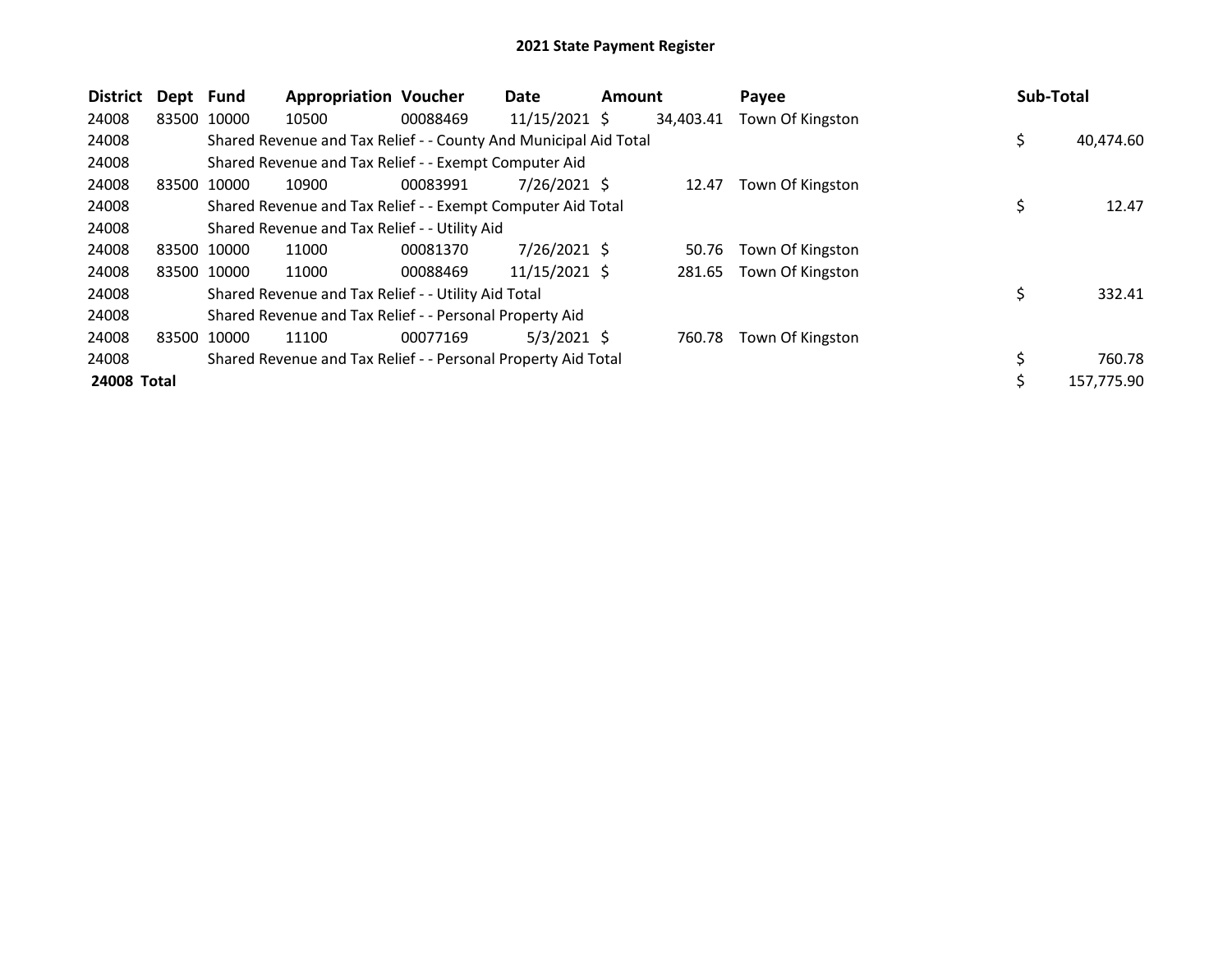| District | Dept Fund |                                                                    | <b>Appropriation Voucher</b> |          | <b>Date</b>     | <b>Amount</b> |           | Payee                      | Sub-Total |           |
|----------|-----------|--------------------------------------------------------------------|------------------------------|----------|-----------------|---------------|-----------|----------------------------|-----------|-----------|
| 24010    |           | Dept of Safety & Prof Services - - Fire Dues Distribution          |                              |          |                 |               |           |                            |           |           |
| 24010    |           | 16500 10000<br>22500                                               |                              | 00040870 | 7/16/2021 \$    |               |           | 2,239.17 Town Of Mackford  |           |           |
| 24010    |           | Dept of Safety & Prof Services - - Fire Dues Distribution Total    |                              |          |                 |               |           |                            | \$        | 2,239.17  |
| 24010    |           | Dept of Natural Resources - - Aids In Lieu Of Taxes - Sum S        |                              |          |                 |               |           |                            |           |           |
| 24010    |           | 37000 21200<br>57900                                               |                              | 00475184 | $4/21/2021$ \$  |               |           | 67.32 Town Of Mackford     |           |           |
| 24010    |           | Dept of Natural Resources - - Aids In Lieu Of Taxes - Sum S Total  |                              |          |                 |               |           |                            | \$        | 67.32     |
| 24010    |           | Dept of Natural Resources - - Fin Asst For Responsible Units       |                              |          |                 |               |           |                            |           |           |
| 24010    |           | 37000 27400<br>67000                                               |                              | 00483960 | $5/21/2021$ \$  |               |           | 747.33 Town Of Mackford    |           |           |
| 24010    |           | Dept of Natural Resources - - Fin Asst For Responsible Units Total |                              |          |                 |               |           |                            | \$        | 747.33    |
| 24010    |           | WI Dept of Transportation - - Trns Aids To Mnc.-Sf                 |                              |          |                 |               |           |                            |           |           |
| 24010    |           | 39500 21100<br>19100                                               |                              | 00632308 | $1/4/2021$ \$   |               | 22,206.60 | Town Of Mackford           |           |           |
| 24010    |           | 39500 21100<br>19100                                               |                              | 00667915 | $4/5/2021$ \$   |               | 22,206.60 | <b>Town Of Mackford</b>    |           |           |
| 24010    |           | 39500 21100<br>19100                                               |                              | 00711403 | $7/6/2021$ \$   |               | 22,206.60 | Town Of Mackford           |           |           |
| 24010    |           | 39500 21100<br>19100                                               |                              | 00751962 | 10/4/2021 \$    |               |           | 22,206.60 Town Of Mackford |           |           |
| 24010    |           | WI Dept of Transportation - - Trns Aids To Mnc.-Sf Total           |                              |          |                 |               |           |                            | \$        | 88,826.40 |
| 24010    |           | WI Dept of Transportation - - Loc Rd Imp Prg St Fd                 |                              |          |                 |               |           |                            |           |           |
| 24010    |           | 39500 21100<br>27800                                               |                              | 00761253 | $10/12/2021$ \$ |               |           | 13,067.30 Town Of Mackford |           |           |
| 24010    |           | WI Dept of Transportation - - Loc Rd Imp Prg St Fd Total           |                              |          |                 |               |           |                            | \$        | 13,067.30 |
| 24010    |           | Department of Revenue - - Gifts And Grants                         |                              |          |                 |               |           |                            |           |           |
| 24010    |           | 56600 10000<br>12100                                               |                              | 00206747 | $6/25/2021$ \$  |               |           | 29,778.20 Town Of Mackford |           |           |
| 24010    |           | Department of Revenue - - Gifts And Grants Total                   |                              |          |                 |               |           |                            | \$        | 29,778.20 |
| 24010    |           | Shared Revenue and Tax Relief - - County And Municipal Aid         |                              |          |                 |               |           |                            |           |           |
| 24010    |           | 83500 10000<br>10500                                               |                              | 00081371 | 7/26/2021 \$    |               | 2,558.75  | Town Of Mackford           |           |           |
| 24010    |           | 83500 10000<br>10500                                               |                              | 00088470 | 11/15/2021 \$   |               |           | 14,499.60 Town Of Mackford |           |           |
| 24010    |           | Shared Revenue and Tax Relief - - County And Municipal Aid Total   |                              |          |                 |               |           |                            | \$        | 17,058.35 |
| 24010    |           | Shared Revenue and Tax Relief - - Exempt Computer Aid              |                              |          |                 |               |           |                            |           |           |
| 24010    |           | 83500 10000<br>10900                                               |                              | 00083992 | 7/26/2021 \$    |               | 108.08    | <b>Town Of Mackford</b>    |           |           |
| 24010    |           | Shared Revenue and Tax Relief - - Exempt Computer Aid Total        |                              |          |                 |               |           |                            | \$        | 108.08    |
| 24010    |           | Shared Revenue and Tax Relief - - Utility Aid                      |                              |          |                 |               |           |                            |           |           |
| 24010    |           | 83500 10000<br>11000                                               |                              | 00081371 | 7/26/2021 \$    |               | 78.96     | <b>Town Of Mackford</b>    |           |           |
| 24010    |           | 11000<br>83500 10000                                               |                              | 00088470 | 11/15/2021 \$   |               | 451.48    | Town Of Mackford           |           |           |
| 24010    |           | Shared Revenue and Tax Relief - - Utility Aid Total                |                              |          |                 |               |           |                            | \$        | 530.44    |
| 24010    |           | Shared Revenue and Tax Relief - - Personal Property Aid            |                              |          |                 |               |           |                            |           |           |
| 24010    |           | 83500 10000<br>11100                                               |                              | 00077170 | $5/3/2021$ \$   |               |           | 7,035.01 Town Of Mackford  |           |           |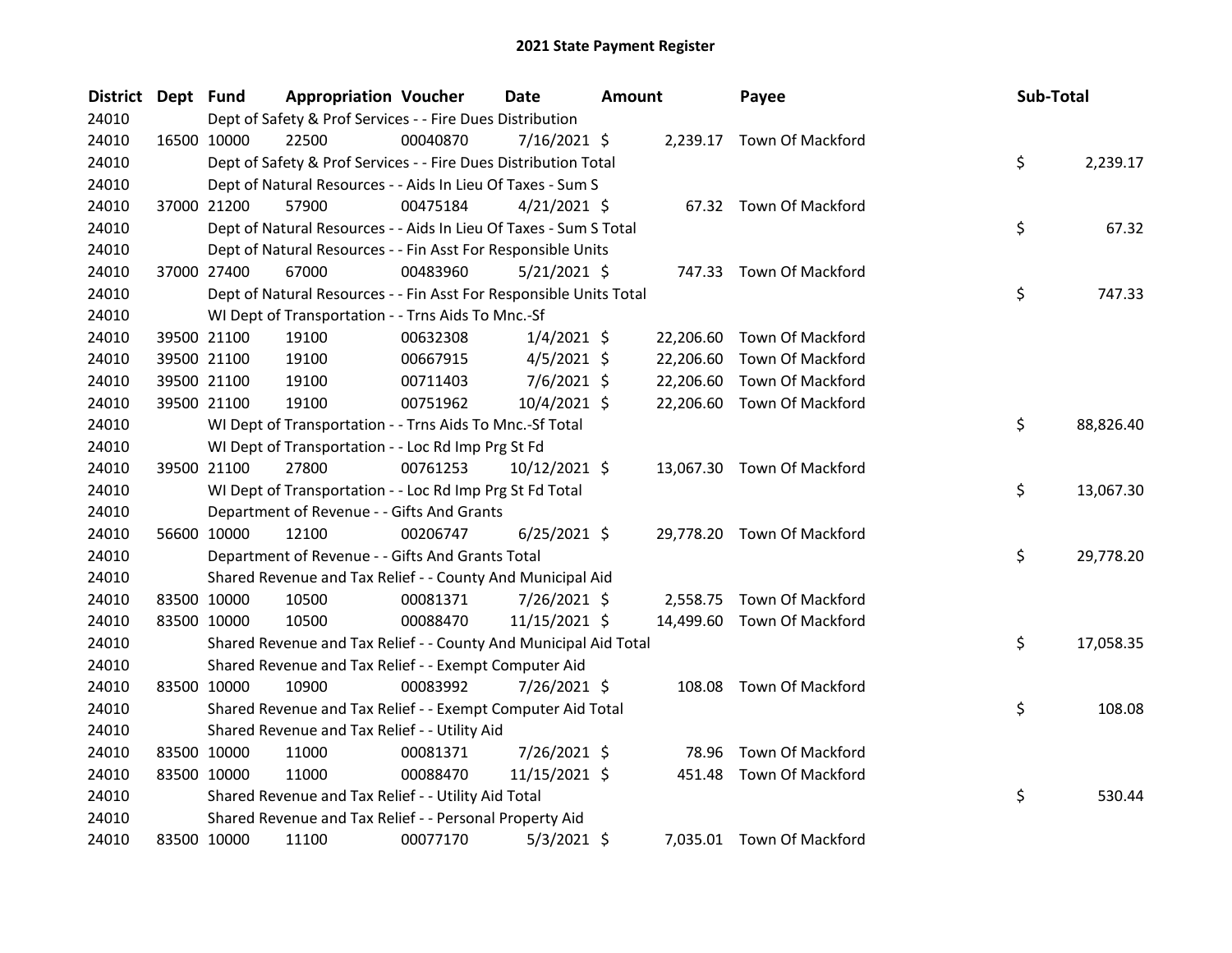| <b>District Dept Fund</b> |  | <b>Appropriation Voucher</b>                                  | Date | Amount | Payee | Sub-Total |            |
|---------------------------|--|---------------------------------------------------------------|------|--------|-------|-----------|------------|
| 24010                     |  | Shared Revenue and Tax Relief - - Personal Property Aid Total |      |        |       |           | 7,035.01   |
| 24010 Total               |  |                                                               |      |        |       |           | 159,457.60 |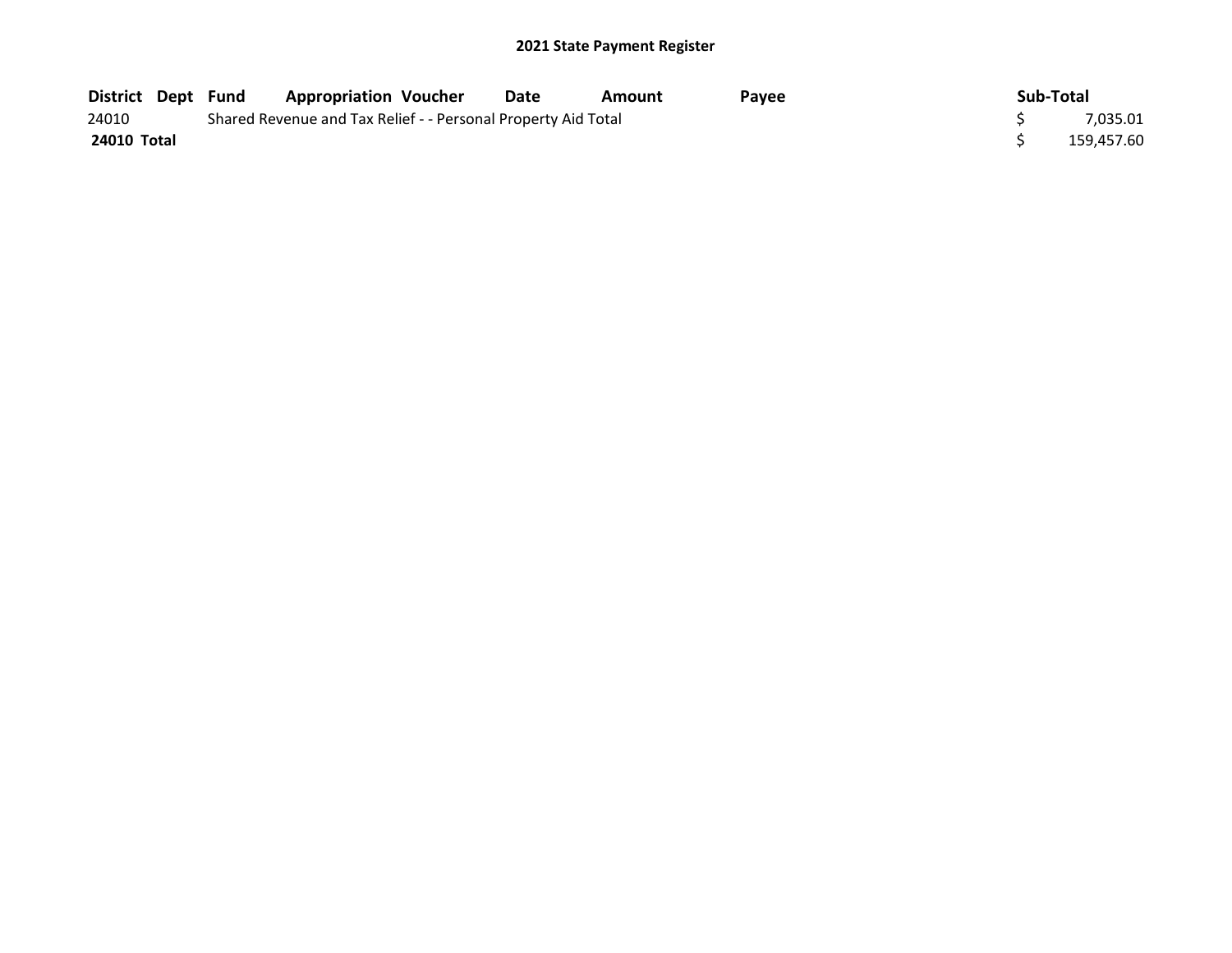| District Dept Fund |             |             | <b>Appropriation Voucher</b>                                       |          | <b>Date</b>    | <b>Amount</b> |           | Payee                        | Sub-Total |            |
|--------------------|-------------|-------------|--------------------------------------------------------------------|----------|----------------|---------------|-----------|------------------------------|-----------|------------|
| 24012              |             |             | Dept of Safety & Prof Services - - Fire Dues Distribution          |          |                |               |           |                              |           |            |
| 24012              |             | 16500 10000 | 22500                                                              | 00040871 | $7/16/2021$ \$ |               |           | 2,962.13 Town Of Manchester  |           |            |
| 24012              |             |             | Dept of Safety & Prof Services - - Fire Dues Distribution Total    |          |                |               |           |                              | \$        | 2,962.13   |
| 24012              |             |             | Dept of Natural Resources - - Resaids - Cnty Forst, Cl & Mfl       |          |                |               |           |                              |           |            |
| 24012              |             | 37000 21200 | 57100                                                              | 00487787 | $6/14/2021$ \$ |               |           | 71.77 Town Of Manchester     |           |            |
| 24012              |             |             | Dept of Natural Resources - - Resaids - Cnty Forst, Cl & Mfl Total |          |                |               |           |                              | \$        | 71.77      |
| 24012              |             |             | Dept of Natural Resources - - Fin Asst For Responsible Units       |          |                |               |           |                              |           |            |
| 24012              | 37000 27400 |             | 67000                                                              | 00483337 | $5/21/2021$ \$ |               |           | 618.15 Town Of Manchester    |           |            |
| 24012              |             |             | Dept of Natural Resources - - Fin Asst For Responsible Units Total |          |                |               |           |                              | \$        | 618.15     |
| 24012              |             |             | WI Dept of Transportation - - Trns Aids To Mnc.-Sf                 |          |                |               |           |                              |           |            |
| 24012              |             | 39500 21100 | 19100                                                              | 00632309 | $1/4/2021$ \$  |               | 24,407.55 | <b>Town Of Manchester</b>    |           |            |
| 24012              |             | 39500 21100 | 19100                                                              | 00667916 | $4/5/2021$ \$  |               | 24,407.55 | <b>Town Of Manchester</b>    |           |            |
| 24012              |             | 39500 21100 | 19100                                                              | 00711404 | $7/6/2021$ \$  |               |           | 24,407.55 Town Of Manchester |           |            |
| 24012              |             | 39500 21100 | 19100                                                              | 00751963 | 10/4/2021 \$   |               |           | 24,407.55 Town Of Manchester |           |            |
| 24012              |             |             | WI Dept of Transportation - - Trns Aids To Mnc.-Sf Total           |          |                |               |           |                              | \$        | 97,630.20  |
| 24012              |             |             | WI Dept of Transportation - - Loc Rd Imp Prg St Fd                 |          |                |               |           |                              |           |            |
| 24012              |             | 39500 21100 | 27800                                                              | 00635610 | $1/4/2021$ \$  |               |           | 13,067.30 Town Of Manchester |           |            |
| 24012              |             |             | WI Dept of Transportation - - Loc Rd Imp Prg St Fd Total           |          |                |               |           |                              | \$        | 13,067.30  |
| 24012              |             |             | Department of Revenue - - Gifts And Grants                         |          |                |               |           |                              |           |            |
| 24012              |             | 56600 10000 | 12100                                                              | 00206748 | $6/25/2021$ \$ |               |           | 54,218.31 Town Of Manchester |           |            |
| 24012              |             |             | Department of Revenue - - Gifts And Grants Total                   |          |                |               |           |                              | \$        | 54,218.31  |
| 24012              |             |             | Shared Revenue and Tax Relief - - County And Municipal Aid         |          |                |               |           |                              |           |            |
| 24012              |             | 83500 10000 | 10500                                                              | 00081372 | 7/26/2021 \$   |               | 5,034.29  | <b>Town Of Manchester</b>    |           |            |
| 24012              |             | 83500 10000 | 10500                                                              | 00088471 | 11/15/2021 \$  |               |           | 28,527.61 Town Of Manchester |           |            |
| 24012              |             |             | Shared Revenue and Tax Relief - - County And Municipal Aid Total   |          |                |               |           |                              | \$        | 33,561.90  |
| 24012              |             |             | Shared Revenue and Tax Relief - - Exempt Computer Aid              |          |                |               |           |                              |           |            |
| 24012              |             | 83500 10000 | 10900                                                              | 00083993 | 7/26/2021 \$   |               |           | 7.27 Town Of Manchester      |           |            |
| 24012              |             |             | Shared Revenue and Tax Relief - - Exempt Computer Aid Total        |          |                |               |           |                              | \$        | 7.27       |
| 24012              |             |             | Shared Revenue and Tax Relief - - Personal Property Aid            |          |                |               |           |                              |           |            |
| 24012              |             | 83500 10000 | 11100                                                              | 00077171 | $5/3/2021$ \$  |               |           | 383.26 Town Of Manchester    |           |            |
| 24012              |             |             | Shared Revenue and Tax Relief - - Personal Property Aid Total      |          |                |               |           |                              | \$        | 383.26     |
| 24012 Total        |             |             |                                                                    |          |                |               |           |                              | \$        | 202,520.29 |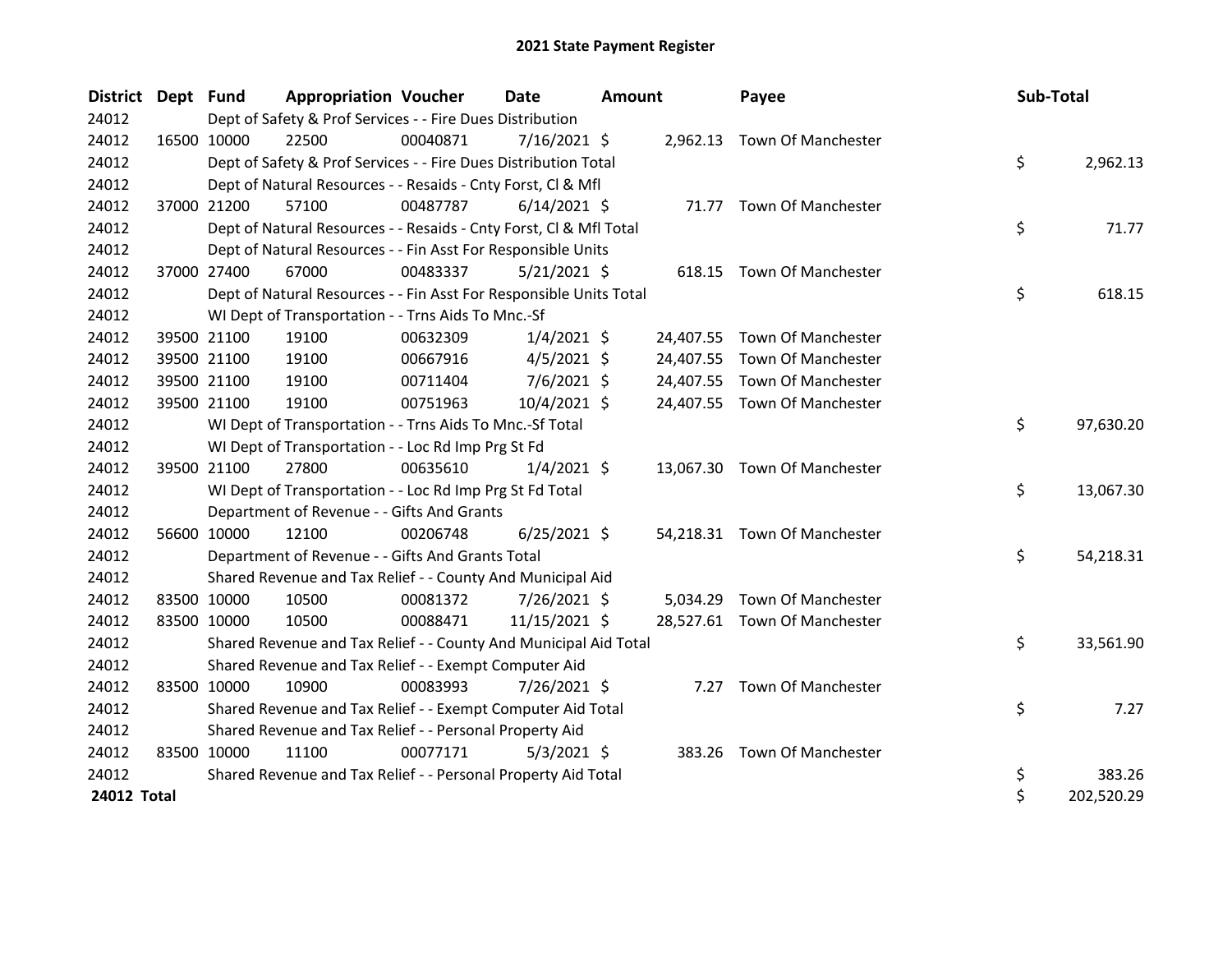| <b>District</b> | Dept Fund |                                                                        | <b>Appropriation Voucher</b> | <b>Date</b>    | <b>Amount</b> | Payee                       | Sub-Total       |
|-----------------|-----------|------------------------------------------------------------------------|------------------------------|----------------|---------------|-----------------------------|-----------------|
| 24014           |           | Dept of Safety & Prof Services - - Fire Dues Distribution              |                              |                |               |                             |                 |
| 24014           |           | 22500<br>16500 10000                                                   | 00040873                     | 7/16/2021 \$   |               | 2,507.97 Town Of Marquette  |                 |
| 24014           |           | Dept of Safety & Prof Services - - Fire Dues Distribution Total        |                              |                |               |                             | \$<br>2,507.97  |
| 24014           |           | Dept of Natural Resources - - Aids In Lieu Of Taxes - Gener            |                              |                |               |                             |                 |
| 24014           |           | 50300<br>37000 10000                                                   | 00475758                     | $4/21/2021$ \$ |               | 1,382.90 Town Of Marquette  |                 |
| 24014           |           | Dept of Natural Resources - - Aids In Lieu Of Taxes - Gener Total      |                              |                |               |                             | \$<br>1,382.90  |
| 24014           |           | Dept of Natural Resources - - Resaids - Cnty Forst, Cl & Mfl           |                              |                |               |                             |                 |
| 24014           |           | 37000 21200<br>57100                                                   | 00487788                     | $6/14/2021$ \$ |               | 130.96 Town Of Marquette    |                 |
| 24014           |           | Dept of Natural Resources - - Resaids - Cnty Forst, Cl & Mfl Total     |                              |                |               |                             | \$<br>130.96    |
| 24014           |           | Dept of Natural Resources - - Aids In Lieu Of Taxes - Sum S            |                              |                |               |                             |                 |
| 24014           |           | 37000 21200<br>57900                                                   | 00475757                     | $4/21/2021$ \$ | 850.54        | Town Of Marquette           |                 |
| 24014           |           | 37000 21200<br>57900                                                   | 00475759                     | $4/21/2021$ \$ | 64.97         | Town Of Marquette           |                 |
| 24014           |           | Dept of Natural Resources - - Aids In Lieu Of Taxes - Sum S Total      |                              |                |               |                             | \$<br>915.51    |
| 24014           |           | Dept of Natural Resources - - Resource Maint Develop Sp Frst           |                              |                |               |                             |                 |
| 24014           |           | 37000 21200<br>77900                                                   | 00463920                     | $3/12/2021$ \$ | 35,000.00     | Town Of Marquette           |                 |
| 24014           |           | 37000 21200<br>77900                                                   | 00466683                     | $3/12/2021$ \$ | 7,000.00      | Town Of Marquette           |                 |
| 24014           |           | Dept of Natural Resources - - Resource Maint Develop Sp Frst Total     |                              |                |               |                             | \$<br>42,000.00 |
| 24014           |           | Dept of Natural Resources - - Fin Asst For Responsible Units           |                              |                |               |                             |                 |
| 24014           |           | 37000 27400<br>67000                                                   | 00483071                     | $5/21/2021$ \$ |               | 266.28 Town Of Marquette    |                 |
| 24014           |           | Dept of Natural Resources - - Fin Asst For Responsible Units Total     |                              |                |               |                             | \$<br>266.28    |
| 24014           |           | WI Dept of Transportation - - Trns Aids To Mnc.-Sf                     |                              |                |               |                             |                 |
| 24014           |           | 39500 21100<br>19100                                                   | 00632310                     | $1/4/2021$ \$  |               | 16,313.31 Town Of Marquette |                 |
| 24014           |           | 39500 21100<br>19100                                                   | 00667917                     | $4/5/2021$ \$  |               | 16,313.31 Town Of Marquette |                 |
| 24014           |           | 39500 21100<br>19100                                                   | 00711405                     | 7/6/2021 \$    |               | 16,313.31 Town Of Marquette |                 |
| 24014           |           | 19100<br>39500 21100                                                   | 00751964                     | $10/4/2021$ \$ |               | 16,313.31 Town Of Marquette |                 |
| 24014           |           | WI Dept of Transportation - - Trns Aids To Mnc.-Sf Total               |                              |                |               |                             | \$<br>65,253.24 |
| 24014           |           | Department of Military Affairs - - Disaster Recovery Aid               |                              |                |               |                             |                 |
| 24014           |           | 46500 10000<br>30500                                                   | 00091421                     | $3/17/2021$ \$ |               | 4,806.25 Town Of Marquette  |                 |
| 24014           |           | Department of Military Affairs - - Disaster Recovery Aid Total         |                              |                |               |                             | \$<br>4,806.25  |
| 24014           |           | Department of Military Affairs - - Federal Aid, Local Assistance       |                              |                |               |                             |                 |
| 24014           |           | 34200<br>46500 10000                                                   | 00091537                     | $3/19/2021$ \$ |               | 65,661.75 Town Of Marquette |                 |
| 24014           |           | Department of Military Affairs - - Federal Aid, Local Assistance Total |                              |                |               |                             | \$<br>65,661.75 |
| 24014           |           | Elections Commission - - General Program Ops, GPR                      |                              |                |               |                             |                 |
| 24014           |           | 51000 10000<br>10100                                                   | 00005126                     | 1/12/2021 \$   | 163.05        | <b>Town Of Marquette</b>    |                 |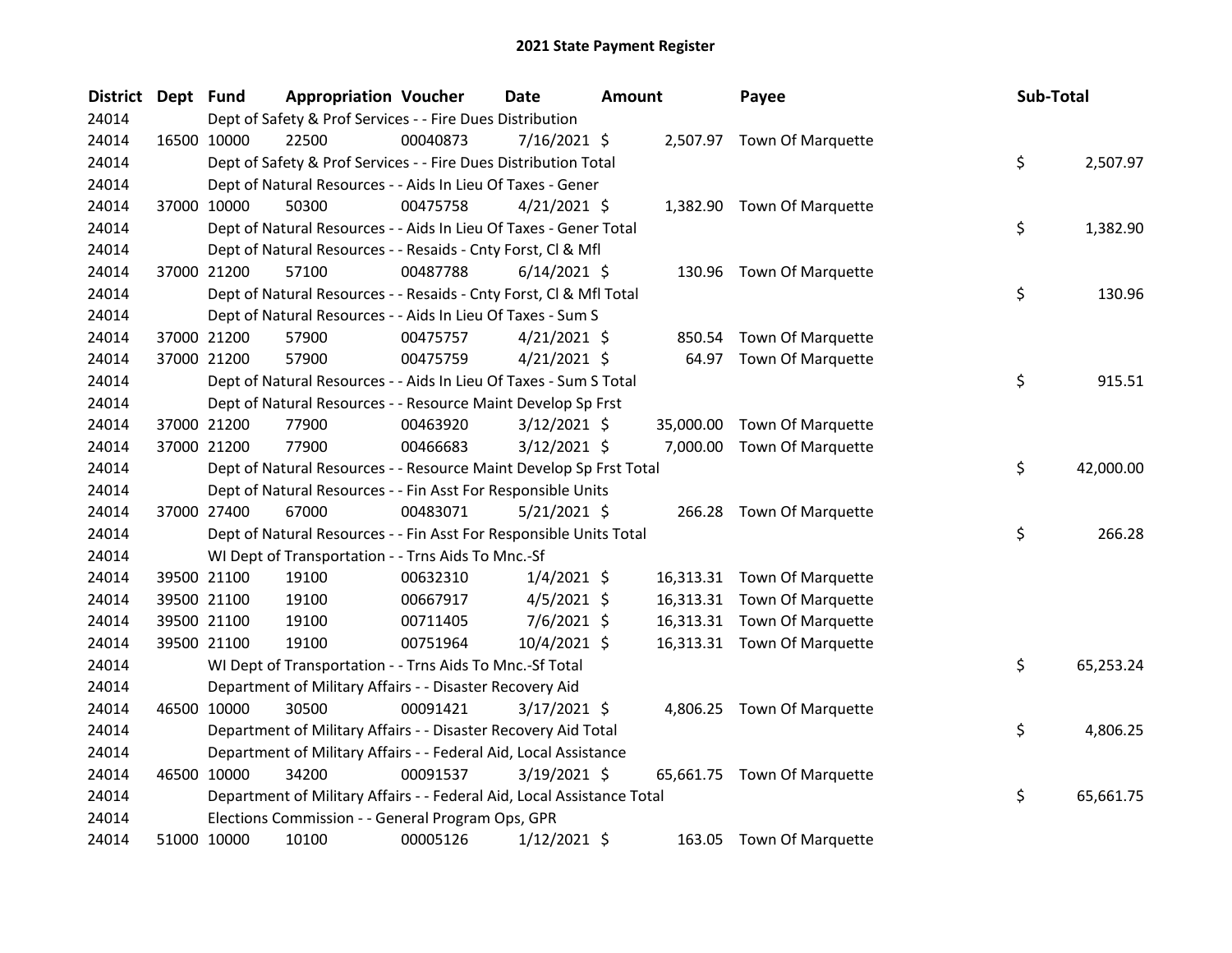| District    | Dept Fund |             | <b>Appropriation Voucher</b>                                     |          | Date           | Amount |           | Payee             | Sub-Total |            |
|-------------|-----------|-------------|------------------------------------------------------------------|----------|----------------|--------|-----------|-------------------|-----------|------------|
| 24014       |           |             | Elections Commission - - General Program Ops, GPR Total          |          |                |        |           |                   | \$        | 163.05     |
| 24014       |           |             | Department of Revenue - - Gifts And Grants                       |          |                |        |           |                   |           |            |
| 24014       | 56600     | 10000       | 12100                                                            | 00206749 | $6/25/2021$ \$ |        | 28,208.18 | Town Of Marquette |           |            |
| 24014       |           |             | Department of Revenue - - Gifts And Grants Total                 |          |                |        |           |                   | \$        | 28,208.18  |
| 24014       |           |             | Shared Revenue and Tax Relief - - County And Municipal Aid       |          |                |        |           |                   |           |            |
| 24014       |           | 83500 10000 | 10500                                                            | 00081373 | 7/26/2021 \$   |        | 885.37    | Town Of Marquette |           |            |
| 24014       |           | 83500 10000 | 10500                                                            | 00088472 | 11/15/2021 \$  |        | 5,017.09  | Town Of Marquette |           |            |
| 24014       |           |             | Shared Revenue and Tax Relief - - County And Municipal Aid Total |          |                |        |           |                   | \$        | 5,902.46   |
| 24014       |           |             | Shared Revenue and Tax Relief - - Exempt Computer Aid            |          |                |        |           |                   |           |            |
| 24014       | 83500     | 10000       | 10900                                                            | 00083994 | 7/26/2021 \$   |        | 2.08      | Town Of Marquette |           |            |
| 24014       |           |             | Shared Revenue and Tax Relief - - Exempt Computer Aid Total      |          |                |        |           |                   | \$        | 2.08       |
| 24014       |           |             | Shared Revenue and Tax Relief - - Personal Property Aid          |          |                |        |           |                   |           |            |
| 24014       | 83500     | 10000       | 11100                                                            | 00077172 | $5/3/2021$ \$  |        | 221.91    | Town Of Marquette |           |            |
| 24014       |           |             | Shared Revenue and Tax Relief - - Personal Property Aid Total    |          |                |        |           |                   | \$        | 221.91     |
| 24014       |           |             | Shared Revenue and Tax Relief - - Lottery & Gaming Credit        |          |                |        |           |                   |           |            |
| 24014       | 83500     | 52100       | 36300                                                            | 00074196 | $3/22/2021$ \$ |        | 1,227.12  | Town Of Marquette |           |            |
| 24014       |           |             | Shared Revenue and Tax Relief - - Lottery & Gaming Credit Total  |          |                |        |           |                   | \$        | 1,227.12   |
| 24014 Total |           |             |                                                                  |          |                |        |           |                   | \$        | 218,649.66 |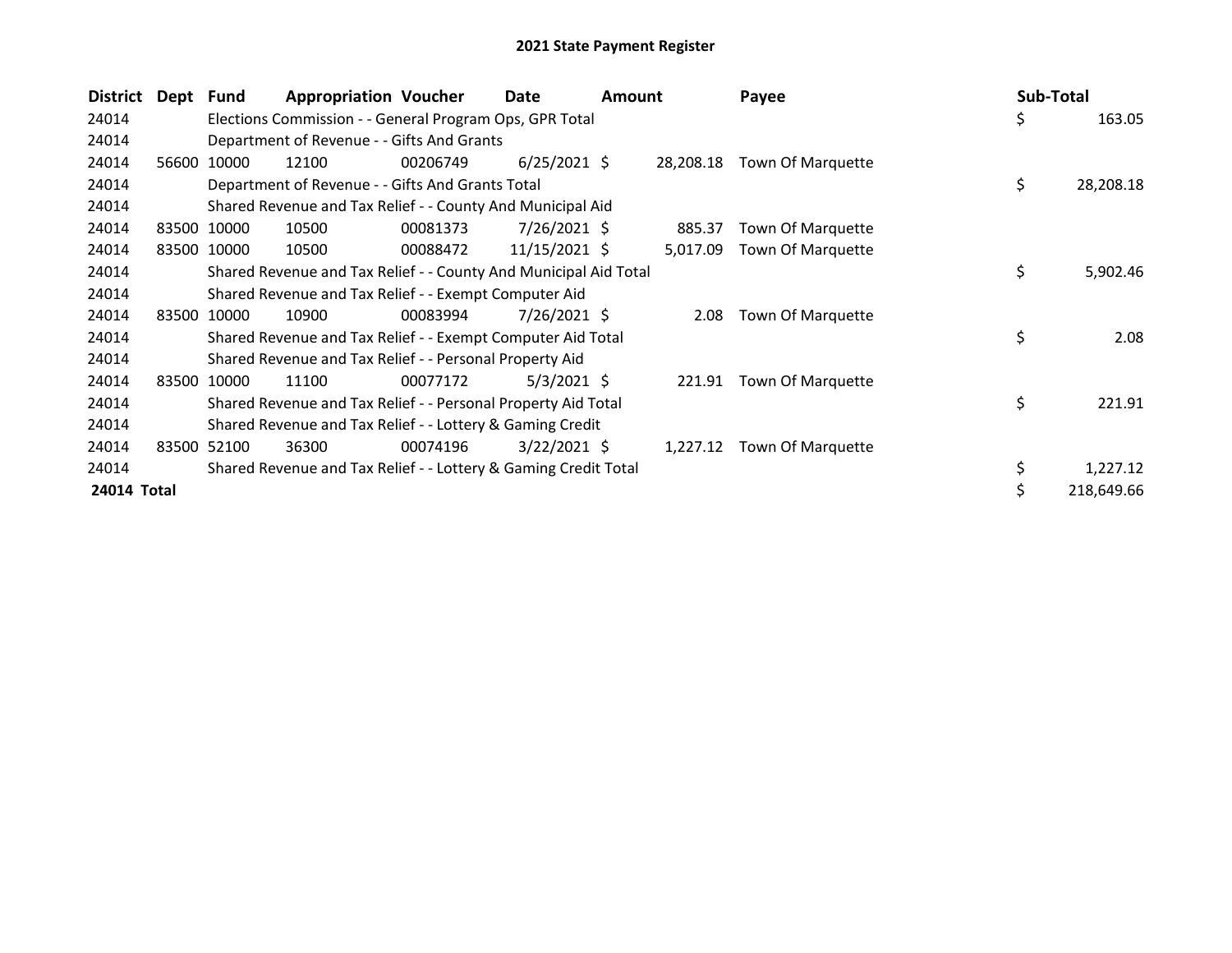| District Dept Fund |             | <b>Appropriation Voucher</b>                                       |          | <b>Date</b>    | <b>Amount</b> |           | Payee                       | Sub-Total |           |
|--------------------|-------------|--------------------------------------------------------------------|----------|----------------|---------------|-----------|-----------------------------|-----------|-----------|
| 24016              |             | Dept of Safety & Prof Services - - Fire Dues Distribution          |          |                |               |           |                             |           |           |
| 24016              | 16500 10000 | 22500                                                              | 00040876 | $7/16/2021$ \$ |               |           | 9,285.65 Town Of Princeton  |           |           |
| 24016              |             | Dept of Safety & Prof Services - - Fire Dues Distribution Total    |          |                |               |           |                             | \$        | 9,285.65  |
| 24016              |             | Dept of Natural Resources - - Aids In Lieu Of Taxes - Gener        |          |                |               |           |                             |           |           |
| 24016              | 37000 10000 | 50300                                                              | 00458115 | $1/21/2021$ \$ |               |           | 2,322.97 Town Of Princeton  |           |           |
| 24016              |             | Dept of Natural Resources - - Aids In Lieu Of Taxes - Gener Total  |          |                |               |           |                             | \$        | 2,322.97  |
| 24016              |             | Dept of Natural Resources - - Resaids - Cnty Forst, Cl & Mfl       |          |                |               |           |                             |           |           |
| 24016              | 37000 21200 | 57100                                                              | 00487789 | $6/14/2021$ \$ |               |           | 109.20 Town Of Princeton    |           |           |
| 24016              |             | Dept of Natural Resources - - Resaids - Cnty Forst, Cl & Mfl Total |          |                |               |           |                             | \$        | 109.20    |
| 24016              |             | Dept of Natural Resources - - Aids In Lieu Of Taxes - Sum S        |          |                |               |           |                             |           |           |
| 24016              | 37000 21200 | 57900                                                              | 00475723 | $4/21/2021$ \$ |               |           | 25.52 Town Of Princeton     |           |           |
| 24016              |             | Dept of Natural Resources - - Aids In Lieu Of Taxes - Sum S Total  |          |                |               |           |                             | \$        | 25.52     |
| 24016              |             | Dept of Natural Resources - - Fin Asst For Responsible Units       |          |                |               |           |                             |           |           |
| 24016              | 37000 27400 | 67000                                                              | 00483926 | $5/21/2021$ \$ |               |           | 1,584.22 Town Of Princeton  |           |           |
| 24016              |             | Dept of Natural Resources - - Fin Asst For Responsible Units Total |          |                |               |           |                             | \$        | 1,584.22  |
| 24016              |             | WI Dept of Transportation - - Trns Aids To Mnc.-Sf                 |          |                |               |           |                             |           |           |
| 24016              | 39500 21100 | 19100                                                              | 00632311 | $1/4/2021$ \$  |               |           | 24,663.78 Town Of Princeton |           |           |
| 24016              | 39500 21100 | 19100                                                              | 00667918 | $4/5/2021$ \$  |               | 24,663.78 | Town Of Princeton           |           |           |
| 24016              | 39500 21100 | 19100                                                              | 00711406 | 7/6/2021 \$    |               | 24,663.78 | Town Of Princeton           |           |           |
| 24016              | 39500 21100 | 19100                                                              | 00751965 | 10/4/2021 \$   |               |           | 24,663.78 Town Of Princeton |           |           |
| 24016              |             | WI Dept of Transportation - - Trns Aids To Mnc.-Sf Total           |          |                |               |           |                             | \$        | 98,655.12 |
| 24016              |             | WI Dept of Transportation - - Loc Rd Imp Prg St Fd                 |          |                |               |           |                             |           |           |
| 24016              | 39500 21100 | 27800                                                              | 00685774 | $4/28/2021$ \$ |               |           | 13,067.30 Town Of Princeton |           |           |
| 24016              |             | WI Dept of Transportation - - Loc Rd Imp Prg St Fd Total           |          |                |               |           |                             | \$        | 13,067.30 |
| 24016              |             | Department of Military Affairs - - Disaster Recovery Aid           |          |                |               |           |                             |           |           |
| 24016              | 46500 10000 | 30500                                                              | 00092097 | $4/1/2021$ \$  |               |           | 3,226.67 Town Of Princeton  |           |           |
| 24016              |             | Department of Military Affairs - - Disaster Recovery Aid Total     |          |                |               |           |                             | \$        | 3,226.67  |
| 24016              |             | Department of Revenue - - Gifts And Grants                         |          |                |               |           |                             |           |           |
| 24016              | 56600 10000 | 12100                                                              | 00206750 | $6/25/2021$ \$ |               |           | 75,204.36 Town Of Princeton |           |           |
| 24016              |             | Department of Revenue - - Gifts And Grants Total                   |          |                |               |           |                             | \$        | 75,204.36 |
| 24016              |             | Shared Revenue and Tax Relief - - County And Municipal Aid         |          |                |               |           |                             |           |           |
| 24016              | 83500 10000 | 10500                                                              | 00081374 | 7/26/2021 \$   |               |           | 2,812.90 Town Of Princeton  |           |           |
| 24016              | 83500 10000 | 10500                                                              | 00088473 | 11/15/2021 \$  |               | 15,939.79 | Town Of Princeton           |           |           |
| 24016              |             | Shared Revenue and Tax Relief - - County And Municipal Aid Total   |          |                |               |           |                             | \$        | 18,752.69 |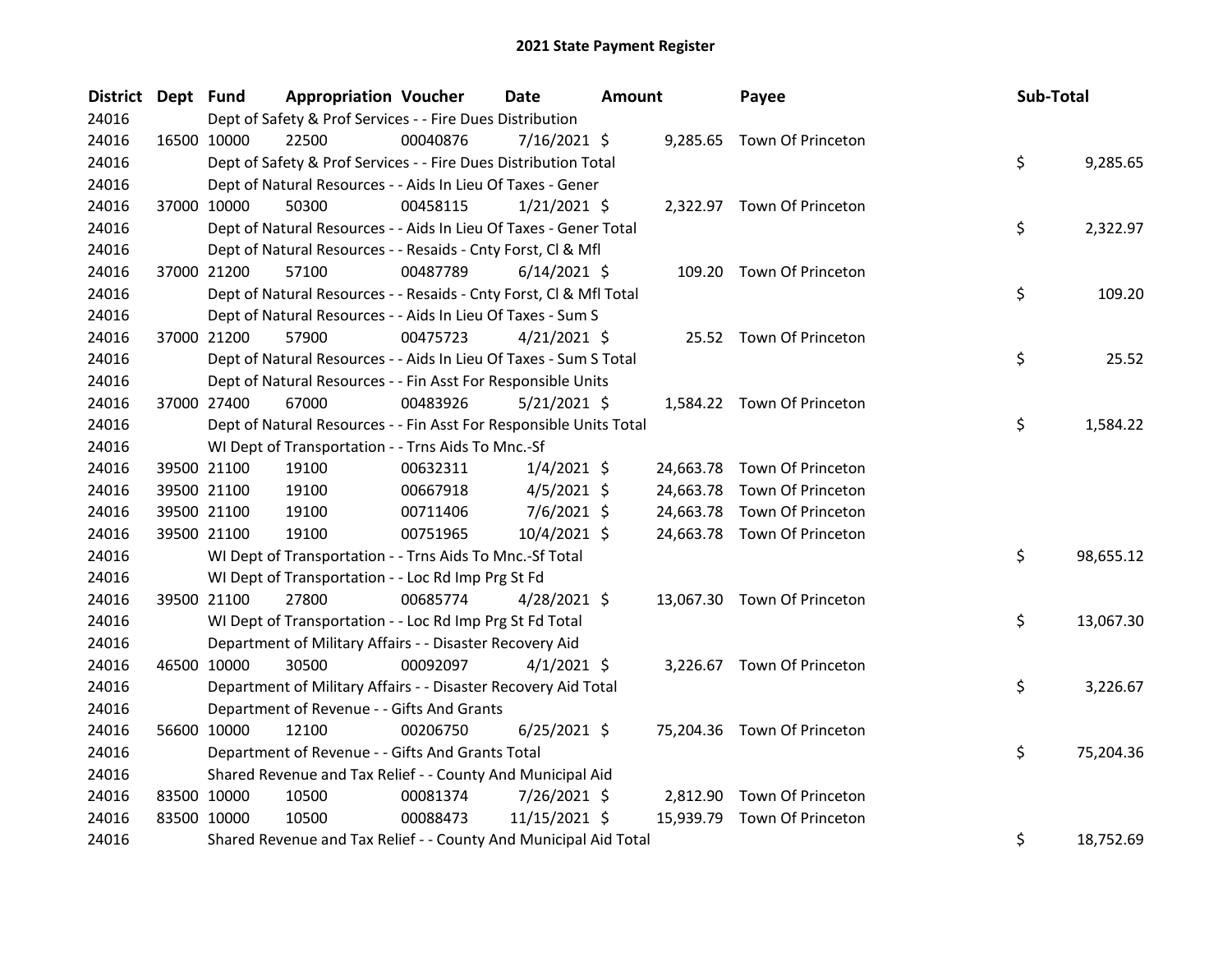| <b>District</b> | Dept Fund |             | <b>Appropriation Voucher</b>                                                  |          | Date           | <b>Amount</b> |          | Payee                   | <b>Sub-Total</b> |            |
|-----------------|-----------|-------------|-------------------------------------------------------------------------------|----------|----------------|---------------|----------|-------------------------|------------------|------------|
| 24016           |           |             | Shared Revenue and Tax Relief - - Exempt Computer Aid                         |          |                |               |          |                         |                  |            |
| 24016           |           | 83500 10000 | 10900                                                                         | 00083995 | 7/26/2021 \$   |               |          | 50.92 Town Of Princeton |                  |            |
| 24016           |           |             | Shared Revenue and Tax Relief - - Exempt Computer Aid Total                   |          |                |               |          |                         | \$               | 50.92      |
| 24016           |           |             | Shared Revenue and Tax Relief - - Utility Aid                                 |          |                |               |          |                         |                  |            |
| 24016           |           | 83500 10000 | 11000                                                                         | 00081374 | 7/26/2021 \$   |               | 499.90   | Town Of Princeton       |                  |            |
| 24016           |           | 83500 10000 | 11000                                                                         | 00088473 | 11/15/2021 \$  |               | 2,954.81 | Town Of Princeton       |                  |            |
| 24016           |           |             | Shared Revenue and Tax Relief - - Utility Aid Total                           |          |                |               |          |                         | \$               | 3,454.71   |
| 24016           |           |             | Shared Revenue and Tax Relief - - Personal Property Aid                       |          |                |               |          |                         |                  |            |
| 24016           |           | 83500 10000 | 11100                                                                         | 00077173 | $5/3/2021$ \$  |               | 6,242.52 | Town Of Princeton       |                  |            |
| 24016           |           |             | Shared Revenue and Tax Relief - - Personal Property Aid Total                 |          |                |               |          |                         | \$               | 6,242.52   |
| 24016           |           |             | Shared Revenue and Tax Relief - - State Aid; Video Service Provider Fee       |          |                |               |          |                         |                  |            |
| 24016           |           | 83500 10000 | 11200                                                                         | 00082951 | $7/26/2021$ \$ |               | 3,776.26 | Town Of Princeton       |                  |            |
| 24016           |           |             | Shared Revenue and Tax Relief - - State Aid; Video Service Provider Fee Total |          |                |               |          |                         | \$               | 3,776.26   |
| 24016 Total     |           |             |                                                                               |          |                |               |          |                         | \$               | 235,758.11 |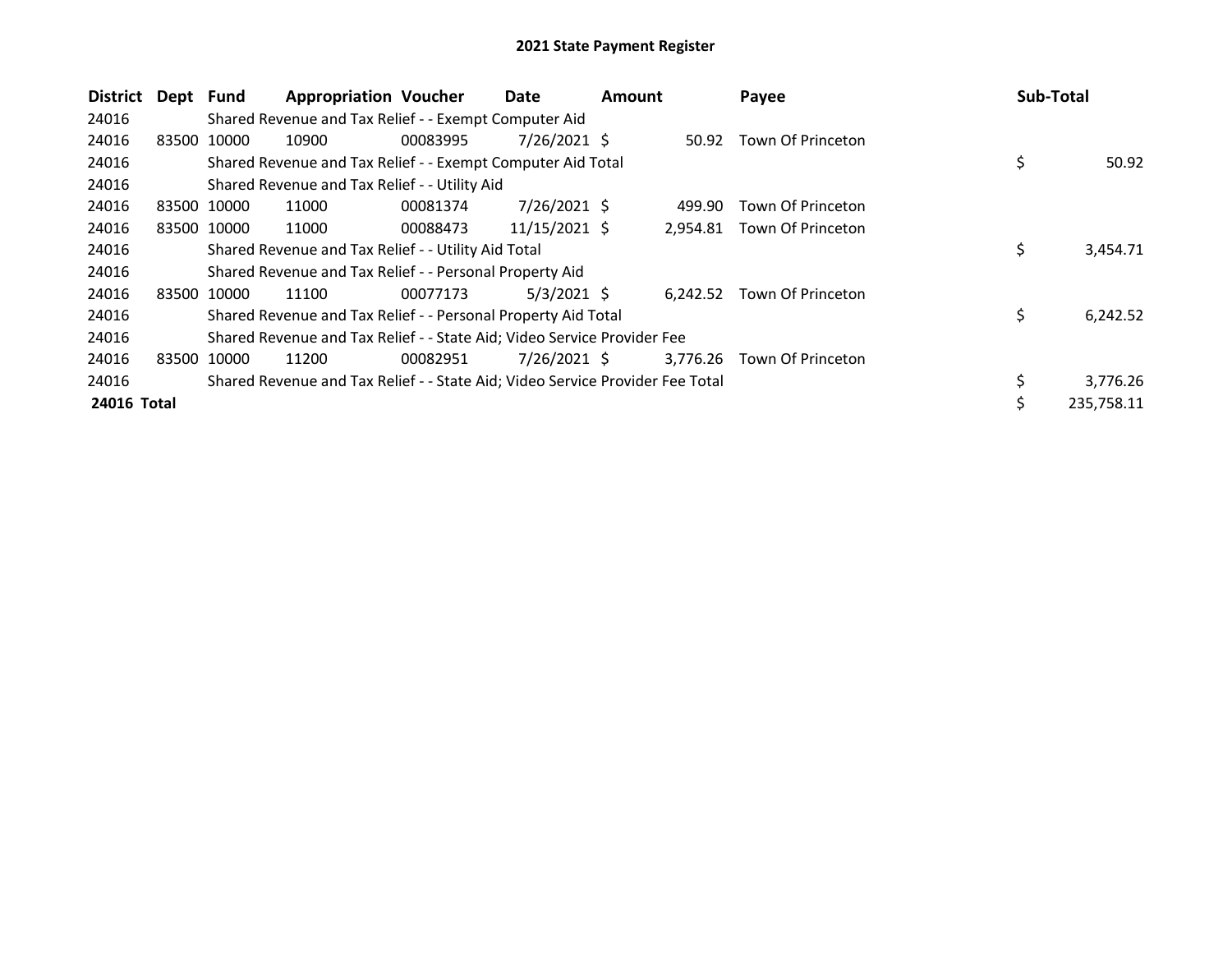| District Dept Fund |             | <b>Appropriation Voucher</b>                                       |          | <b>Date</b>    | <b>Amount</b> |          | Payee                         | Sub-Total |           |
|--------------------|-------------|--------------------------------------------------------------------|----------|----------------|---------------|----------|-------------------------------|-----------|-----------|
| 24018              |             | Dept of Safety & Prof Services - - Fire Dues Distribution          |          |                |               |          |                               |           |           |
| 24018              | 16500 10000 | 22500                                                              | 00040877 | 7/16/2021 \$   |               |          | 1,292.59 Town of Saint Marie  |           |           |
| 24018              |             | Dept of Safety & Prof Services - - Fire Dues Distribution Total    |          |                |               |          |                               | \$        | 1,292.59  |
| 24018              |             | Dept of Natural Resources - - Aids In Lieu Of Taxes - Gener        |          |                |               |          |                               |           |           |
| 24018              | 37000 10000 | 50300                                                              | 00458110 | $1/21/2021$ \$ |               |          | 4,739.66 Town of Saint Marie  |           |           |
| 24018              | 37000 10000 | 50300                                                              | 00458111 | $1/21/2021$ \$ |               | 9,736.67 | Town of Saint Marie           |           |           |
| 24018              | 37000 10000 | 50300                                                              | 00458112 | $1/21/2021$ \$ |               |          | 2,513.17 Town of Saint Marie  |           |           |
| 24018              | 37000 10000 | 50300                                                              | 00475662 | $4/21/2021$ \$ |               |          | 2,022.71 Town of Saint Marie  |           |           |
| 24018              | 37000 10000 | 50300                                                              | 00475665 | $4/21/2021$ \$ |               |          | 189.36 Town of Saint Marie    |           |           |
| 24018              |             | Dept of Natural Resources - - Aids In Lieu Of Taxes - Gener Total  |          |                |               |          |                               | \$        | 19,201.57 |
| 24018              |             | Dept of Natural Resources - - Resaids - Cnty Forst, Cl & Mfl       |          |                |               |          |                               |           |           |
| 24018              | 37000 21200 | 57100                                                              | 00487790 | $6/14/2021$ \$ |               |          | 39.00 Town of Saint Marie     |           |           |
| 24018              |             | Dept of Natural Resources - - Resaids - Cnty Forst, CI & Mfl Total |          |                |               |          |                               | \$        | 39.00     |
| 24018              |             | Dept of Natural Resources - - Aids In Lieu Of Taxes - Sum S        |          |                |               |          |                               |           |           |
| 24018              | 37000 21200 | 57900                                                              | 00475663 | $4/21/2021$ \$ |               |          | 703.37 Town of Saint Marie    |           |           |
| 24018              | 37000 21200 | 57900                                                              | 00475664 | $4/21/2021$ \$ |               |          | 58.22 Town of Saint Marie     |           |           |
| 24018              |             | Dept of Natural Resources - - Aids In Lieu Of Taxes - Sum S Total  |          |                |               |          |                               | \$        | 761.59    |
| 24018              |             | Dept of Natural Resources - - Fin Asst For Responsible Units       |          |                |               |          |                               |           |           |
| 24018              | 37000 27400 | 67000                                                              | 00483708 | $5/21/2021$ \$ |               |          | 439.84 Town of Saint Marie    |           |           |
| 24018              |             | Dept of Natural Resources - - Fin Asst For Responsible Units Total |          |                |               |          |                               | \$        | 439.84    |
| 24018              |             | WI Dept of Transportation - - Trns Aids To Mnc.-Sf                 |          |                |               |          |                               |           |           |
| 24018              | 39500 21100 | 19100                                                              | 00632312 | $1/4/2021$ \$  |               |          | 16,004.52 Town of Saint Marie |           |           |
| 24018              | 39500 21100 | 19100                                                              | 00667919 | $4/5/2021$ \$  |               |          | 16,004.52 Town of Saint Marie |           |           |
| 24018              | 39500 21100 | 19100                                                              | 00711407 | $7/6/2021$ \$  |               |          | 16,004.52 Town of Saint Marie |           |           |
| 24018              | 39500 21100 | 19100                                                              | 00751966 | 10/4/2021 \$   |               |          | 16,004.52 Town of Saint Marie |           |           |
| 24018              |             | WI Dept of Transportation - - Trns Aids To Mnc.-Sf Total           |          |                |               |          |                               | \$        | 64,018.08 |
| 24018              |             | Department of Revenue - - Gifts And Grants                         |          |                |               |          |                               |           |           |
| 24018              | 56600 10000 | 12100                                                              | 00206751 | $6/25/2021$ \$ |               |          | 18,735.67 Town of Saint Marie |           |           |
| 24018              |             | Department of Revenue - - Gifts And Grants Total                   |          |                |               |          |                               | \$        | 18,735.67 |
| 24018              |             | Shared Revenue and Tax Relief - - County And Municipal Aid         |          |                |               |          |                               |           |           |
| 24018              | 83500 10000 | 10500                                                              | 00081375 | 7/26/2021 \$   |               |          | 1,946.50 Town of Saint Marie  |           |           |
| 24018              | 83500 10000 | 10500                                                              | 00088474 | 11/15/2021 \$  |               |          | 11,030.17 Town of Saint Marie |           |           |
| 24018              |             | Shared Revenue and Tax Relief - - County And Municipal Aid Total   |          |                |               |          |                               | \$        | 12,976.67 |
| 24018              |             | Shared Revenue and Tax Relief - - Exempt Computer Aid              |          |                |               |          |                               |           |           |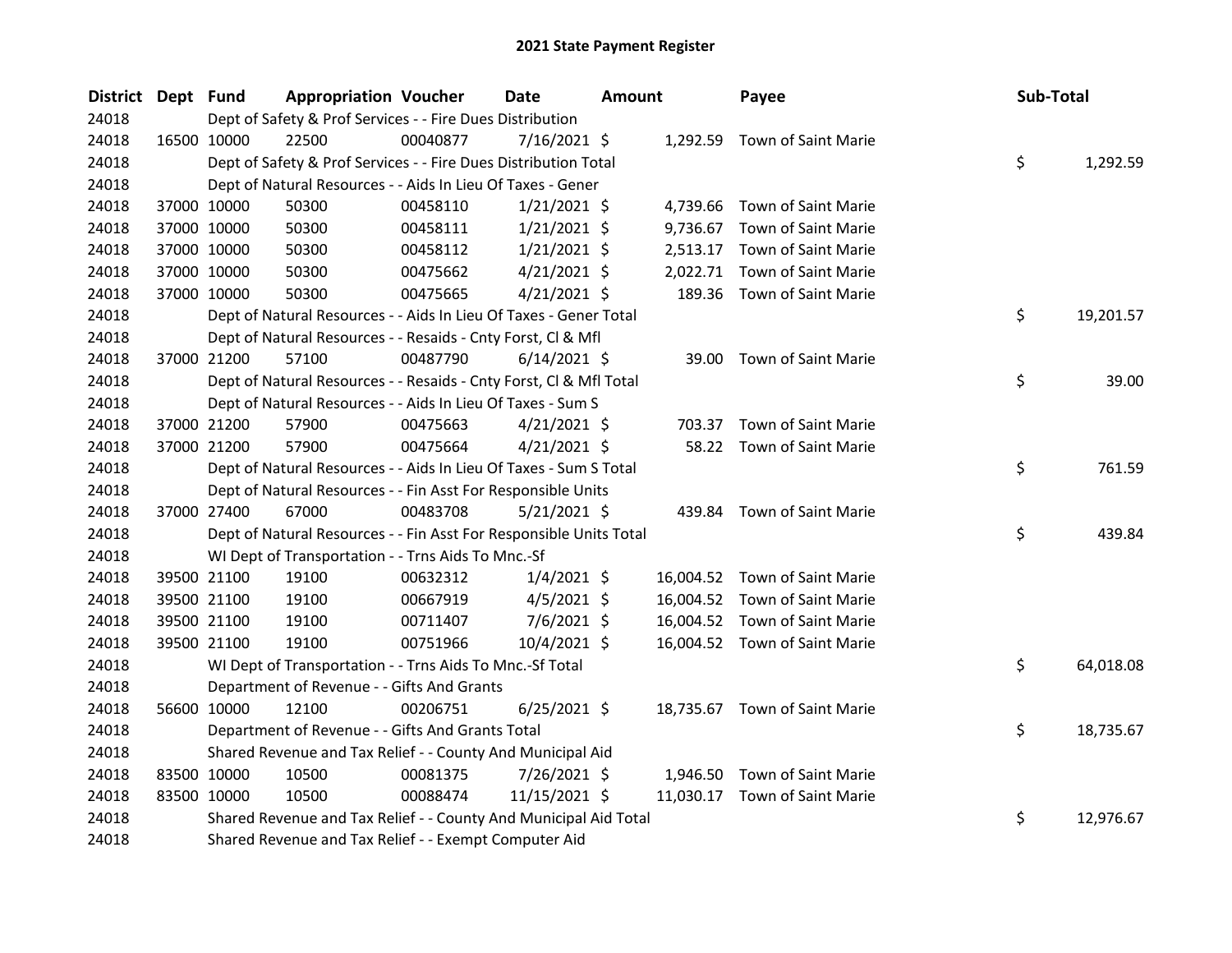| District Dept Fund |       |             | <b>Appropriation Voucher</b>                                  |          | Date          | <b>Amount</b> |        | Pavee               | Sub-Total  |
|--------------------|-------|-------------|---------------------------------------------------------------|----------|---------------|---------------|--------|---------------------|------------|
| 24018              |       | 83500 10000 | 10900                                                         | 00083996 | 7/26/2021 \$  |               | 3.11   | Town of Saint Marie |            |
| 24018              |       |             | Shared Revenue and Tax Relief - - Exempt Computer Aid Total   |          |               |               |        |                     | 3.11       |
| 24018              |       |             | Shared Revenue and Tax Relief - - Personal Property Aid       |          |               |               |        |                     |            |
| 24018              | 83500 | 10000       | 11100                                                         | 00077174 | $5/3/2021$ \$ |               | 434.75 | Town of Saint Marie |            |
| 24018              |       |             | Shared Revenue and Tax Relief - - Personal Property Aid Total |          |               |               |        |                     | 434.75     |
| 24018 Total        |       |             |                                                               |          |               |               |        |                     | 117,902.87 |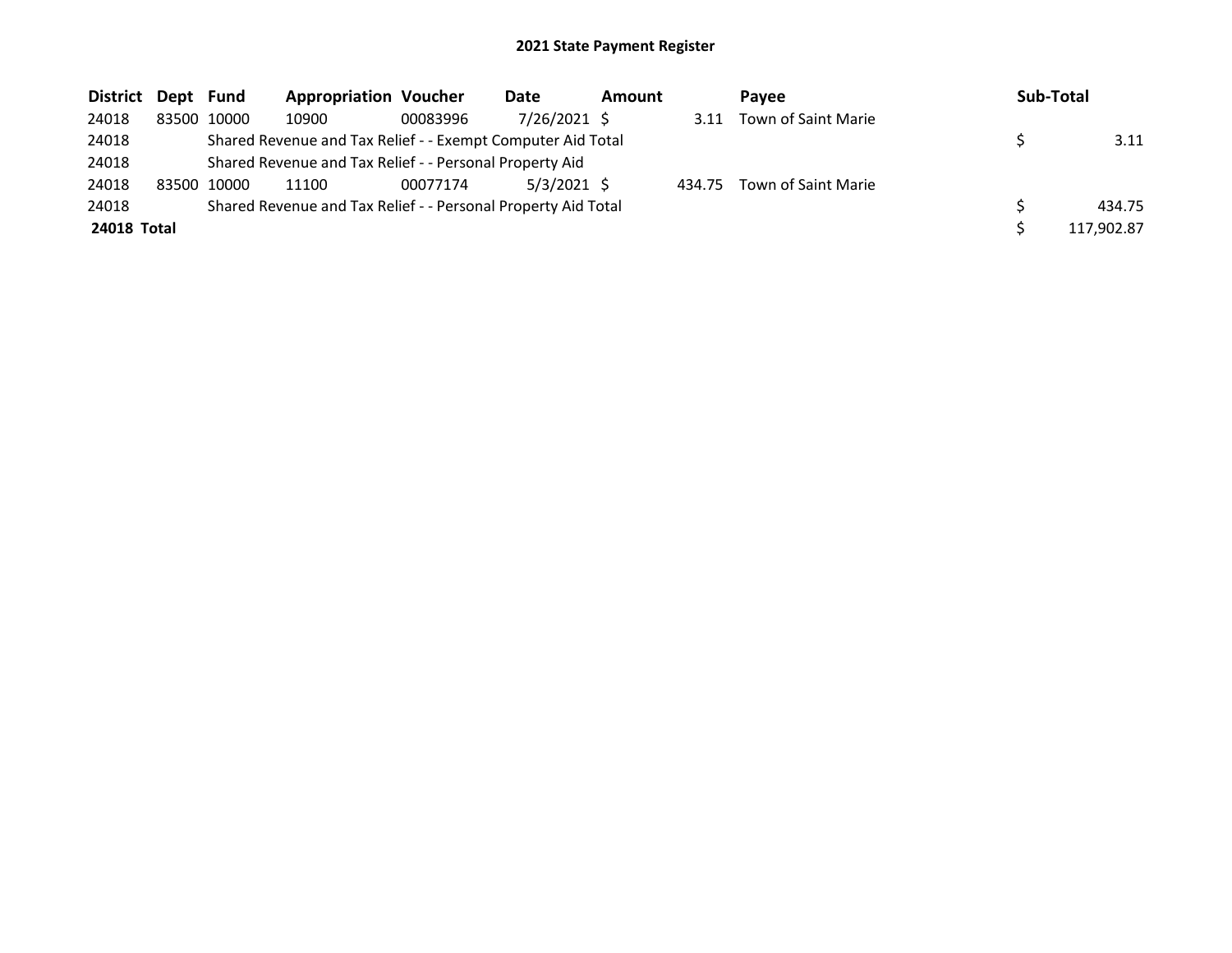| District Dept Fund |             |             | <b>Appropriation Voucher</b>                                       |          | <b>Date</b>    | <b>Amount</b> |      | Payee                     | Sub-Total |           |
|--------------------|-------------|-------------|--------------------------------------------------------------------|----------|----------------|---------------|------|---------------------------|-----------|-----------|
| 24020              |             |             | Dept of Safety & Prof Services - - Fire Dues Distribution          |          |                |               |      |                           |           |           |
| 24020              |             | 16500 10000 | 22500                                                              | 00040878 | $7/16/2021$ \$ |               |      | 1,309.61 Seneca, Town of  |           |           |
| 24020              |             |             | Dept of Safety & Prof Services - - Fire Dues Distribution Total    |          |                |               |      |                           | \$        | 1,309.61  |
| 24020              |             |             | Dept of Natural Resources - - Aids In Lieu Of Taxes - Gener        |          |                |               |      |                           |           |           |
| 24020              |             | 37000 10000 | 50300                                                              | 00458130 | $1/21/2021$ \$ |               |      | 16,875.05 Seneca, Town of |           |           |
| 24020              |             | 37000 10000 | 50300                                                              | 00475996 | $4/21/2021$ \$ |               |      | 3,858.66 Seneca, Town of  |           |           |
| 24020              |             |             | Dept of Natural Resources - - Aids In Lieu Of Taxes - Gener Total  |          |                |               |      |                           | \$        | 20,733.71 |
| 24020              |             |             | Dept of Natural Resources - - Resaids - Cnty Forst, Cl & Mfl       |          |                |               |      |                           |           |           |
| 24020              |             | 37000 21200 | 57100                                                              | 00487791 | $6/14/2021$ \$ |               |      | 24.60 Seneca, Town of     |           |           |
| 24020              |             |             | Dept of Natural Resources - - Resaids - Cnty Forst, CI & Mfl Total |          |                |               |      |                           | \$        | 24.60     |
| 24020              |             |             | Dept of Natural Resources - - Aids In Lieu Of Taxes - Sum S        |          |                |               |      |                           |           |           |
| 24020              |             | 37000 21200 | 57900                                                              | 00475995 | $4/21/2021$ \$ |               | 1.78 | Seneca, Town of           |           |           |
| 24020              |             | 37000 21200 | 57900                                                              | 00475997 | $4/21/2021$ \$ |               |      | 1,841.48 Seneca, Town of  |           |           |
| 24020              |             |             | Dept of Natural Resources - - Aids In Lieu Of Taxes - Sum S Total  |          |                |               |      |                           | \$        | 1,843.26  |
| 24020              |             |             | Dept of Natural Resources - - Fin Asst For Responsible Units       |          |                |               |      |                           |           |           |
| 24020              |             | 37000 27400 | 67000                                                              | 00483446 | $5/21/2021$ \$ |               |      | 591.21 Seneca, Town of    |           |           |
| 24020              |             |             | Dept of Natural Resources - - Fin Asst For Responsible Units Total |          |                |               |      |                           | \$        | 591.21    |
| 24020              |             |             | Dept of Natural Resources - - Recycling Consolidation Grants       |          |                |               |      |                           |           |           |
| 24020              |             | 37000 27400 | 67300                                                              | 00483446 | 5/21/2021 \$   |               |      | 104.40 Seneca, Town of    |           |           |
| 24020              |             |             | Dept of Natural Resources - - Recycling Consolidation Grants Total |          |                |               |      |                           | \$        | 104.40    |
| 24020              |             |             | WI Dept of Transportation - - Trns Aids To Mnc.-Sf                 |          |                |               |      |                           |           |           |
| 24020              |             | 39500 21100 | 19100                                                              | 00632313 | $1/4/2021$ \$  |               |      | 14,683.95 Seneca, Town of |           |           |
| 24020              |             | 39500 21100 | 19100                                                              | 00667920 | $4/5/2021$ \$  |               |      | 14,683.95 Seneca, Town of |           |           |
| 24020              |             | 39500 21100 | 19100                                                              | 00711408 | $7/6/2021$ \$  |               |      | 14,683.95 Seneca, Town of |           |           |
| 24020              |             | 39500 21100 | 19100                                                              | 00751967 | $10/4/2021$ \$ |               |      | 14,683.95 Seneca, Town of |           |           |
| 24020              |             |             | WI Dept of Transportation - - Trns Aids To Mnc.-Sf Total           |          |                |               |      |                           | \$        | 58,735.80 |
| 24020              |             |             | Department of Revenue - - Gifts And Grants                         |          |                |               |      |                           |           |           |
| 24020              |             | 56600 10000 | 12100                                                              | 00206752 | $6/25/2021$ \$ |               |      | 21,300.05 Seneca, Town of |           |           |
| 24020              |             |             | Department of Revenue - - Gifts And Grants Total                   |          |                |               |      |                           | \$        | 21,300.05 |
| 24020              |             |             | Shared Revenue and Tax Relief - - County And Municipal Aid         |          |                |               |      |                           |           |           |
| 24020              |             | 83500 10000 | 10500                                                              | 00088475 | 11/15/2021 \$  |               |      | 8,355.26 Seneca, Town of  |           |           |
| 24020              |             |             | Shared Revenue and Tax Relief - - County And Municipal Aid Total   |          |                |               |      |                           | \$        | 8,355.26  |
| 24020              |             |             | Shared Revenue and Tax Relief - - Exempt Computer Aid              |          |                |               |      |                           |           |           |
| 24020              | 83500 10000 |             | 10900                                                              | 00083997 | 7/26/2021 \$   |               |      | 4.16 Seneca, Town of      |           |           |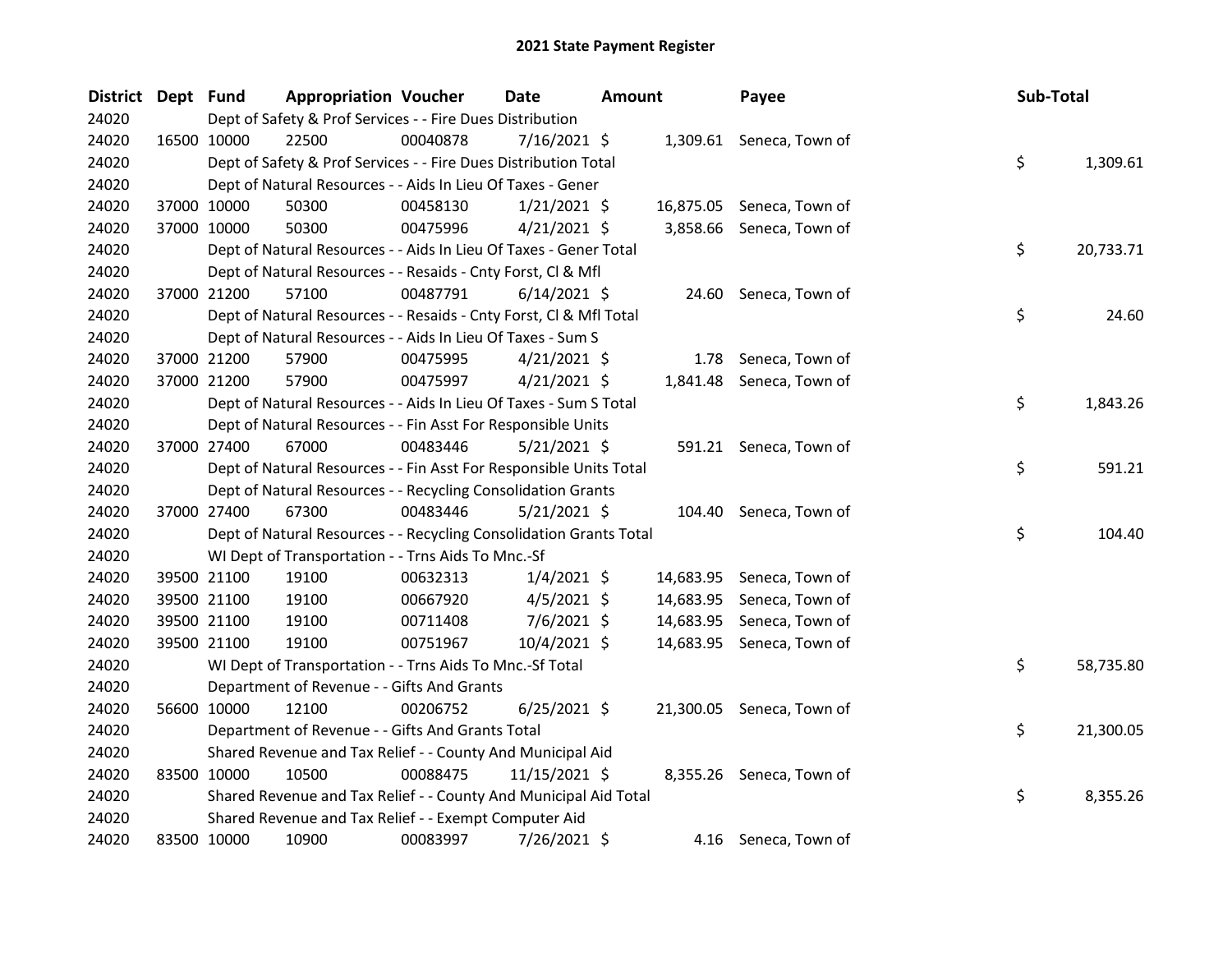| District Dept |       | Fund  | <b>Appropriation Voucher</b>                                        |          | Date          | <b>Amount</b> |        | Payee           | Sub-Total  |
|---------------|-------|-------|---------------------------------------------------------------------|----------|---------------|---------------|--------|-----------------|------------|
| 24020         |       |       | Shared Revenue and Tax Relief - - Exempt Computer Aid Total         |          |               |               |        |                 | 4.16       |
| 24020         |       |       | Shared Revenue and Tax Relief - - Personal Property Aid             |          |               |               |        |                 |            |
| 24020         | 83500 | 10000 | 11100                                                               | 00077175 | $5/3/2021$ \$ |               | 661.98 | Seneca, Town of |            |
| 24020         |       |       | Shared Revenue and Tax Relief - - Personal Property Aid Total       |          |               |               |        |                 | 661.98     |
| 24020         |       |       | Shared Revenue and Tax Relief - - Payments For Municipal Svcs       |          |               |               |        |                 |            |
| 24020         | 83500 | 10000 | 50100                                                               | 00073623 | $2/1/2021$ \$ |               | 129.21 | Seneca, Town of |            |
| 24020         |       |       | Shared Revenue and Tax Relief - - Payments For Municipal Svcs Total |          |               |               |        |                 | 129.21     |
| 24020 Total   |       |       |                                                                     |          |               |               |        |                 | 113,793.25 |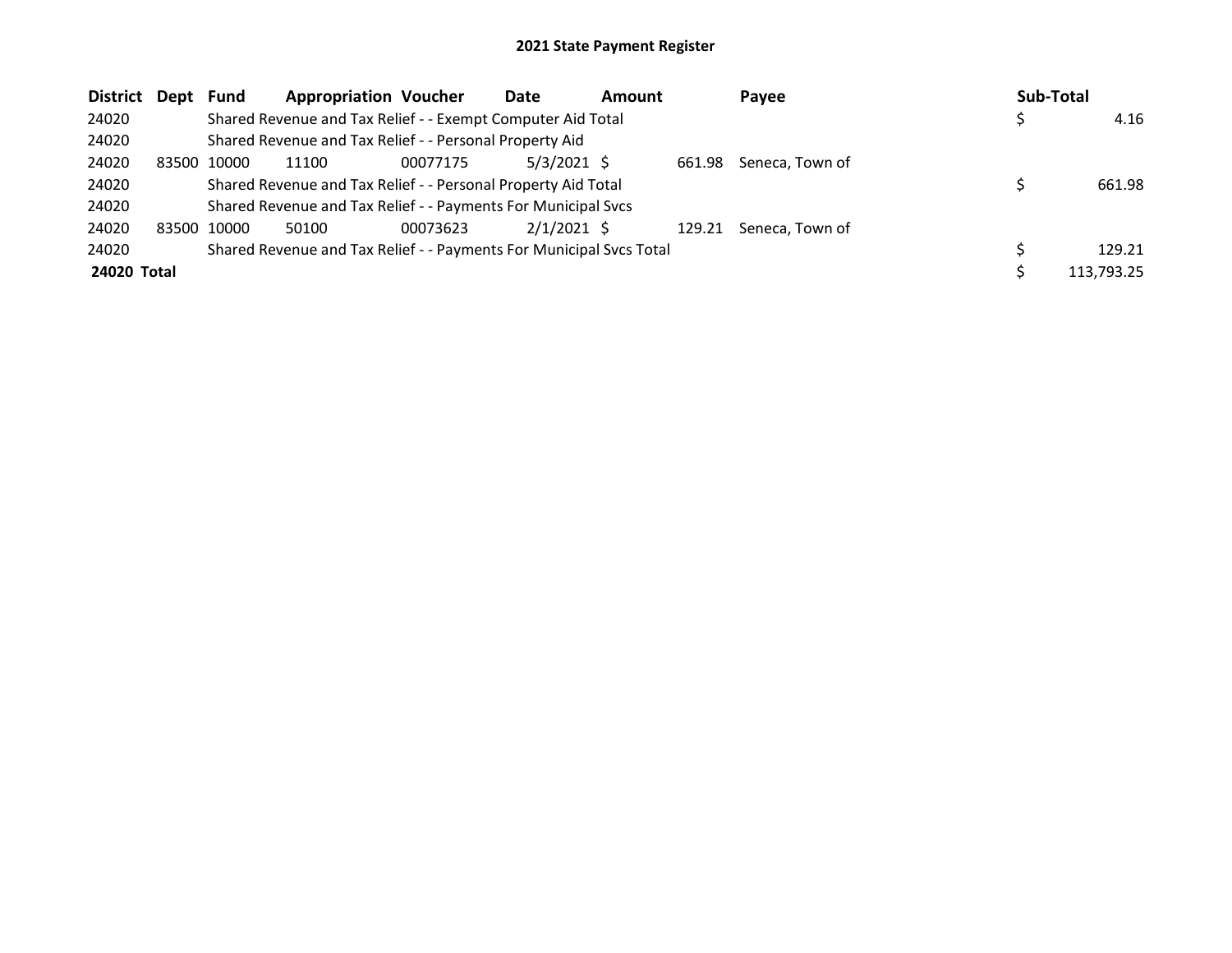|             | District Dept Fund |             | <b>Appropriation Voucher</b>                                       |          | Date           | <b>Amount</b> |          | Payee                         | Sub-Total |           |
|-------------|--------------------|-------------|--------------------------------------------------------------------|----------|----------------|---------------|----------|-------------------------------|-----------|-----------|
| 24141       |                    |             | Dept of Safety & Prof Services - - Fire Dues Distribution          |          |                |               |          |                               |           |           |
| 24141       |                    | 16500 10000 | 22500                                                              | 00040869 | 7/16/2021 \$   |               |          | 726.16 Village Of Kingston    |           |           |
| 24141       |                    |             | Dept of Safety & Prof Services - - Fire Dues Distribution Total    |          |                |               |          |                               | \$        | 726.16    |
| 24141       |                    |             | Dept of Natural Resources - - General Program Operations --        |          |                |               |          |                               |           |           |
| 24141       |                    | 37000 21200 | 25400                                                              | 00470150 | $4/9/2021$ \$  |               |          | 186.75 Village Of Kingston    |           |           |
| 24141       |                    | 37000 21200 | 25400                                                              | 00471635 | $4/16/2021$ \$ |               | 136.75   | Village Of Kingston           |           |           |
| 24141       |                    | 37000 21200 | 25400                                                              | 00473160 | 4/28/2021 \$   |               | 249.00   | Village Of Kingston           |           |           |
| 24141       |                    |             | Dept of Natural Resources - - General Program Operations -- Total  |          |                |               |          |                               | \$        | 572.50    |
| 24141       |                    |             | Dept of Natural Resources - - Resaids - Cnty Forst, Cl & Mfl       |          |                |               |          |                               |           |           |
| 24141       |                    | 37000 21200 | 57100                                                              | 00487792 | $6/14/2021$ \$ |               |          | 5.60 Village Of Kingston      |           |           |
| 24141       |                    |             | Dept of Natural Resources - - Resaids - Cnty Forst, Cl & Mfl Total |          |                |               |          |                               | \$        | 5.60      |
| 24141       |                    |             | Dept of Natural Resources - - Fin Asst For Responsible Units       |          |                |               |          |                               |           |           |
| 24141       |                    | 37000 27400 | 67000                                                              | 00483526 | $5/21/2021$ \$ |               |          | 853.53 Village Of Kingston    |           |           |
| 24141       |                    |             | Dept of Natural Resources - - Fin Asst For Responsible Units Total |          |                |               |          |                               | \$        | 853.53    |
| 24141       |                    |             | WI Dept of Transportation - - Trns Aids To Mnc.-Sf                 |          |                |               |          |                               |           |           |
| 24141       |                    | 39500 21100 | 19100                                                              | 00632314 | $1/4/2021$ \$  |               |          | 2,069.58 Village Of Kingston  |           |           |
| 24141       |                    | 39500 21100 | 19100                                                              | 00667921 | $4/5/2021$ \$  |               | 2,069.58 | Village Of Kingston           |           |           |
| 24141       |                    | 39500 21100 | 19100                                                              | 00711409 | 7/6/2021 \$    |               | 2,069.58 | Village Of Kingston           |           |           |
| 24141       |                    | 39500 21100 | 19100                                                              | 00751968 | 10/4/2021 \$   |               |          | 2,069.58 Village Of Kingston  |           |           |
| 24141       |                    |             | WI Dept of Transportation - - Trns Aids To Mnc.-Sf Total           |          |                |               |          |                               | \$        | 8,278.32  |
| 24141       |                    |             | Department of Revenue - - Gifts And Grants                         |          |                |               |          |                               |           |           |
| 24141       |                    | 56600 10000 | 12100                                                              | 00206753 | $6/25/2021$ \$ |               |          | 16,746.97 Village Of Kingston |           |           |
| 24141       |                    |             | Department of Revenue - - Gifts And Grants Total                   |          |                |               |          |                               | \$        | 16,746.97 |
| 24141       |                    |             | Shared Revenue and Tax Relief - - County And Municipal Aid         |          |                |               |          |                               |           |           |
| 24141       |                    | 83500 10000 | 10500                                                              | 00081376 | 7/26/2021 \$   |               |          | 9,750.84 Village Of Kingston  |           |           |
| 24141       |                    | 83500 10000 | 10500                                                              | 00088476 | 11/15/2021 \$  |               |          | 55,254.73 Village Of Kingston |           |           |
| 24141       |                    |             | Shared Revenue and Tax Relief - - County And Municipal Aid Total   |          |                |               |          |                               | \$        | 65,005.57 |
| 24141       |                    |             | Shared Revenue and Tax Relief - - Exempt Computer Aid              |          |                |               |          |                               |           |           |
| 24141       |                    | 83500 10000 | 10900                                                              | 00083998 | 7/26/2021 \$   |               |          | 32.22 Village Of Kingston     |           |           |
| 24141       |                    |             | Shared Revenue and Tax Relief - - Exempt Computer Aid Total        |          |                |               |          |                               | \$        | 32.22     |
| 24141       |                    |             | Shared Revenue and Tax Relief - - Personal Property Aid            |          |                |               |          |                               |           |           |
| 24141       |                    | 83500 10000 | 11100                                                              | 00077176 | $5/3/2021$ \$  |               |          | 1,389.39 Village Of Kingston  |           |           |
| 24141       |                    |             | Shared Revenue and Tax Relief - - Personal Property Aid Total      |          |                |               |          |                               | \$        | 1,389.39  |
| 24141 Total |                    |             |                                                                    |          |                |               |          |                               | \$        | 93,610.26 |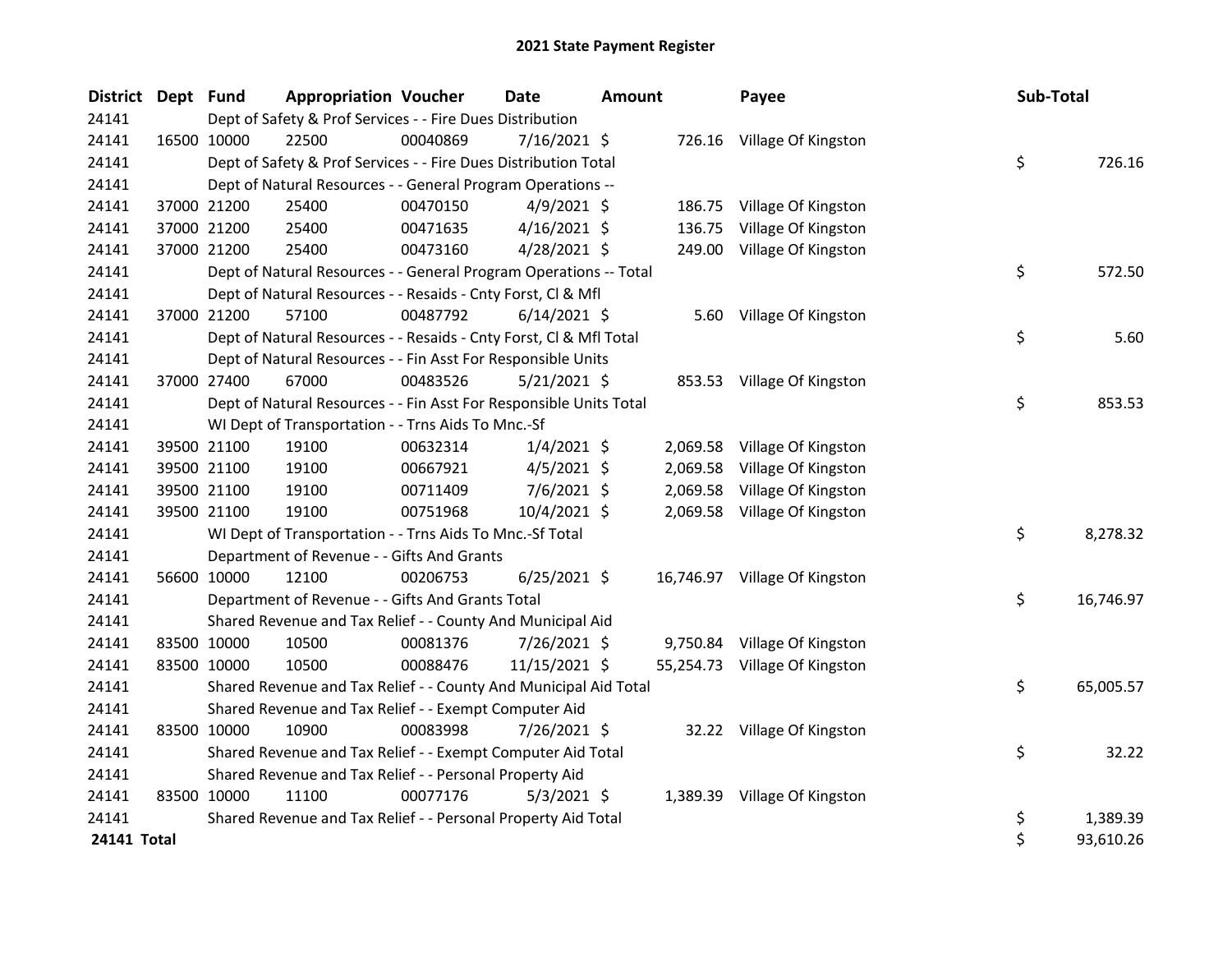| <b>District</b> | Dept Fund |             | <b>Appropriation Voucher</b>                                       |          | Date           | <b>Amount</b> |           | Payee                         | Sub-Total |           |
|-----------------|-----------|-------------|--------------------------------------------------------------------|----------|----------------|---------------|-----------|-------------------------------|-----------|-----------|
| 24154           |           |             | Dept of Safety & Prof Services - - Fire Dues Distribution          |          |                |               |           |                               |           |           |
| 24154           |           | 16500 10000 | 22500                                                              | 00040874 | 7/16/2021 \$   |               | 705.46    | Village Of Marquette          |           |           |
| 24154           |           |             | Dept of Safety & Prof Services - - Fire Dues Distribution Total    |          |                |               |           |                               | \$        | 705.46    |
| 24154           |           |             | Dept of Natural Resources - - Aids In Lieu Of Taxes - Gener        |          |                |               |           |                               |           |           |
| 24154           |           | 37000 10000 | 50300                                                              | 00476853 | $4/21/2021$ \$ |               |           | 27.10 Village Of Marquette    |           |           |
| 24154           |           |             | Dept of Natural Resources - - Aids In Lieu Of Taxes - Gener Total  |          |                |               |           |                               | \$        | 27.10     |
| 24154           |           |             | Dept of Natural Resources - - Fin Asst For Responsible Units       |          |                |               |           |                               |           |           |
| 24154           |           | 37000 27400 | 67000                                                              | 00483149 | $5/21/2021$ \$ |               |           | 122.84 Village Of Marquette   |           |           |
| 24154           |           |             | Dept of Natural Resources - - Fin Asst For Responsible Units Total |          |                |               |           |                               | \$        | 122.84    |
| 24154           |           |             | WI Dept of Transportation - - Trns Aids To Mnc.-Sf                 |          |                |               |           |                               |           |           |
| 24154           |           | 39500 21100 | 19100                                                              | 00632315 | $1/4/2021$ \$  |               | 2,503.17  | Village Of Marquette          |           |           |
| 24154           |           | 39500 21100 | 19100                                                              | 00667922 | $4/5/2021$ \$  |               | 2,503.17  | Village Of Marquette          |           |           |
| 24154           |           | 39500 21100 | 19100                                                              | 00711410 | $7/6/2021$ \$  |               | 2,503.17  | Village Of Marquette          |           |           |
| 24154           |           | 39500 21100 | 19100                                                              | 00751969 | 10/4/2021 \$   |               | 2,503.17  | Village Of Marquette          |           |           |
| 24154           |           |             | WI Dept of Transportation - - Trns Aids To Mnc.-Sf Total           |          |                |               |           |                               | \$        | 10,012.68 |
| 24154           |           |             | Department of Revenue - - Gifts And Grants                         |          |                |               |           |                               |           |           |
| 24154           |           | 56600 10000 | 12100                                                              | 00206754 | $6/25/2021$ \$ |               |           | 8,111.81 Village Of Marquette |           |           |
| 24154           |           |             | Department of Revenue - - Gifts And Grants Total                   |          |                |               |           |                               | \$        | 8,111.81  |
| 24154           |           |             | Shared Revenue and Tax Relief - - County And Municipal Aid         |          |                |               |           |                               |           |           |
| 24154           |           | 83500 10000 | 10500                                                              | 00081377 | 7/26/2021 \$   |               | 4,277.57  | Village Of Marquette          |           |           |
| 24154           |           | 83500 10000 | 10500                                                              | 00088477 | 11/15/2021 \$  |               | 24,239.59 | Village Of Marquette          |           |           |
| 24154           |           |             | Shared Revenue and Tax Relief - - County And Municipal Aid Total   |          |                |               |           |                               | \$        | 28,517.16 |
| 24154           |           |             | Shared Revenue and Tax Relief - - Exempt Computer Aid              |          |                |               |           |                               |           |           |
| 24154           |           | 83500 10000 | 10900                                                              | 00083999 | 7/26/2021 \$   |               |           | 1.03 Village Of Marquette     |           |           |
| 24154           |           |             | Shared Revenue and Tax Relief - - Exempt Computer Aid Total        |          |                |               |           |                               | \$        | 1.03      |
| 24154           |           |             | Shared Revenue and Tax Relief - - Personal Property Aid            |          |                |               |           |                               |           |           |
| 24154           |           | 83500 10000 | 11100                                                              | 00077177 | $5/3/2021$ \$  |               | 0.30      | Village Of Marquette          |           |           |
| 24154           |           |             | Shared Revenue and Tax Relief - - Personal Property Aid Total      |          |                |               |           |                               | \$        | 0.30      |
| 24154 Total     |           |             |                                                                    |          |                |               |           |                               | \$        | 47,498.38 |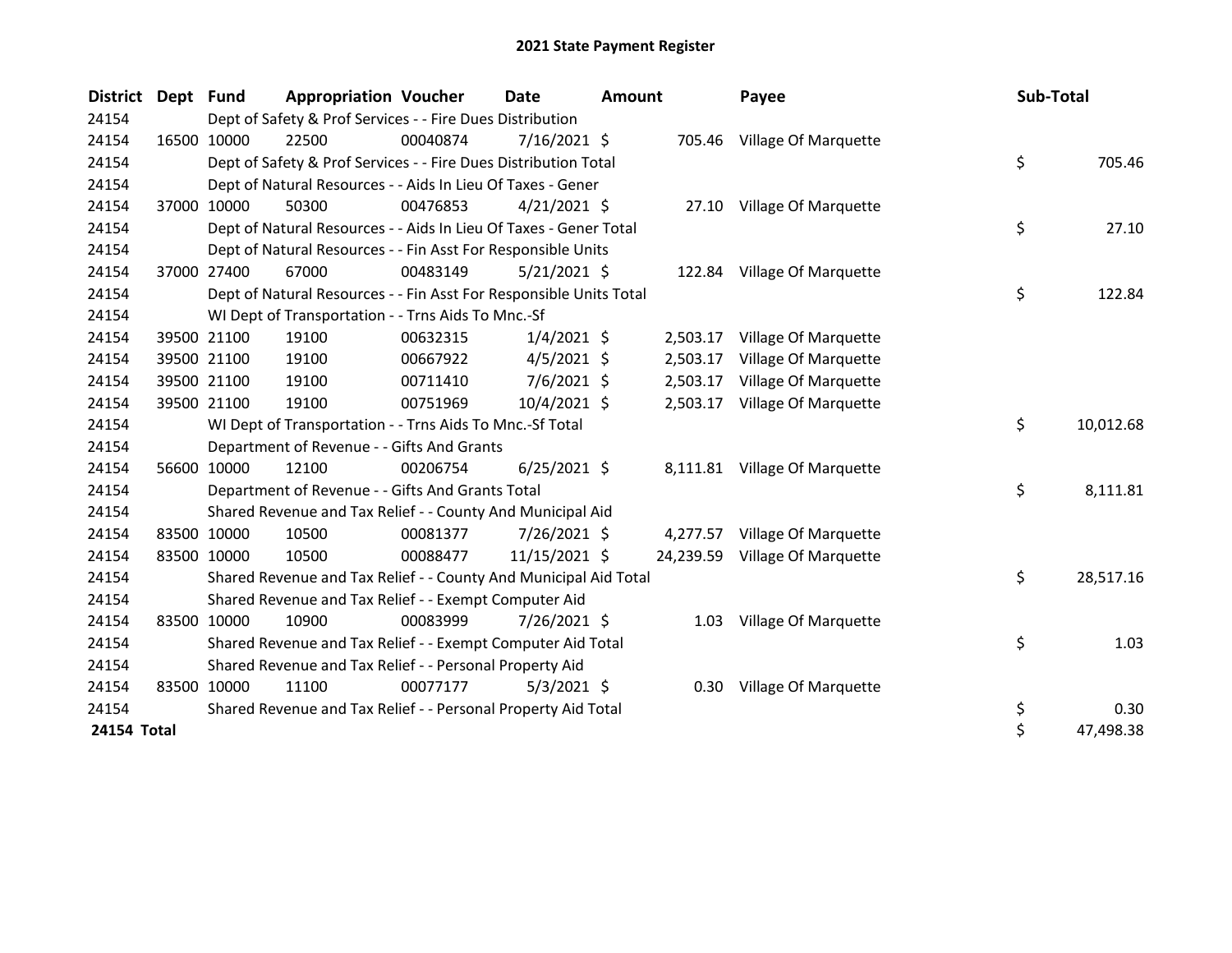| District Dept Fund |             |             | <b>Appropriation Voucher</b>                                       |          | <b>Date</b>    | <b>Amount</b> |           | Payee                    | Sub-Total |           |
|--------------------|-------------|-------------|--------------------------------------------------------------------|----------|----------------|---------------|-----------|--------------------------|-----------|-----------|
| 24206              |             |             | Dept of Safety & Prof Services - - Fire Dues Distribution          |          |                |               |           |                          |           |           |
| 24206              |             | 16500 10000 | 22500                                                              | 00040863 | 7/16/2021 \$   |               |           | 13,152.52 City Of Berlin |           |           |
| 24206              |             |             | Dept of Safety & Prof Services - - Fire Dues Distribution Total    |          |                |               |           |                          | \$        | 13,152.52 |
| 24206              |             |             | Dept of Natural Resources - - Aids In Lieu Of Taxes - Gener        |          |                |               |           |                          |           |           |
| 24206              |             | 37000 10000 | 50300                                                              | 00476028 | $4/21/2021$ \$ |               |           | 26.61 City Of Berlin     |           |           |
| 24206              |             |             | Dept of Natural Resources - - Aids In Lieu Of Taxes - Gener Total  |          |                |               |           |                          | \$        | 26.61     |
| 24206              |             |             | Dept of Natural Resources - - General Program Operations --        |          |                |               |           |                          |           |           |
| 24206              |             | 37000 21200 | 25400                                                              | 00472141 | $4/19/2021$ \$ |               | 597.00    | City Of Berlin           |           |           |
| 24206              |             | 37000 21200 | 25400                                                              | 00473167 | $4/30/2021$ \$ |               | 49.00     | City Of Berlin           |           |           |
| 24206              |             | 37000 21200 | 25400                                                              | 00481535 | $6/1/2021$ \$  |               | 473.50    | City Of Berlin           |           |           |
| 24206              |             | 37000 21200 | 25400                                                              | 00482907 | $6/1/2021$ \$  |               | 485.25    | City Of Berlin           |           |           |
| 24206              |             |             | Dept of Natural Resources - - General Program Operations -- Total  |          |                |               |           |                          | \$        | 1,604.75  |
| 24206              |             |             | Dept of Natural Resources - - Resaids - Fire Suppress Grant        |          |                |               |           |                          |           |           |
| 24206              |             | 37000 21200 | 54500                                                              | 00471341 | $4/2/2021$ \$  |               |           | 1,237.51 City Of Berlin  |           |           |
| 24206              |             |             | Dept of Natural Resources - - Resaids - Fire Suppress Grant Total  |          |                |               |           |                          | \$        | 1,237.51  |
| 24206              |             |             | Dept of Natural Resources - - Aids In Lieu Of Taxes - Sum S        |          |                |               |           |                          |           |           |
| 24206              |             | 37000 21200 | 57900                                                              | 00476029 | $4/21/2021$ \$ |               |           | 56.32 City Of Berlin     |           |           |
| 24206              |             |             | Dept of Natural Resources - - Aids In Lieu Of Taxes - Sum S Total  |          |                |               |           |                          | \$        | 56.32     |
| 24206              |             |             | Dept of Natural Resources - - Fin Asst For Responsible Units       |          |                |               |           |                          |           |           |
| 24206              |             | 37000 27400 | 67000                                                              | 00483234 | $5/21/2021$ \$ |               |           | 24,649.31 City Of Berlin |           |           |
| 24206              |             |             | Dept of Natural Resources - - Fin Asst For Responsible Units Total |          |                |               |           |                          | \$        | 24,649.31 |
| 24206              |             |             | WI Dept of Transportation - - Conn Hwy Aids St Fds                 |          |                |               |           |                          |           |           |
| 24206              |             | 39500 21100 | 16200                                                              | 00633550 | $1/4/2021$ \$  |               | 9,464.89  | City Of Berlin           |           |           |
| 24206              |             | 39500 21100 | 16200                                                              | 00669157 | $4/5/2021$ \$  |               | 9,464.89  | City Of Berlin           |           |           |
| 24206              |             | 39500 21100 | 16200                                                              | 00712645 | $7/6/2021$ \$  |               | 9,464.89  | City Of Berlin           |           |           |
| 24206              |             | 39500 21100 | 16200                                                              | 00753204 | 10/4/2021 \$   |               | 9,464.90  | City Of Berlin           |           |           |
| 24206              |             |             | WI Dept of Transportation - - Conn Hwy Aids St Fds Total           |          |                |               |           |                          | \$        | 37,859.57 |
| 24206              |             |             | WI Dept of Transportation - - Tc, Trns Oper Aid Sf                 |          |                |               |           |                          |           |           |
| 24206              |             | 39500 21100 | 17700                                                              | 00709666 | $6/23/2021$ \$ |               | 23,057.00 | City Of Berlin           |           |           |
| 24206              |             | 39500 21100 | 17700                                                              | 00754677 | 9/30/2021 \$   |               | 69,169.00 | City Of Berlin           |           |           |
| 24206              |             |             | WI Dept of Transportation - - Tc, Trns Oper Aid Sf Total           |          |                |               |           |                          | \$        | 92,226.00 |
| 24206              |             |             | WI Dept of Transportation - - Trnst/Trns-Rel Aid F                 |          |                |               |           |                          |           |           |
| 24206              |             | 39500 21100 | 18200                                                              | 00638304 | $1/12/2021$ \$ |               | 13,883.87 | City Of Berlin           |           |           |
| 24206              | 39500 21100 |             | 18200                                                              | 00674000 | $4/2/2021$ \$  |               | 53,919.97 | City Of Berlin           |           |           |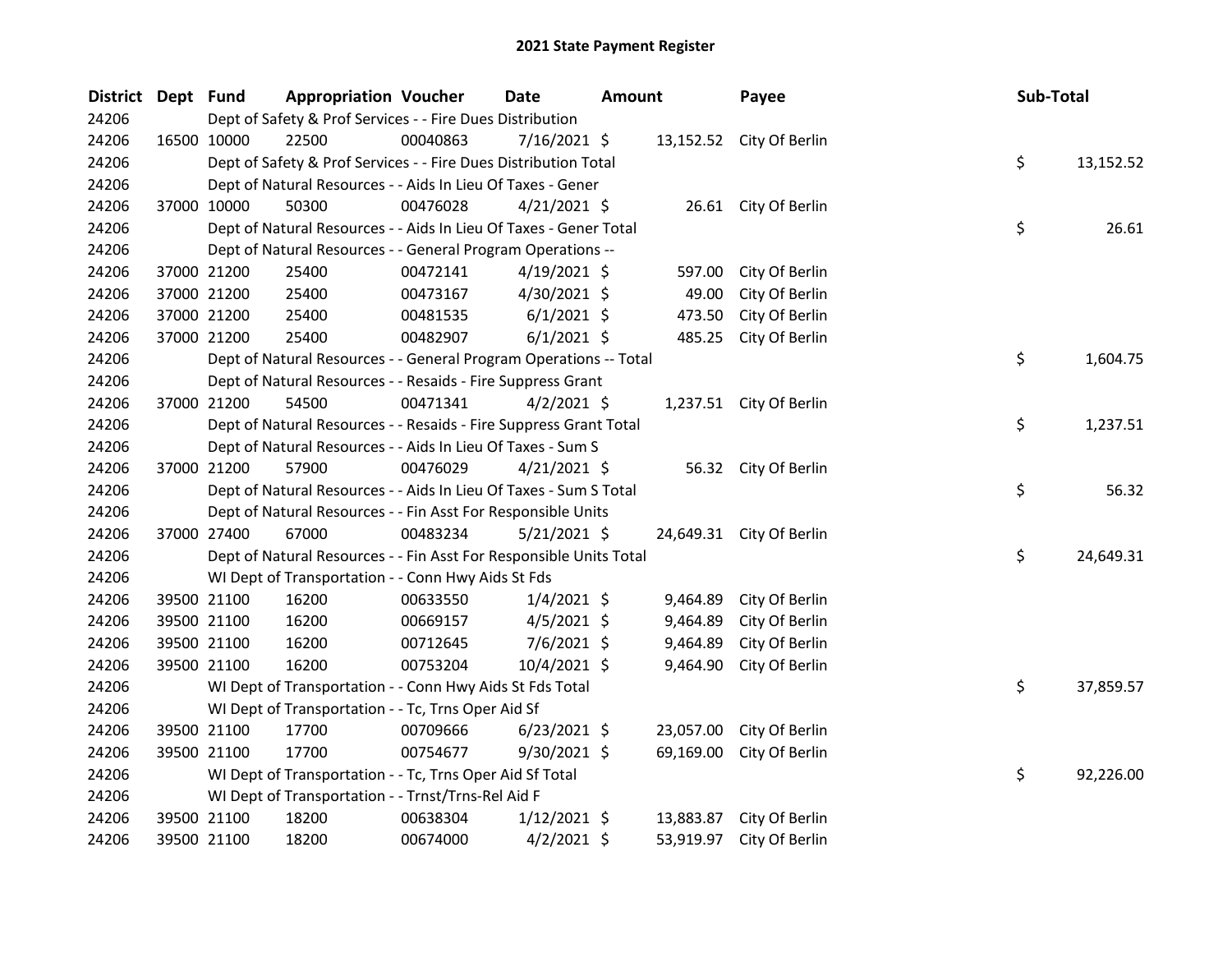| <b>District</b> | Dept Fund |             | <b>Appropriation Voucher</b>                                                    |                         | Date           | Amount |           | Payee                    | Sub-Total |            |
|-----------------|-----------|-------------|---------------------------------------------------------------------------------|-------------------------|----------------|--------|-----------|--------------------------|-----------|------------|
| 24206           |           | 39500 21100 | 18200                                                                           | 00746412                | $9/14/2021$ \$ |        | 60,830.89 | City Of Berlin           |           |            |
| 24206           |           | 39500 21100 | 18200                                                                           | 00765708                | 10/25/2021 \$  |        | 58,279.59 | City Of Berlin           |           |            |
| 24206           |           |             | WI Dept of Transportation - - Trnst/Trns-Rel Aid F Total                        |                         |                |        |           |                          | \$.       | 186,914.32 |
| 24206           |           |             | WI Dept of Transportation - - Trns Aids To Mnc.-Sf                              |                         |                |        |           |                          |           |            |
| 24206           |           | 39500 21100 | 19100                                                                           | 00632316                | $1/4/2021$ \$  |        | 76,950.11 | City Of Berlin           |           |            |
| 24206           |           | 39500 21100 | 19100                                                                           | 00667923                | $4/5/2021$ \$  |        | 76,950.11 | City Of Berlin           |           |            |
| 24206           |           | 39500 21100 | 19100                                                                           | 00711411                | $7/6/2021$ \$  |        | 76,950.11 | City Of Berlin           |           |            |
| 24206           |           | 39500 21100 | 19100                                                                           | 00751970                | 10/4/2021 \$   |        |           | 76,950.11 City Of Berlin |           |            |
| 24206           |           |             | WI Dept of Transportation - - Trns Aids To Mnc.-Sf Total                        |                         |                |        |           |                          | \$        | 307,800.44 |
| 24206           |           |             | Department of Health Services - - Prepaid Medical Transport Reimbursement       |                         |                |        |           |                          |           |            |
| 24206           |           | 43500 10000 | 16300                                                                           | AMBULANCE 11/15/2021 \$ |                |        |           | 20,002.46 City Of Berlin |           |            |
| 24206           |           |             | Department of Health Services - - Prepaid Medical Transport Reimbursement Total |                         |                |        |           |                          | \$.       | 20,002.46  |
| 24206           |           |             | Department of Justice - - Officer training reimbursement                        |                         |                |        |           |                          |           |            |
| 24206           |           | 45500 10000 | 21400                                                                           | 00104880                | 11/12/2021 \$  |        |           | 1,120.00 City Of Berlin  |           |            |
| 24206           |           |             | Department of Justice - - Officer training reimbursement Total                  |                         |                |        |           |                          | \$        | 1,120.00   |
| 24206           |           |             | Department of Military Affairs - - Energy Costs, Energy-Related A               |                         |                |        |           |                          |           |            |
| 24206           |           | 46500 10000 | 10600                                                                           | 00088030                | $1/19/2021$ \$ |        | 116.02    | City Of Berlin           |           |            |
| 24206           |           | 46500 10000 | 10600                                                                           | 00089801                | 2/19/2021 \$   |        | 117.39    | City Of Berlin           |           |            |
| 24206           |           | 46500 10000 | 10600                                                                           | 00091174                | $3/16/2021$ \$ |        | 114.08    | City Of Berlin           |           |            |
| 24206           |           | 46500 10000 | 10600                                                                           | 00092725                | $4/19/2021$ \$ |        | 123.20    | City Of Berlin           |           |            |
| 24206           |           | 46500 10000 | 10600                                                                           | 00094037                | $5/14/2021$ \$ |        | 128.99    | City Of Berlin           |           |            |
| 24206           |           | 46500 10000 | 10600                                                                           | 00095365                | $6/11/2021$ \$ |        | 109.95    | City Of Berlin           |           |            |
| 24206           |           | 46500 10000 | 10600                                                                           | 00097125                | 7/13/2021 \$   |        | 153.83    | City Of Berlin           |           |            |
| 24206           |           | 46500 10000 | 10600                                                                           | 00099004                | 8/19/2021 \$   |        | 114.08    | City Of Berlin           |           |            |
| 24206           |           | 46500 10000 | 10600                                                                           | 00099838                | $9/10/2021$ \$ |        | 111.60    | City Of Berlin           |           |            |
| 24206           |           | 46500 10000 | 10600                                                                           | 00101352                | 10/14/2021 \$  |        | 112.43    | City Of Berlin           |           |            |
| 24206           |           | 46500 10000 | 10600                                                                           | 00102589                | 11/10/2021 \$  |        | 120.71    | City Of Berlin           |           |            |
| 24206           |           | 46500 10000 | 10600                                                                           | 00103699                | 12/10/2021 \$  |        | 131.48    | City Of Berlin           |           |            |
| 24206           |           |             | Department of Military Affairs - - Energy Costs, Energy-Related A Total         |                         |                |        |           |                          | \$        | 1,453.76   |
| 24206           |           |             | Department of Military Affairs - - Interunit Billing Clearing                   |                         |                |        |           |                          |           |            |
| 24206           |           | 46500 10000 | 97100                                                                           | 00093215                | $4/27/2021$ \$ |        | 500.00    | City Of Berlin           |           |            |
| 24206           |           |             | Department of Military Affairs - - Interunit Billing Clearing Total             |                         |                |        |           |                          | \$        | 500.00     |
| 24206           |           |             | Department of Administration - - Federal Aid, Local Assistance                  |                         |                |        |           |                          |           |            |
| 24206           |           | 50500 10000 | 74300                                                                           | 00153334                | 10/22/2021 \$  |        |           | 22,500.00 City Of Berlin |           |            |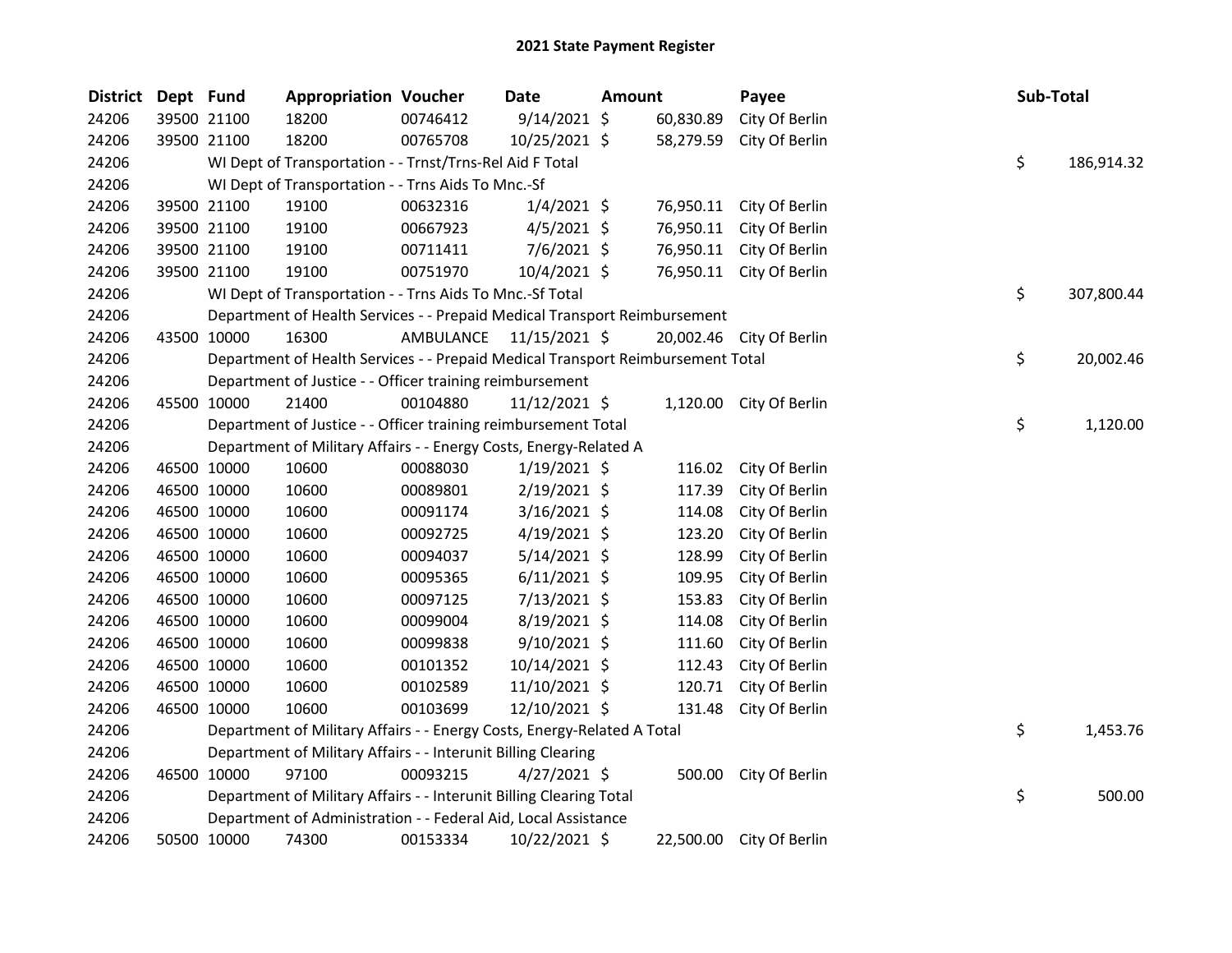| <b>District</b> | Dept Fund |             | <b>Appropriation Voucher</b>                                          |          | <b>Date</b>    | Amount       | Payee                     |    | Sub-Total    |
|-----------------|-----------|-------------|-----------------------------------------------------------------------|----------|----------------|--------------|---------------------------|----|--------------|
| 24206           |           | 50500 10000 | 74300                                                                 | 00154775 | 11/18/2021 \$  | 1,716,133.34 | City Of Berlin            |    |              |
| 24206           |           |             | Department of Administration - - Federal Aid, Local Assistance Total  |          |                |              |                           | \$ | 1,738,633.34 |
| 24206           |           |             | Department of Revenue - - Gifts And Grants                            |          |                |              |                           |    |              |
| 24206           |           | 56600 10000 | 12100                                                                 | 00206755 | $6/25/2021$ \$ |              | 281,820.08 City Of Berlin |    |              |
| 24206           |           |             | Department of Revenue - - Gifts And Grants Total                      |          |                |              |                           | \$ | 281,820.08   |
| 24206           |           |             | Department of Revenue - - Misc Revenue Holding Clearing               |          |                |              |                           |    |              |
| 24206           |           | 56600 10000 | 99500                                                                 | 00190884 | $2/5/2021$ \$  | 124.00       | City Of Berlin            |    |              |
| 24206           |           | 56600 10000 | 99500                                                                 | 00192582 | $3/1/2021$ \$  | 785.00       | City Of Berlin            |    |              |
| 24206           |           | 56600 10000 | 99500                                                                 | 00193477 | $3/5/2021$ \$  | 205.95       | City Of Berlin            |    |              |
| 24206           |           | 56600 10000 | 99500                                                                 | 00194056 | $3/8/2021$ \$  | 23.59        | City Of Berlin            |    |              |
| 24206           |           | 56600 10000 | 99500                                                                 | 00194908 | $3/15/2021$ \$ | 1,780.45     | City Of Berlin            |    |              |
| 24206           |           | 56600 10000 | 99500                                                                 | 00195752 | 3/22/2021 \$   | 926.58       | City Of Berlin            |    |              |
| 24206           |           | 56600 10000 | 99500                                                                 | 00197179 | $4/5/2021$ \$  | 160.00       | City Of Berlin            |    |              |
| 24206           |           | 56600 10000 | 99500                                                                 | 00197748 | $4/7/2021$ \$  | 1,054.06     | City Of Berlin            |    |              |
| 24206           |           | 56600 10000 | 99500                                                                 | 00201121 | $5/7/2021$ \$  | 795.57       | City Of Berlin            |    |              |
| 24206           |           | 56600 10000 | 99500                                                                 | 00202917 | $5/24/2021$ \$ | 500.77       | City Of Berlin            |    |              |
| 24206           |           | 56600 10000 | 99500                                                                 | 00204348 | $6/7/2021$ \$  | 2,306.16     | City Of Berlin            |    |              |
| 24206           |           | 56600 10000 | 99500                                                                 | 00208059 | $6/28/2021$ \$ | 276.63       | City Of Berlin            |    |              |
| 24206           |           | 56600 10000 | 99500                                                                 | 00208932 | 7/8/2021 \$    | 364.50       | City Of Berlin            |    |              |
| 24206           |           | 56600 10000 | 99500                                                                 | 00211684 | $8/6/2021$ \$  | 1,611.71     | City Of Berlin            |    |              |
| 24206           |           | 56600 10000 | 99500                                                                 | 00214291 | $9/8/2021$ \$  | 2,896.40     | City Of Berlin            |    |              |
| 24206           |           | 56600 10000 | 99500                                                                 | 00216544 | 10/7/2021 \$   | 354.26       | City Of Berlin            |    |              |
| 24206           |           | 56600 10000 | 99500                                                                 | 00219139 | 11/5/2021 \$   | 1,524.28     | City Of Berlin            |    |              |
| 24206           |           | 56600 10000 | 99500                                                                 | 00221280 | 12/7/2021 \$   | 268.11       | City Of Berlin            |    |              |
| 24206           |           |             | Department of Revenue - - Misc Revenue Holding Clearing Total         |          |                |              |                           | \$ | 15,958.02    |
| 24206           |           |             | Shared Revenue and Tax Relief - - Expenditure Restraint Program       |          |                |              |                           |    |              |
| 24206           |           | 83500 10000 | 10100                                                                 | 00081378 | 7/26/2021 \$   | 48,522.90    | City Of Berlin            |    |              |
| 24206           |           |             | Shared Revenue and Tax Relief - - Expenditure Restraint Program Total |          |                |              |                           | \$ | 48,522.90    |
| 24206           |           |             | Shared Revenue and Tax Relief - - County And Municipal Aid            |          |                |              |                           |    |              |
| 24206           |           | 83500 10000 | 10500                                                                 | 00081378 | 7/26/2021 \$   | 252,302.46   | City Of Berlin            |    |              |
| 24206           |           | 83500 10000 | 10500                                                                 | 00088478 | 11/15/2021 \$  | 1,409,711.49 | City Of Berlin            |    |              |
| 24206           |           |             | Shared Revenue and Tax Relief - - County And Municipal Aid Total      |          |                |              |                           | \$ | 1,662,013.95 |
| 24206           |           |             | Shared Revenue and Tax Relief - - Exempt Computer Aid                 |          |                |              |                           |    |              |
| 24206           |           | 83500 10000 | 10900                                                                 | 00084000 | 7/26/2021 \$   |              | 14,660.58 City Of Berlin  |    |              |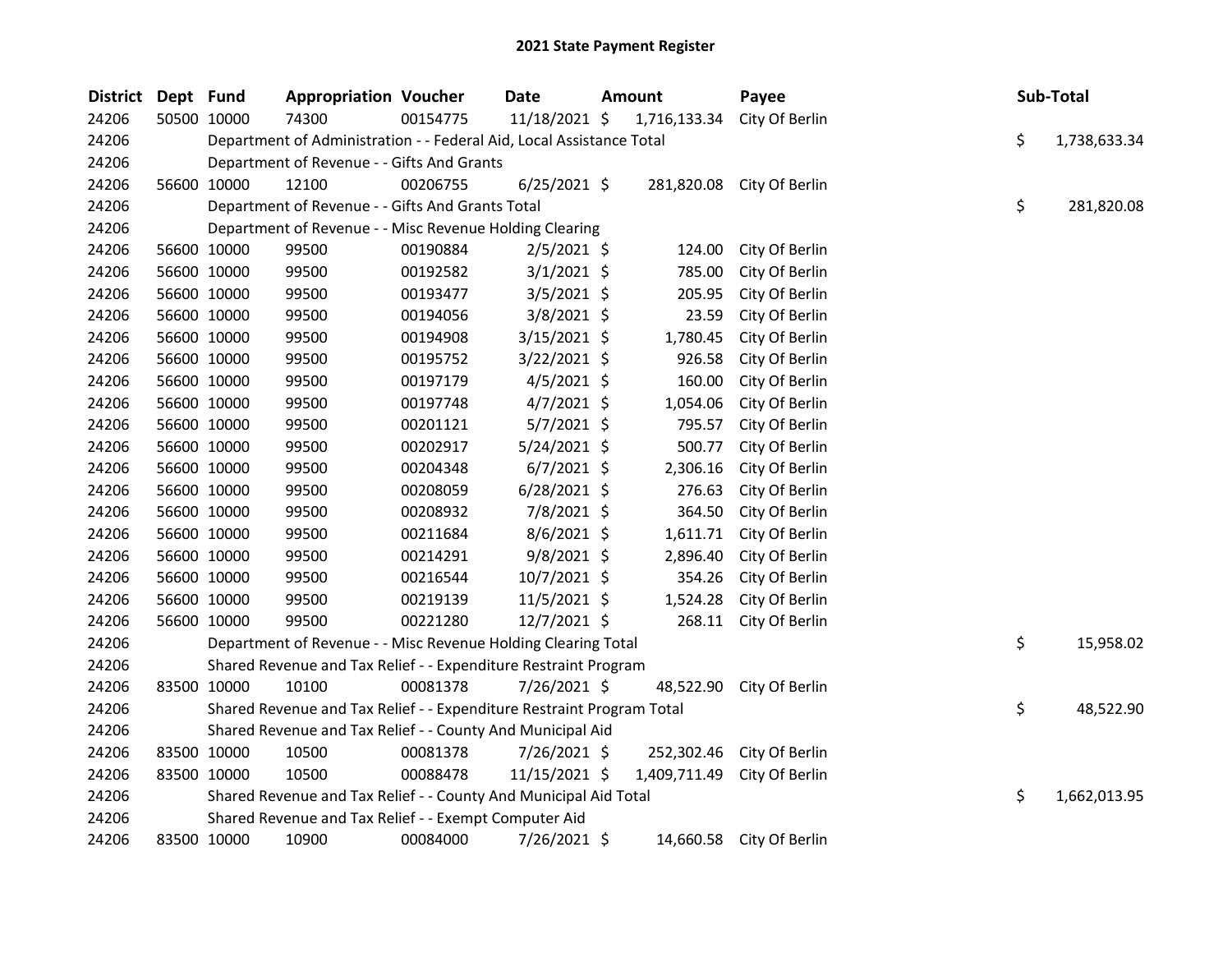| <b>District</b> | Dept Fund |             | <b>Appropriation Voucher</b>                                                  |          | Date            | <b>Amount</b> |           | Payee          |    | Sub-Total    |
|-----------------|-----------|-------------|-------------------------------------------------------------------------------|----------|-----------------|---------------|-----------|----------------|----|--------------|
| 24206           |           | 83500 10000 | 10900                                                                         | 00085773 | $7/26/2021$ \$  |               | 26,272.45 | City Of Berlin |    |              |
| 24206           |           |             | Shared Revenue and Tax Relief - - Exempt Computer Aid Total                   |          |                 |               |           |                | \$ | 40,933.03    |
| 24206           |           |             | Shared Revenue and Tax Relief - - Utility Aid                                 |          |                 |               |           |                |    |              |
| 24206           |           | 83500 10000 | 11000                                                                         | 00081378 | $7/26/2021$ \$  |               | 6,172.05  | City Of Berlin |    |              |
| 24206           | 83500     | 10000       | 11000                                                                         | 00088478 | $11/15/2021$ \$ |               | 35,162.31 | City Of Berlin |    |              |
| 24206           |           |             | Shared Revenue and Tax Relief - - Utility Aid Total                           |          |                 |               |           |                | \$ | 41,334.36    |
| 24206           |           |             | Shared Revenue and Tax Relief - - Personal Property Aid                       |          |                 |               |           |                |    |              |
| 24206           | 83500     | 10000       | 11100                                                                         | 00077178 | $5/3/2021$ \$   |               | 16,360.83 | City Of Berlin |    |              |
| 24206           |           |             | Shared Revenue and Tax Relief - - Personal Property Aid Total                 |          |                 |               |           |                | \$ | 16,360.83    |
| 24206           |           |             | Shared Revenue and Tax Relief - - State Aid; Video Service Provider Fee       |          |                 |               |           |                |    |              |
| 24206           | 83500     | 10000       | 11200                                                                         | 00082952 | $7/26/2021$ \$  |               | 13,643.65 | City Of Berlin |    |              |
| 24206           |           |             | Shared Revenue and Tax Relief - - State Aid; Video Service Provider Fee Total |          |                 |               |           |                | \$ | 13,643.65    |
| 24206           |           |             | Shared Revenue and Tax Relief - - Payments For Municipal Svcs                 |          |                 |               |           |                |    |              |
| 24206           | 83500     | 10000       | 50100                                                                         | 00073624 | $2/1/2021$ \$   |               | 1,971.79  | City Of Berlin |    |              |
| 24206           |           |             | Shared Revenue and Tax Relief - - Payments For Municipal Svcs Total           |          |                 |               |           |                | \$ | 1,971.79     |
| 24206           |           |             | Shared Revenue and Tax Relief - - Lottery & Gaming Credit                     |          |                 |               |           |                |    |              |
| 24206           | 83500     | 52100       | 36300                                                                         | 00074197 | $3/22/2021$ \$  |               | 117.08    | City Of Berlin |    |              |
| 24206           |           |             | Shared Revenue and Tax Relief - - Lottery & Gaming Credit Total               |          |                 |               |           |                | \$ | 117.08       |
| 24206 Total     |           |             |                                                                               |          |                 |               |           |                | \$ | 4,549,912.60 |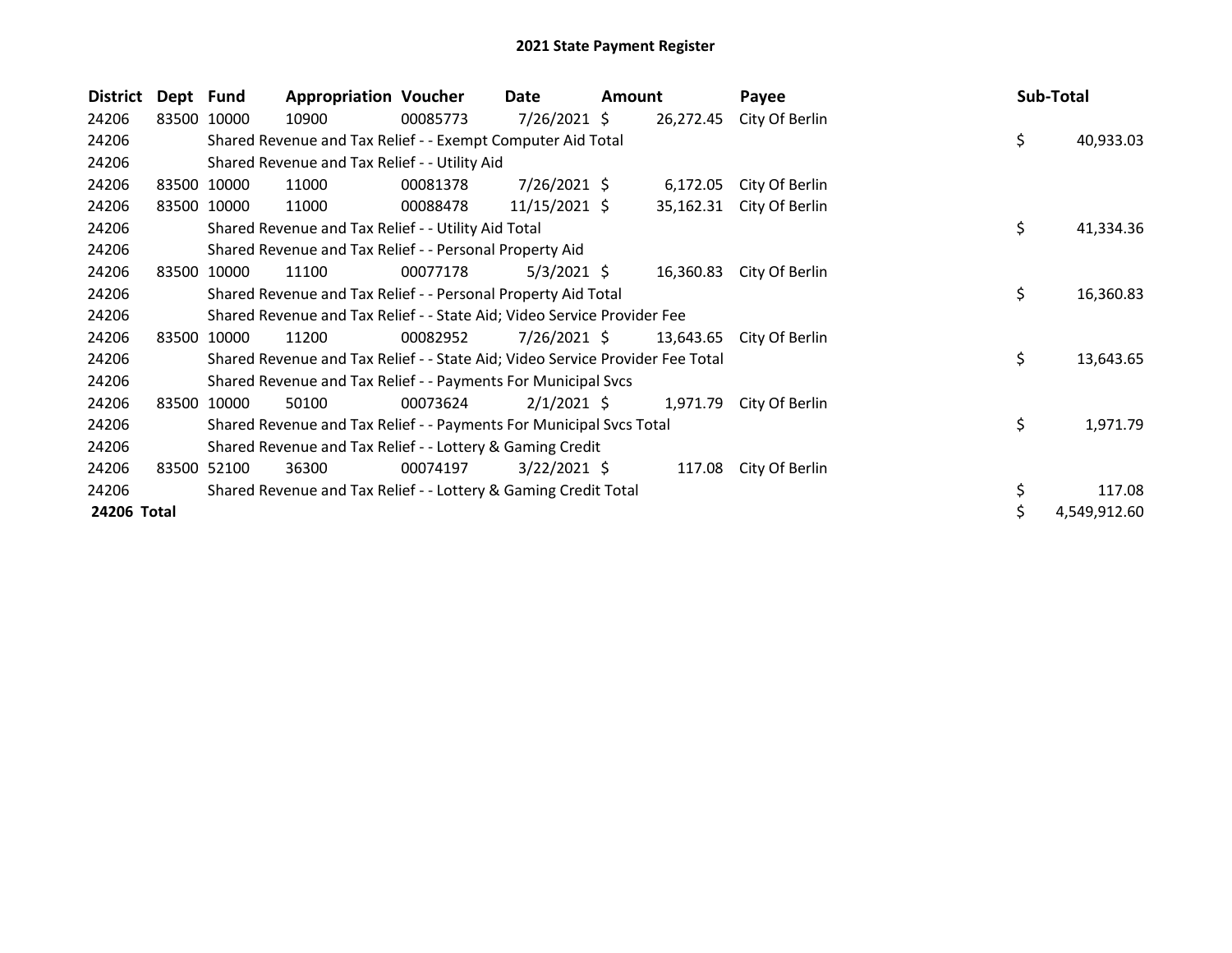| <b>District</b> | Dept Fund |             | <b>Appropriation Voucher</b>                                            |          | Date           | <b>Amount</b> |        | Payee                         | Sub-Total |            |
|-----------------|-----------|-------------|-------------------------------------------------------------------------|----------|----------------|---------------|--------|-------------------------------|-----------|------------|
| 24231           |           |             | Dept of Safety & Prof Services - - Fire Dues Distribution               |          |                |               |        |                               |           |            |
| 24231           |           | 16500 10000 | 22500                                                                   | 00040866 | 7/16/2021 \$   |               |        | 8,385.22 Green Lake, City of  |           |            |
| 24231           |           |             | Dept of Safety & Prof Services - - Fire Dues Distribution Total         |          |                |               |        |                               | \$        | 8,385.22   |
| 24231           |           |             | Dept of Natural Resources - - Fin Asst For Responsible Units            |          |                |               |        |                               |           |            |
| 24231           |           | 37000 27400 | 67000                                                                   | 00483846 | $5/21/2021$ \$ |               |        | 6,852.80 Green Lake, City of  |           |            |
| 24231           |           |             | Dept of Natural Resources - - Fin Asst For Responsible Units Total      |          |                |               |        |                               | \$        | 6,852.80   |
| 24231           |           |             | WI Dept of Transportation - - Trns Aids To Mnc.-Sf                      |          |                |               |        |                               |           |            |
| 24231           |           | 39500 21100 | 19100                                                                   | 00632317 | $1/4/2021$ \$  |               |        | 32,111.71 Green Lake, City of |           |            |
| 24231           |           | 39500 21100 | 19100                                                                   | 00667924 | $4/5/2021$ \$  |               |        | 32,111.71 Green Lake, City of |           |            |
| 24231           |           | 39500 21100 | 19100                                                                   | 00711412 | 7/6/2021 \$    |               |        | 32,111.71 Green Lake, City of |           |            |
| 24231           |           | 39500 21100 | 19100                                                                   | 00751971 | 10/4/2021 \$   |               |        | 32,111.72 Green Lake, City of |           |            |
| 24231           |           |             | WI Dept of Transportation - - Trns Aids To Mnc.-Sf Total                |          |                |               |        |                               | \$        | 128,446.85 |
| 24231           |           |             | Department of Justice - - Officer training reimbursement                |          |                |               |        |                               |           |            |
| 24231           |           | 45500 10000 | 21400                                                                   | 00105311 | 11/15/2021 \$  |               |        | 480.00 Green Lake, City of    |           |            |
| 24231           |           |             | Department of Justice - - Officer training reimbursement Total          |          |                |               |        |                               | \$        | 480.00     |
| 24231           |           |             | Department of Revenue - - Gifts And Grants                              |          |                |               |        |                               |           |            |
| 24231           |           | 56600 10000 | 12100                                                                   | 00206756 | $6/25/2021$ \$ |               |        | 50,502.58 Green Lake, City of |           |            |
| 24231           |           |             | Department of Revenue - - Gifts And Grants Total                        |          |                |               |        |                               | \$        | 50,502.58  |
| 24231           |           |             | Shared Revenue and Tax Relief - - Expenditure Restraint Program         |          |                |               |        |                               |           |            |
| 24231           |           | 83500 10000 | 10100                                                                   | 00081379 | 7/26/2021 \$   |               |        | 10,535.82 Green Lake, City of |           |            |
| 24231           |           |             | Shared Revenue and Tax Relief - - Expenditure Restraint Program Total   |          |                |               |        |                               | \$        | 10,535.82  |
| 24231           |           |             | Shared Revenue and Tax Relief - - County And Municipal Aid              |          |                |               |        |                               |           |            |
| 24231           |           | 83500 10000 | 10500                                                                   | 00081379 | 7/26/2021 \$   |               |        | 3,616.66 Green Lake, City of  |           |            |
| 24231           |           | 83500 10000 | 10500                                                                   | 00088479 | 11/15/2021 \$  |               |        | 20,494.40 Green Lake, City of |           |            |
| 24231           |           |             | Shared Revenue and Tax Relief - - County And Municipal Aid Total        |          |                |               |        |                               | \$        | 24,111.06  |
| 24231           |           |             | Shared Revenue and Tax Relief - - Exempt Computer Aid                   |          |                |               |        |                               |           |            |
| 24231           |           | 83500 10000 | 10900                                                                   | 00084001 | 7/26/2021 \$   |               | 490.53 | Green Lake, City of           |           |            |
| 24231           |           | 83500 10000 | 10900                                                                   | 00085774 | 7/26/2021 \$   |               |        | 1,456.59 Green Lake, City of  |           |            |
| 24231           |           |             | Shared Revenue and Tax Relief - - Exempt Computer Aid Total             |          |                |               |        |                               | \$        | 1,947.12   |
| 24231           |           |             | Shared Revenue and Tax Relief - - Personal Property Aid                 |          |                |               |        |                               |           |            |
| 24231           |           | 83500 10000 | 11100                                                                   | 00077179 | $5/3/2021$ \$  |               |        | 1,864.35 Green Lake, City of  |           |            |
| 24231           |           | 83500 10000 | 11100                                                                   | 00078863 | $5/3/2021$ \$  |               |        | 5,417.31 Green Lake, City of  |           |            |
| 24231           |           |             | Shared Revenue and Tax Relief - - Personal Property Aid Total           |          |                |               |        |                               | \$        | 7,281.66   |
| 24231           |           |             | Shared Revenue and Tax Relief - - State Aid; Video Service Provider Fee |          |                |               |        |                               |           |            |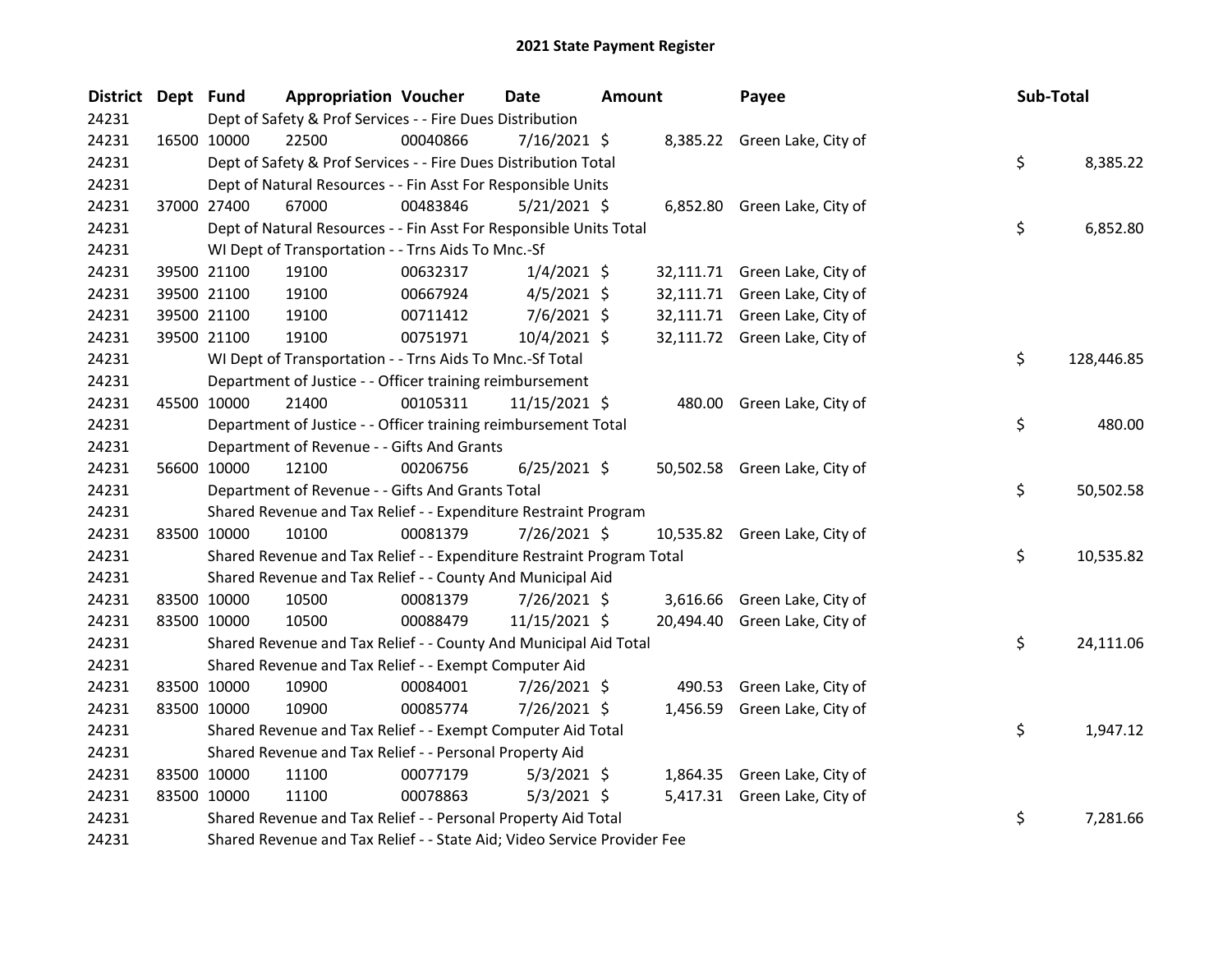| District Dept Fund |             | <b>Appropriation Voucher</b>                                                  |          | Date         | Amount | Pavee                        | Sub-Total |            |
|--------------------|-------------|-------------------------------------------------------------------------------|----------|--------------|--------|------------------------------|-----------|------------|
| 24231              | 83500 10000 | 11200                                                                         | 00082953 | 7/26/2021 \$ |        | 5,159.63 Green Lake, City of |           |            |
| 24231              |             | Shared Revenue and Tax Relief - - State Aid; Video Service Provider Fee Total |          |              |        |                              |           | 5.159.63   |
| 24231 Total        |             |                                                                               |          |              |        |                              |           | 243,702.74 |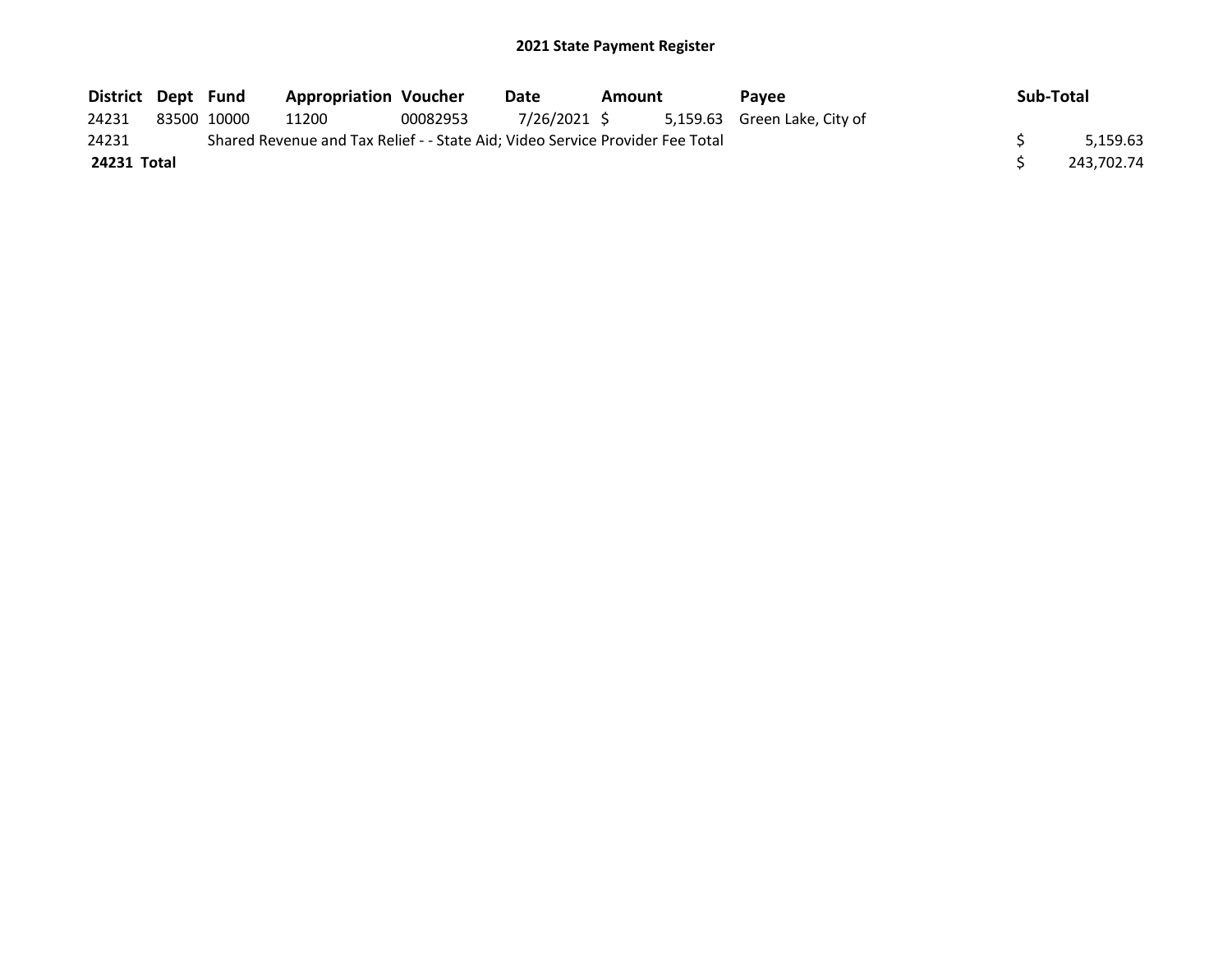| <b>District</b> | Dept Fund   |                                                                                 | <b>Appropriation Voucher</b> | <b>Date</b>             | <b>Amount</b> |            | Payee                      | Sub-Total        |
|-----------------|-------------|---------------------------------------------------------------------------------|------------------------------|-------------------------|---------------|------------|----------------------------|------------------|
| 24251           |             | Dept of Safety & Prof Services - - Fire Dues Distribution                       |                              |                         |               |            |                            |                  |
| 24251           |             | 22500<br>16500 10000                                                            | 00040872                     | 7/16/2021 \$            |               |            | 3,371.67 City Of Markesan  |                  |
| 24251           |             | Dept of Safety & Prof Services - - Fire Dues Distribution Total                 |                              |                         |               |            |                            | \$<br>3,371.67   |
| 24251           |             | Dept of Natural Resources - - Fin Asst For Responsible Units                    |                              |                         |               |            |                            |                  |
| 24251           |             | 67000<br>37000 27400                                                            | 00483349                     | $5/21/2021$ \$          |               |            | 5,893.07 City Of Markesan  |                  |
| 24251           |             | Dept of Natural Resources - - Fin Asst For Responsible Units Total              |                              |                         |               |            |                            | \$<br>5,893.07   |
| 24251           |             | WI Dept of Transportation - - Trns Aids To Mnc.-Sf                              |                              |                         |               |            |                            |                  |
| 24251           |             | 19100<br>39500 21100                                                            | 00632318                     | $1/4/2021$ \$           |               |            | 23,450.81 City Of Markesan |                  |
| 24251           |             | 39500 21100<br>19100                                                            | 00667925                     | $4/5/2021$ \$           |               | 23,450.81  | City Of Markesan           |                  |
| 24251           |             | 39500 21100<br>19100                                                            | 00711413                     | 7/6/2021 \$             |               |            | 23,450.81 City Of Markesan |                  |
| 24251           |             | 39500 21100<br>19100                                                            | 00751972                     | 10/4/2021 \$            |               |            | 23,450.84 City Of Markesan |                  |
| 24251           |             | WI Dept of Transportation - - Trns Aids To Mnc.-Sf Total                        |                              |                         |               |            |                            | \$<br>93,803.27  |
| 24251           |             | Department of Health Services - - Prepaid Medical Transport Reimbursement       |                              |                         |               |            |                            |                  |
| 24251           |             | 43500 10000<br>16300                                                            |                              | AMBULANCE 11/15/2021 \$ |               |            | 4,635.49 City Of Markesan  |                  |
| 24251           |             | Department of Health Services - - Prepaid Medical Transport Reimbursement Total |                              |                         |               |            |                            | \$<br>4,635.49   |
| 24251           |             | Department of Justice - - Officer training reimbursement                        |                              |                         |               |            |                            |                  |
| 24251           |             | 45500 10000<br>21400                                                            | 00105421                     | 11/18/2021 \$           |               |            | 480.00 City Of Markesan    |                  |
| 24251           |             | Department of Justice - - Officer training reimbursement Total                  |                              |                         |               |            |                            | \$<br>480.00     |
| 24251           |             | Department of Revenue - - Gifts And Grants                                      |                              |                         |               |            |                            |                  |
| 24251           |             | 56600 10000<br>12100                                                            | 00206757                     | $6/25/2021$ \$          |               |            | 73,320.32 City Of Markesan |                  |
| 24251           |             | Department of Revenue - - Gifts And Grants Total                                |                              |                         |               |            |                            | \$<br>73,320.32  |
| 24251           |             | Shared Revenue and Tax Relief - - County And Municipal Aid                      |                              |                         |               |            |                            |                  |
| 24251           | 83500 10000 | 10500                                                                           | 00081380                     | 7/26/2021 \$            |               | 62,988.80  | City Of Markesan           |                  |
| 24251           |             | 83500 10000<br>10500                                                            | 00088480                     | 11/15/2021 \$           |               | 352,301.02 | City Of Markesan           |                  |
| 24251           |             | Shared Revenue and Tax Relief - - County And Municipal Aid Total                |                              |                         |               |            |                            | \$<br>415,289.82 |
| 24251           |             | Shared Revenue and Tax Relief - - Exempt Computer Aid                           |                              |                         |               |            |                            |                  |
| 24251           |             | 83500 10000<br>10900                                                            | 00084002                     | 7/26/2021 \$            |               | 3,515.80   | City Of Markesan           |                  |
| 24251           |             | 83500 10000<br>10900                                                            | 00085775                     | 7/26/2021 \$            |               | 372.36     | City Of Markesan           |                  |
| 24251           |             | Shared Revenue and Tax Relief - - Exempt Computer Aid Total                     |                              |                         |               |            |                            | \$<br>3,888.16   |
| 24251           |             | Shared Revenue and Tax Relief - - Utility Aid                                   |                              |                         |               |            |                            |                  |
| 24251           |             | 83500 10000<br>11000                                                            | 00081380                     | 7/26/2021 \$            |               | 180.64     | City Of Markesan           |                  |
| 24251           |             | 83500 10000<br>11000                                                            | 00088480                     | 11/15/2021 \$           |               | 1,048.38   | City Of Markesan           |                  |
| 24251           |             | Shared Revenue and Tax Relief - - Utility Aid Total                             |                              |                         |               |            |                            | \$<br>1,229.02   |
| 24251           |             | Shared Revenue and Tax Relief - - Personal Property Aid                         |                              |                         |               |            |                            |                  |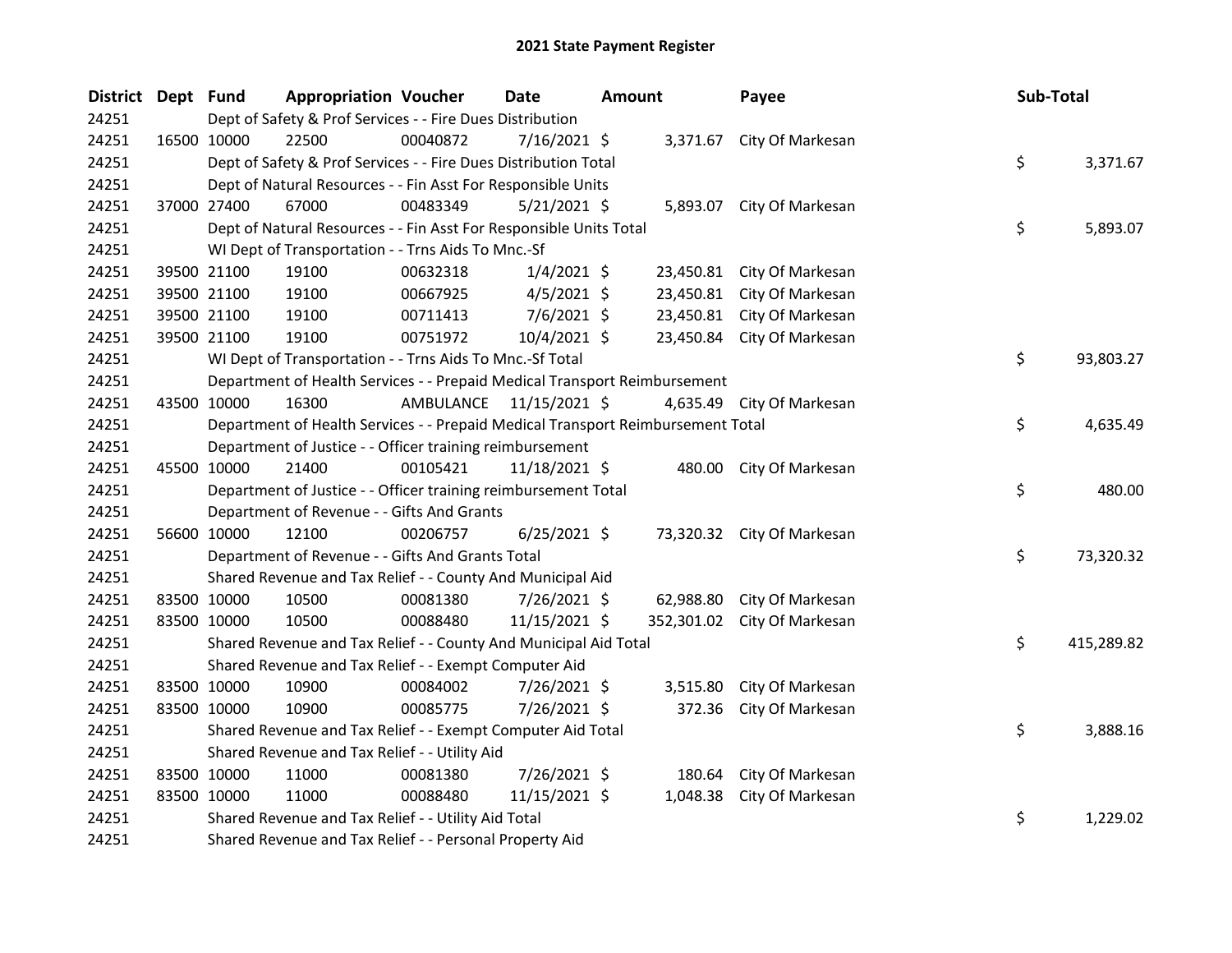| District Dept Fund |             | <b>Appropriation Voucher</b>                                    |          | Date           | <b>Amount</b> |          | <b>Pavee</b>            | Sub-Total  |
|--------------------|-------------|-----------------------------------------------------------------|----------|----------------|---------------|----------|-------------------------|------------|
| 24251              | 83500 10000 | 11100                                                           | 00077180 | $5/3/2021$ \$  |               | 3,368.21 | City Of Markesan        |            |
| 24251              | 83500 10000 | 11100                                                           | 00078864 | $5/3/2021$ \$  |               | 7,655.60 | City Of Markesan        |            |
| 24251              |             | Shared Revenue and Tax Relief - - Personal Property Aid Total   |          |                |               |          |                         | 11,023.81  |
| 24251              |             | Shared Revenue and Tax Relief - - Lottery & Gaming Credit       |          |                |               |          |                         |            |
| 24251              | 83500 52100 | 36300                                                           | 00074198 | $3/22/2021$ \$ |               |          | 966.48 City Of Markesan |            |
| 24251              |             | Shared Revenue and Tax Relief - - Lottery & Gaming Credit Total |          |                |               |          |                         | 966.48     |
| 24251 Total        |             |                                                                 |          |                |               |          |                         | 613,901.11 |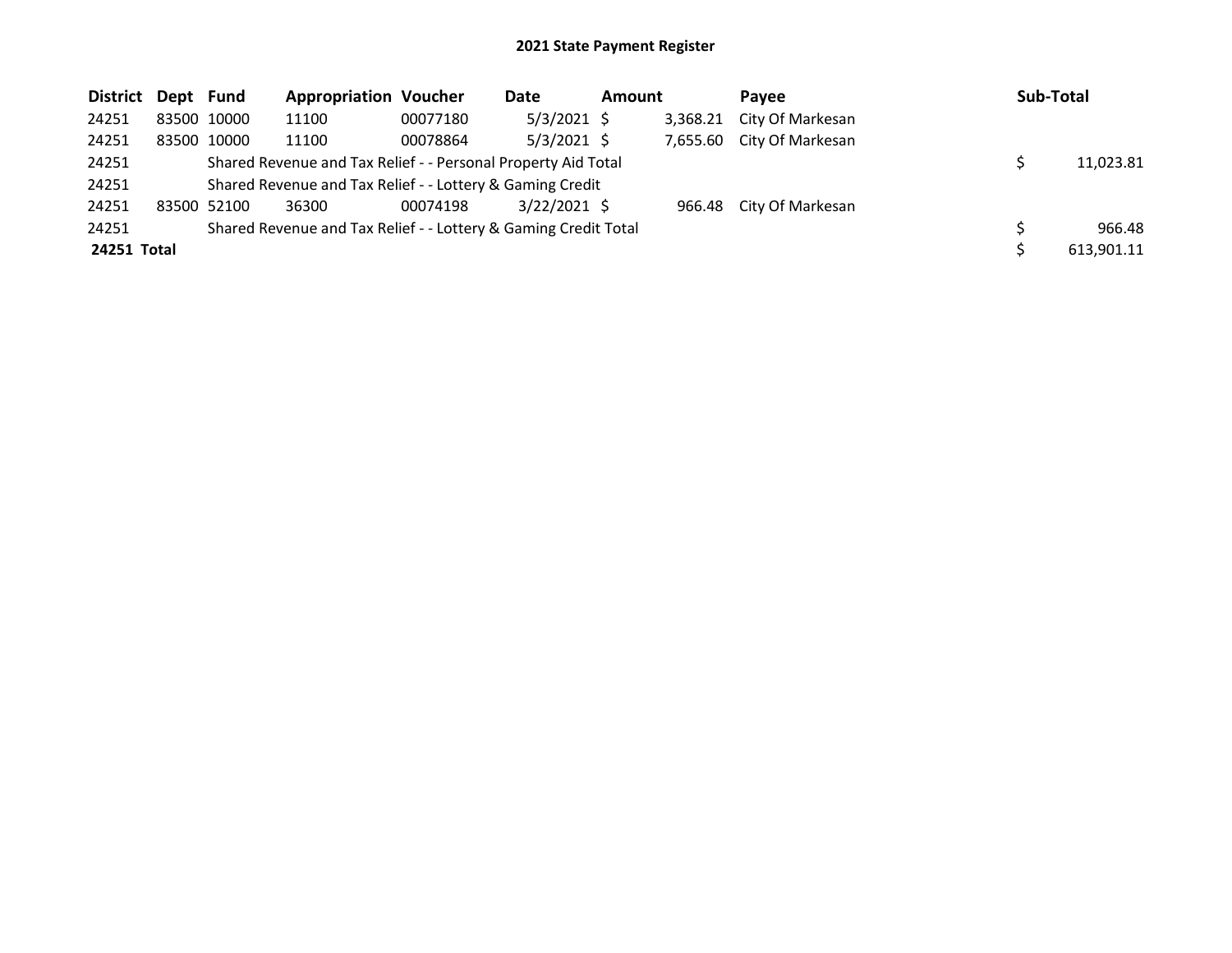| <b>District</b> | Dept Fund |                                                                                                   | <b>Appropriation Voucher</b>                                                         |          | Date                    | Amount |           | Payee                       |          | Sub-Total |            |  |  |
|-----------------|-----------|---------------------------------------------------------------------------------------------------|--------------------------------------------------------------------------------------|----------|-------------------------|--------|-----------|-----------------------------|----------|-----------|------------|--|--|
| 24271           |           | Dept of Safety & Prof Services - - Fire Dues Distribution                                         |                                                                                      |          |                         |        |           |                             |          |           |            |  |  |
| 24271           |           | 16500 10000                                                                                       | 22500                                                                                | 00040875 | 7/15/2021 \$            |        |           | 2,575.30 City Of Princeton  |          |           |            |  |  |
| 24271           |           | \$<br>Dept of Safety & Prof Services - - Fire Dues Distribution Total<br>2,575.30                 |                                                                                      |          |                         |        |           |                             |          |           |            |  |  |
| 24271           |           | Dept of Natural Resources - - Aids In Lieu Of Taxes - Gener                                       |                                                                                      |          |                         |        |           |                             |          |           |            |  |  |
| 24271           |           | 37000 10000                                                                                       | 50300                                                                                | 00476074 | $4/21/2021$ \$          |        |           | 5.50 City Of Princeton      |          |           |            |  |  |
| 24271           |           | \$<br>5.50<br>Dept of Natural Resources - - Aids In Lieu Of Taxes - Gener Total                   |                                                                                      |          |                         |        |           |                             |          |           |            |  |  |
| 24271           |           | Dept of Natural Resources - - Fin Asst For Responsible Units                                      |                                                                                      |          |                         |        |           |                             |          |           |            |  |  |
| 24271           |           | 37000 27400                                                                                       | 67000                                                                                | 00483095 | $5/21/2021$ \$          |        |           | 4,338.18 City Of Princeton  |          |           |            |  |  |
| 24271           |           |                                                                                                   | \$<br>Dept of Natural Resources - - Fin Asst For Responsible Units Total<br>4,338.18 |          |                         |        |           |                             |          |           |            |  |  |
| 24271           |           |                                                                                                   | Dept of Natural Resources - - Land Acquisition                                       |          |                         |        |           |                             |          |           |            |  |  |
| 24271           |           | 37000 36300                                                                                       | TA100                                                                                | 00521764 | 11/24/2021 \$           |        |           | 4,764.66 City Of Princeton  |          |           |            |  |  |
| 24271           |           |                                                                                                   | Dept of Natural Resources - - Land Acquisition Total                                 |          |                         |        |           |                             |          | \$.       | 4,764.66   |  |  |
| 24271           |           |                                                                                                   | WI Dept of Transportation - - Trns Aids To Mnc.-Sf                                   |          |                         |        |           |                             |          |           |            |  |  |
| 24271           |           | 39500 21100                                                                                       | 19100                                                                                | 00632319 | $1/4/2021$ \$           |        | 25,654.94 | City Of Princeton           |          |           |            |  |  |
| 24271           |           | 39500 21100                                                                                       | 19100                                                                                | 00667926 | $4/5/2021$ \$           |        | 25,654.94 | City Of Princeton           |          |           |            |  |  |
| 24271           |           | 39500 21100                                                                                       | 19100                                                                                | 00711414 | $7/6/2021$ \$           |        | 25,654.94 | City Of Princeton           |          |           |            |  |  |
| 24271           |           | 39500 21100                                                                                       | 19100                                                                                | 00751973 | 10/4/2021 \$            |        | 25,654.96 | City Of Princeton           |          |           |            |  |  |
| 24271           |           | WI Dept of Transportation - - Trns Aids To Mnc.-Sf Total                                          |                                                                                      |          |                         |        |           |                             |          |           | 102,619.78 |  |  |
| 24271           |           | \$.<br>WI Dept of Transportation - - Loc Rd Imp Prg St Fd                                         |                                                                                      |          |                         |        |           |                             |          |           |            |  |  |
| 24271           |           | 39500 21100                                                                                       | 27800                                                                                | 00644723 | $1/26/2021$ \$          |        |           | 13,042.04 City Of Princeton |          |           |            |  |  |
| 24271           |           | \$.<br>13,042.04<br>WI Dept of Transportation - - Loc Rd Imp Prg St Fd Total                      |                                                                                      |          |                         |        |           |                             |          |           |            |  |  |
| 24271           |           | Department of Health Services - - Prepaid Medical Transport Reimbursement                         |                                                                                      |          |                         |        |           |                             |          |           |            |  |  |
| 24271           |           | 43500 10000                                                                                       | 16300                                                                                |          | AMBULANCE 11/15/2021 \$ |        |           | 2,000.00 City Of Princeton  |          |           |            |  |  |
| 24271           |           | \$<br>Department of Health Services - - Prepaid Medical Transport Reimbursement Total<br>2,000.00 |                                                                                      |          |                         |        |           |                             |          |           |            |  |  |
| 24271           |           | Department of Justice - - Officer training reimbursement                                          |                                                                                      |          |                         |        |           |                             |          |           |            |  |  |
| 24271           |           | 45500 10000                                                                                       | 21400                                                                                | 00105855 | 11/24/2021 \$           |        |           | 480.00 City Of Princeton    |          |           |            |  |  |
| 24271           |           | \$<br>Department of Justice - - Officer training reimbursement Total<br>480.00                    |                                                                                      |          |                         |        |           |                             |          |           |            |  |  |
| 24271           |           | Department of Justice - - Law Enforcement Train, Local                                            |                                                                                      |          |                         |        |           |                             |          |           |            |  |  |
| 24271           |           | 45500 10000                                                                                       | 23100                                                                                | 00103380 | 10/8/2021 \$            |        |           | 3,837.70 City Of Princeton  |          |           |            |  |  |
| 24271           |           | \$.<br>3,837.70<br>Department of Justice - - Law Enforcement Train, Local Total                   |                                                                                      |          |                         |        |           |                             |          |           |            |  |  |
| 24271           |           | Department of Military Affairs - - Disaster Recovery Aid                                          |                                                                                      |          |                         |        |           |                             |          |           |            |  |  |
| 24271           |           | 46500 10000                                                                                       | 30500                                                                                | 00088282 | $1/21/2021$ \$          |        |           | 422.36 City Of Princeton    |          |           |            |  |  |
| 24271           |           | 46500 10000                                                                                       | 30500                                                                                | 00089356 | $2/5/2021$ \$           |        | 2,432.63  | City Of Princeton           |          |           |            |  |  |
| 24271           |           | \$<br>Department of Military Affairs - - Disaster Recovery Aid Total                              |                                                                                      |          |                         |        |           |                             | 2,854.99 |           |            |  |  |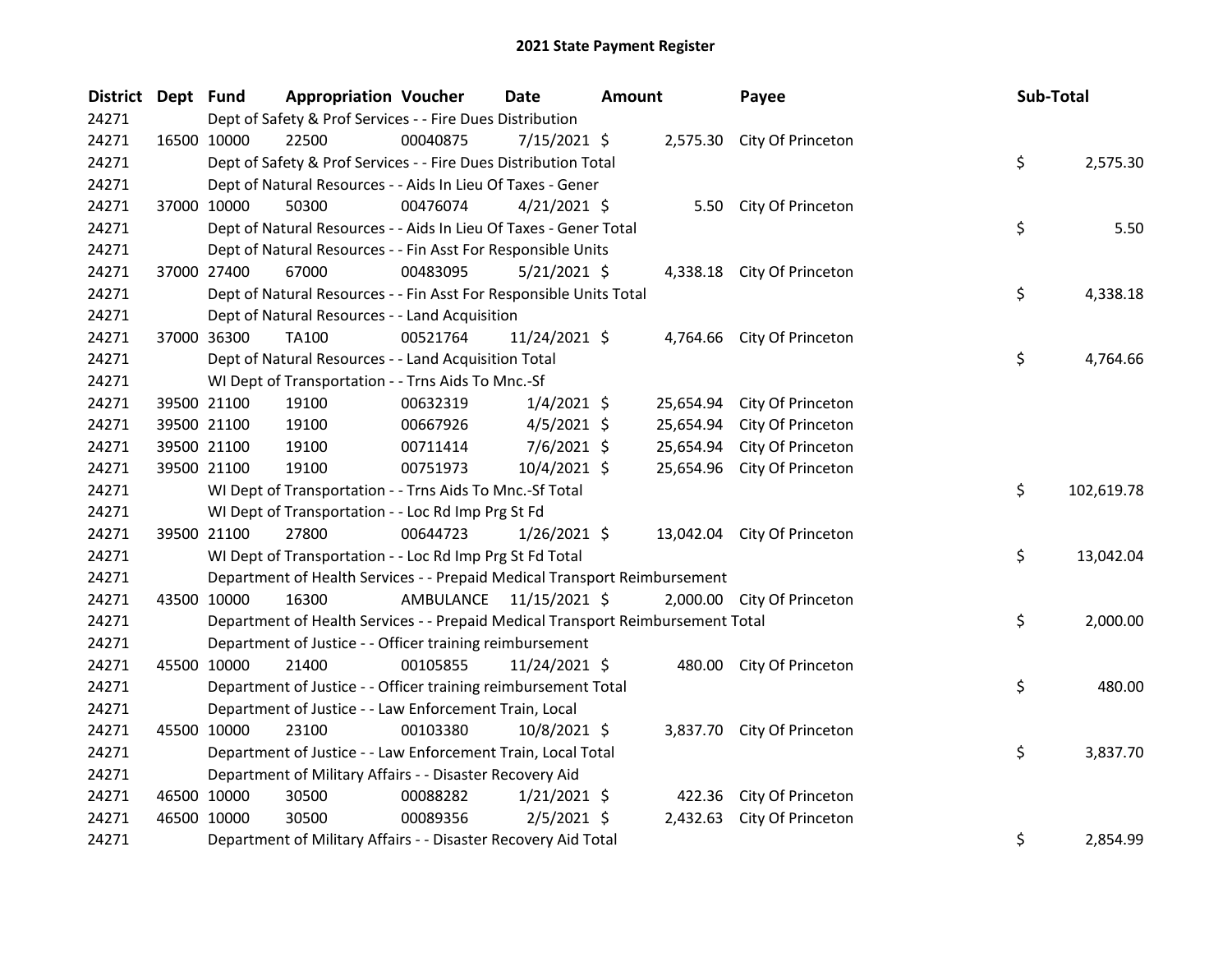| District Dept Fund |                                                                        | <b>Appropriation Voucher</b>                            |          | <b>Date</b>                                                                                                                                                                                                                       | <b>Amount</b> |           | Payee                        |  | Sub-Total |            |
|--------------------|------------------------------------------------------------------------|---------------------------------------------------------|----------|-----------------------------------------------------------------------------------------------------------------------------------------------------------------------------------------------------------------------------------|---------------|-----------|------------------------------|--|-----------|------------|
| 24271              | Department of Military Affairs - - Federal Aid, Local Assistance       |                                                         |          |                                                                                                                                                                                                                                   |               |           |                              |  |           |            |
| 24271              | 46500 10000                                                            | 34200                                                   | 00103743 | 12/10/2021 \$                                                                                                                                                                                                                     |               |           | 1,142.00 City Of Princeton   |  |           |            |
| 24271              | Department of Military Affairs - - Federal Aid, Local Assistance Total |                                                         |          |                                                                                                                                                                                                                                   |               |           |                              |  | \$        | 1,142.00   |
| 24271              | Department of Administration - - Federal Aid, Local Assistance         |                                                         |          |                                                                                                                                                                                                                                   |               |           |                              |  |           |            |
| 24271              | 50500 10000                                                            | 74300                                                   | 00150053 | $8/16/2021$ \$                                                                                                                                                                                                                    |               |           | 275,074.10 City Of Princeton |  |           |            |
| 24271              | Department of Administration - - Federal Aid, Local Assistance Total   |                                                         |          |                                                                                                                                                                                                                                   |               |           |                              |  | \$        | 275,074.10 |
| 24271              | Department of Revenue - - Gifts And Grants                             |                                                         |          |                                                                                                                                                                                                                                   |               |           |                              |  |           |            |
| 24271              | 56600 10000                                                            | 12100                                                   | 00206758 | $6/25/2021$ \$                                                                                                                                                                                                                    |               | 61,178.77 | City Of Princeton            |  |           |            |
| 24271              |                                                                        | Department of Revenue - - Gifts And Grants Total        |          |                                                                                                                                                                                                                                   |               |           |                              |  | \$        | 61,178.77  |
| 24271              |                                                                        | Department of Revenue - - Misc Revenue Holding Clearing |          |                                                                                                                                                                                                                                   |               |           |                              |  |           |            |
| 24271              | 56600 10000                                                            | 99500                                                   | 00188817 | $1/8/2021$ \$                                                                                                                                                                                                                     |               | 59.54     | City Of Princeton            |  |           |            |
| 24271              | 56600 10000                                                            | 99500                                                   | 00188994 | $1/8/2021$ \$                                                                                                                                                                                                                     |               | 173.60    | City Of Princeton            |  |           |            |
| 24271              | 56600 10000                                                            | 99500                                                   | 00190885 | $2/5/2021$ \$                                                                                                                                                                                                                     |               | 108.28    | City Of Princeton            |  |           |            |
| 24271              | 56600 10000                                                            | 99500                                                   | 00191062 | $2/5/2021$ \$                                                                                                                                                                                                                     |               | 611.20    | City Of Princeton            |  |           |            |
| 24271              | 56600 10000                                                            | 99500                                                   | 00192583 | $3/1/2021$ \$                                                                                                                                                                                                                     |               | 198.93    | City Of Princeton            |  |           |            |
| 24271              | 56600 10000                                                            | 99500                                                   | 00193478 | $3/5/2021$ \$                                                                                                                                                                                                                     |               | 383.03    | City Of Princeton            |  |           |            |
| 24271              | 56600 10000                                                            | 99500                                                   | 00193687 | $3/5/2021$ \$                                                                                                                                                                                                                     |               | 812.90    | City Of Princeton            |  |           |            |
| 24271              | 56600 10000                                                            | 99500                                                   | 00197749 | $4/7/2021$ \$                                                                                                                                                                                                                     |               | 4,096.02  | City Of Princeton            |  |           |            |
| 24271              | 56600 10000                                                            | 99500                                                   | 00197969 | $4/7/2021$ \$                                                                                                                                                                                                                     |               | 1,132.92  | City Of Princeton            |  |           |            |
| 24271              | 56600 10000                                                            | 99500                                                   | 00201122 | $5/7/2021$ \$                                                                                                                                                                                                                     |               | 814.42    | City Of Princeton            |  |           |            |
| 24271              | 56600 10000                                                            | 99500                                                   | 00201323 | $5/7/2021$ \$                                                                                                                                                                                                                     |               | 409.80    | City Of Princeton            |  |           |            |
| 24271              | 56600 10000                                                            | 99500                                                   | 00204349 | $6/7/2021$ \$                                                                                                                                                                                                                     |               | 1,631.64  | City Of Princeton            |  |           |            |
| 24271              | 56600 10000                                                            | 99500                                                   | 00204549 | $6/7/2021$ \$                                                                                                                                                                                                                     |               | 321.60    | City Of Princeton            |  |           |            |
| 24271              | 56600 10000                                                            | 99500                                                   | 00208933 | 7/8/2021 \$                                                                                                                                                                                                                       |               | 485.39    | City Of Princeton            |  |           |            |
| 24271              | 56600 10000                                                            | 99500                                                   | 00209119 | 7/8/2021 \$                                                                                                                                                                                                                       |               | 1,078.35  | City Of Princeton            |  |           |            |
| 24271              | 56600 10000                                                            | 99500                                                   | 00211685 | $8/6/2021$ \$                                                                                                                                                                                                                     |               | 107.65    | City Of Princeton            |  |           |            |
| 24271              | 56600 10000                                                            | 99500                                                   | 00211861 | $8/6/2021$ \$                                                                                                                                                                                                                     |               | 282.80    | City Of Princeton            |  |           |            |
| 24271              | 56600 10000                                                            | 99500                                                   | 00214292 | $9/8/2021$ \$                                                                                                                                                                                                                     |               | 272.46    | City Of Princeton            |  |           |            |
| 24271              | 56600 10000                                                            | 99500                                                   | 00214481 | $9/8/2021$ \$                                                                                                                                                                                                                     |               | 580.31    | City Of Princeton            |  |           |            |
| 24271              | 56600 10000                                                            | 99500                                                   | 00216545 | 10/7/2021 \$                                                                                                                                                                                                                      |               | 159.43    | City Of Princeton            |  |           |            |
| 24271              | 56600 10000                                                            | 99500                                                   | 00216729 | 10/7/2021 \$                                                                                                                                                                                                                      |               | 332.80    | City Of Princeton            |  |           |            |
| 24271              | 56600 10000                                                            | 99500                                                   | 00219140 | $11/5/2021$ \$                                                                                                                                                                                                                    |               | 2.27      | City Of Princeton            |  |           |            |
| 24271              | 56600 10000                                                            | 99500                                                   | 00221473 | 12/7/2021 \$                                                                                                                                                                                                                      |               | 473.07    | City Of Princeton            |  |           |            |
|                    |                                                                        | $\sim$ $\sim$                                           |          | $\mathbf{r}$ . The state of the state of the state of the state of the state of the state of the state of the state of the state of the state of the state of the state of the state of the state of the state of the state of th |               |           |                              |  |           |            |

24271 Department of Revenue - - Misc Revenue Holding Clearing Total **14528.41** Superior 3 and 24271